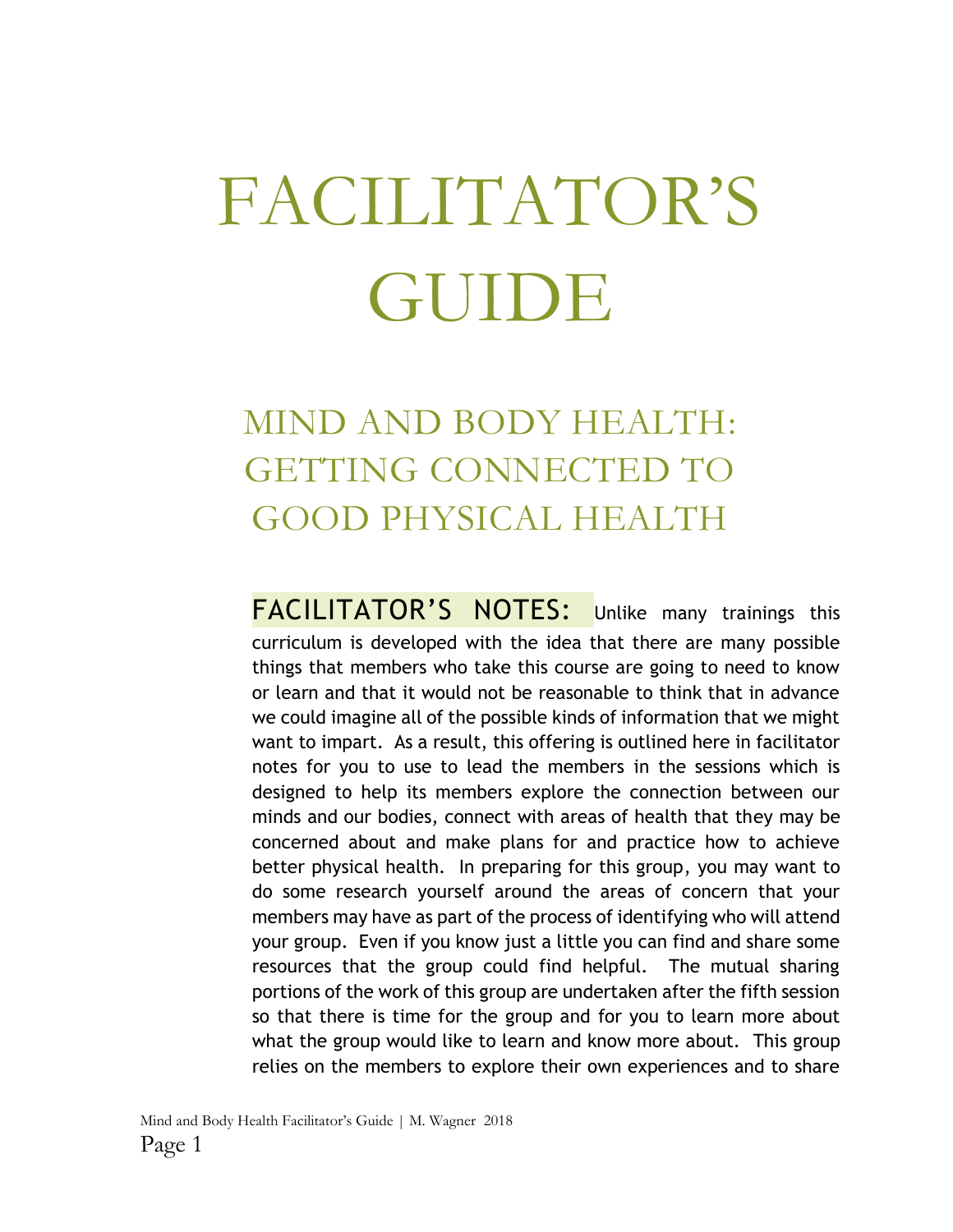with one another in ways that synergistically are greater than the sum of the conversations themselves. Members will give help and get help along the way, as will you as the facilitator. If you have experiences that match the ones offered in the scripted voice of the facilitator feel free to use your experiences and ideas; they will always be the most genuine. The curriculum is asking members to develop a curiosity about their health and to challenge them to face their concerns or worries so that they can access as good a plan for health as they can. The second half of the group is working in a structured way to name the things that each member finds important, to identify those areas for change, to locate and use resources to inform a plan and finally to make a plan that they will share with the group. Members will be asked at the end of the sessions to consider sharing their resources and discoveries with other groups that will come after theirs and in that way this group may become a source of many ideas and many processes that will have led people to make hopeful plans about their health and their future. Good luck with this group and your work with them. Your script will include processing suggestions and ideas to be focused on in your work with the group to help them do their work. The timing of discussions or topics may be affected by the processing you do so don't be surprised. Just keep the process moving toward the goal of understanding and building a plan and you will be able to achieve the group's purpose with the members.

### SESSION 1: CONNECTING TO HEALTH

#### INTRODUCTION SECTION: GROUP PURPOSE EXPLAINED

FACILITATOR: Hello everyone, I am glad that you all decided to attend today's session and to start our group on Mind and Body Health. We often get so focused on talking about our mental wellness that we can at times forget to take care of our physical health. We have designed this group to help everyone to overcome some common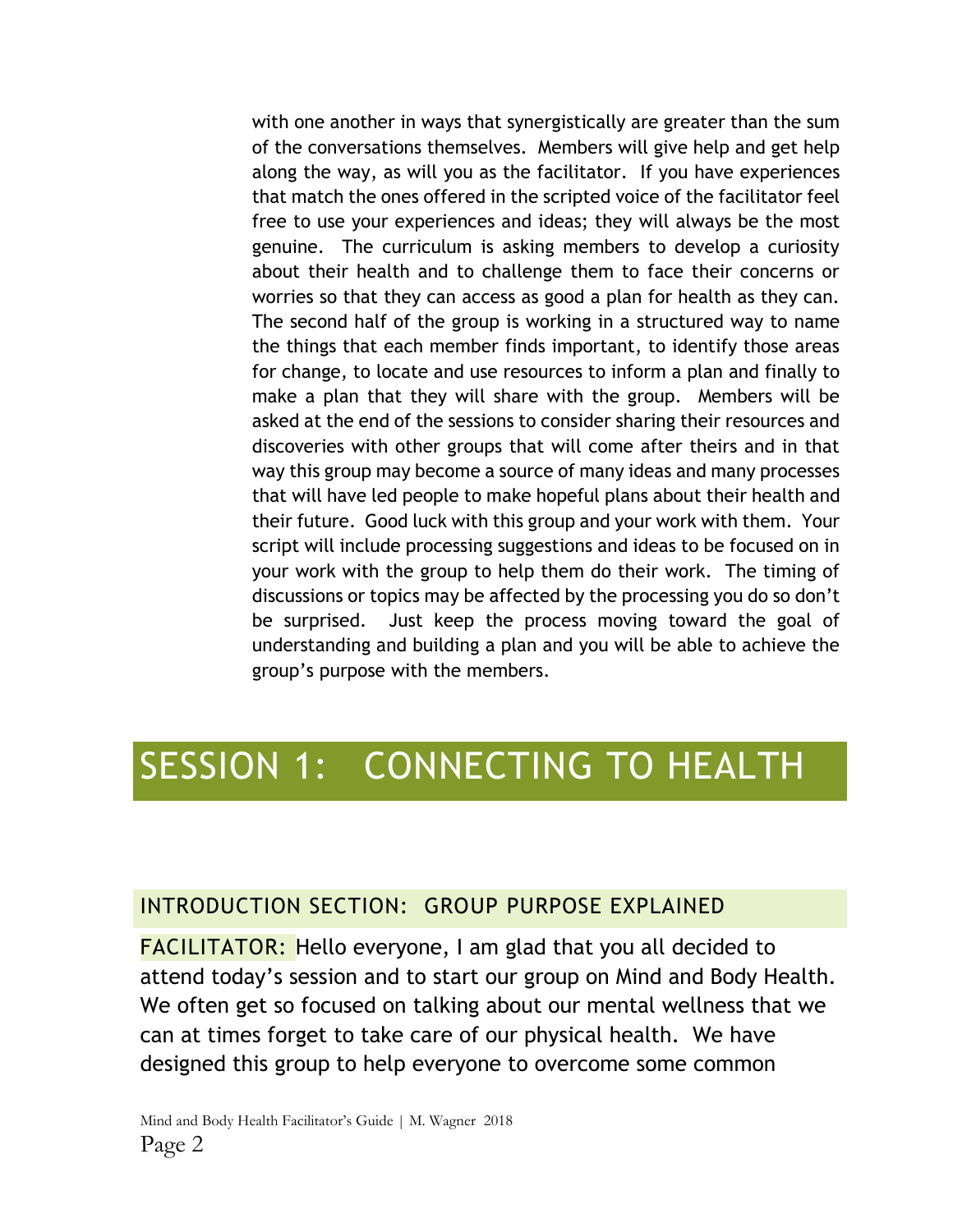hurdles that keep many people from getting good health care and to help to understand more about how our health and our mental health are connected. There will be time to test out some ideas, to plan to change ideas or activities that aren't doing what they should and to support one another as we talk about our challenges and triumphs.

### INTRODUCTION SECTION: ICE BREAKERS AND MEMBER INTRODUCTIONS

**FACILITATOR:** Let's get started by getting to know one another a little bit and to learn a little about what brings each of us to the group today. That way we can talk a little more comfortably and get a chance to see how the group may be of help to us and to others.

#### NAMING THE ICE BREAKER ACTIVITY -- TWO TRUTHS AND A LIE

FACILITATOR: The name of this Ice Breaker is "Two Truths and a Lie" I want you to think of three things about yourself that you would be willing to share with the group even though we a just getting to know each other. Two of the things that you will share should be things that are true. For example, "I have 3 brothers" (if that's true for you) or "I was born on an interstate bus" (if that were true for you) and then something that isn't true that you want to tell the group such as "I have an identical twin," (if that is not true for you). We will all take turns sharing and the rest of the group will try to guess which statement is not true. Okay? Let's start by standing up and making a circle here in the open space. Each person will start by saying their name and then their three things and the rest of us will try to guess which is the "Lie." Ready? I'll start. My name is \_\_\_\_\_\_\_\_\_\_\_\_\_\_\_\_\_\_\_\_\_\_\_\_\_\_\_\_\_\_ and my three things are \_\_\_\_\_\_\_\_\_\_\_\_\_\_\_\_\_\_, \_\_\_\_\_\_\_\_\_\_\_\_\_\_\_\_\_\_\_\_,

Who wants to take a guess which one is

the lie?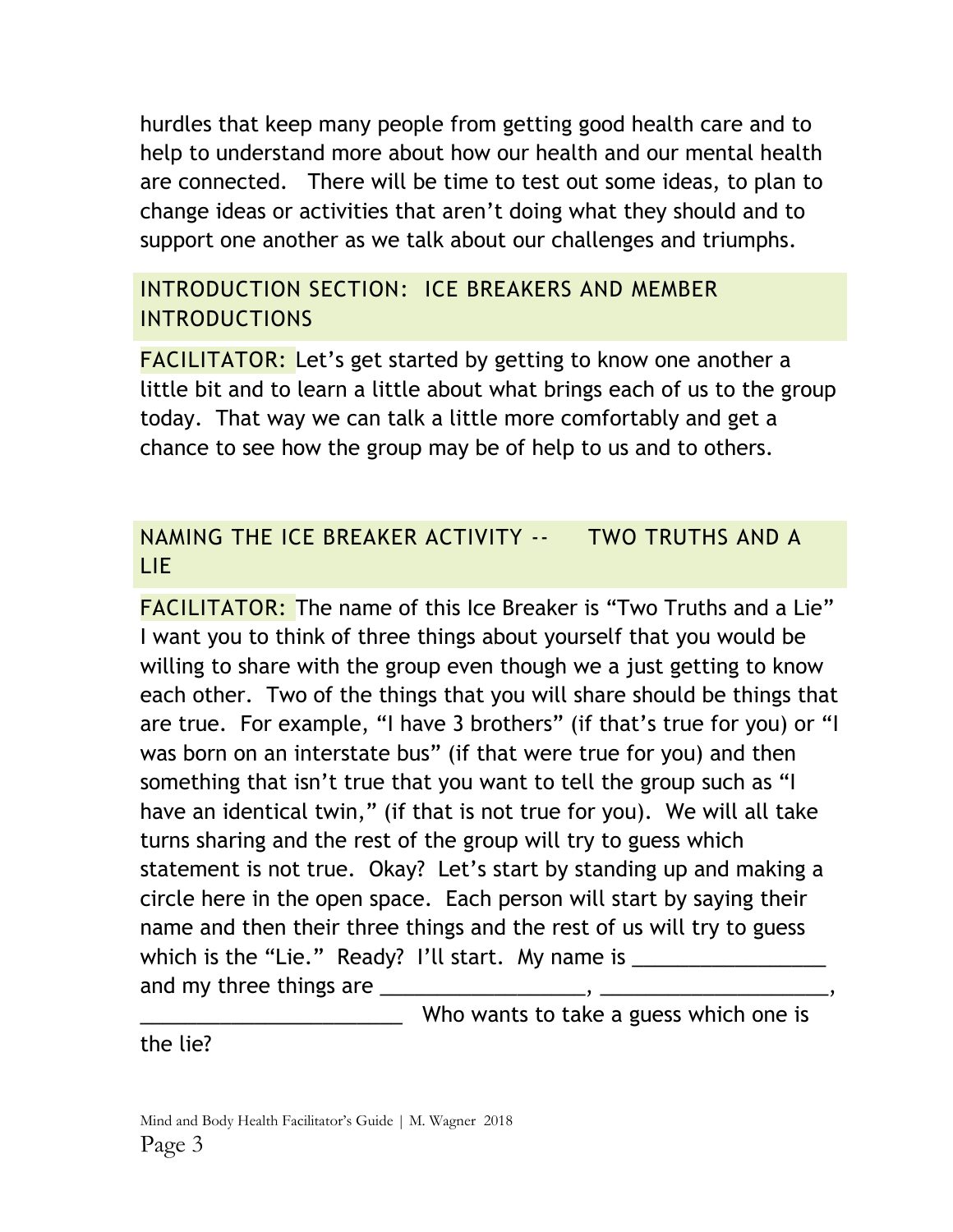IF THE GUESS IS RIGHT CELEBRATE HOW INSIGHTFUL AND INTUITIVE PEOPLE ARE

IF THE GUESS IS WRONG ASK THE GROUP TO TALK ABOUT WHY THEY THOUGHT THAT ONE WAS THE LIE AND THEN DISCLOSE WHICH ONE WAS THE LIE. EXPLAIN THAT THE ACTIVITY GIVES US A CHANCE TO TRY ON THINGS THAT WE MIGHT WISH WERE TRUE. ASK IF ANYONE IN THE GROUP WOULD LIKE TO GO NEXT AND WAIT FOR A BRAVE VOLUNTEER AND THEN PROCEED AROUND THE CIRCLE UNTIL EVERYONE HAS HAD A TURN AND ALL HAVE TOLD SOME TRUTHS AND SOME LIES.

FACILITATOR: Wow, that was a lot of fun. This group is really quick to catch on to when people are telling truths and lies. It's good to have everyone's name with their face and to each have a chance to be the person sharing.

CREATE GROUP RULES AND NORMS TO MAKE GROUP COMFORTABLE AND SAFE FOR ALL MEMBERS

**FACILITATOR:** I hope that taking turns like we just did is a way that we can make sure our group is as good as it can be for everyone, that we take turns sharing our ideas and listening to other people's ideas. I think we can call that one of our group rules, right? Groups work best when everyone can predict how things will work and that we are going to be able to work together safely. One of the ways I like to do that is by making some rules. We can write them on this big paper so people can see it and we can help one another to use them to make this a great group. What do you think about that idea? Does it work like that for you too? What other group rules would you like to make to try and make this the best kind of group for all of us? What things would you like to see on our list?

PROCESS THE GROUP'S IDEAS ABOUT WHAT SHOULD BE IN RULES. THE KEY HERE FOR YOU AS A FACILITATOR IS TO GET THE MEMBERS TO FOCUS ON SAFETY AND ON COMFORT. IDEAS LIKE "ONE PERSON TALKS AT A TIME (ONE MIC)" OR "STICK TO THE TOPIC" MIGHT COME UP. THEY MAY BE MUCH MORE PUNITIVE WITH ONE ANOTHER THAN YOU WOULD WANT THE RULES TO BE (IF SOMEONE IS RUDE THEY SHOULD BE KICKED OUT OF THE GROUP). WORK TO REFRAME PUNITIVE IDEAS INTO MORE POSITIVE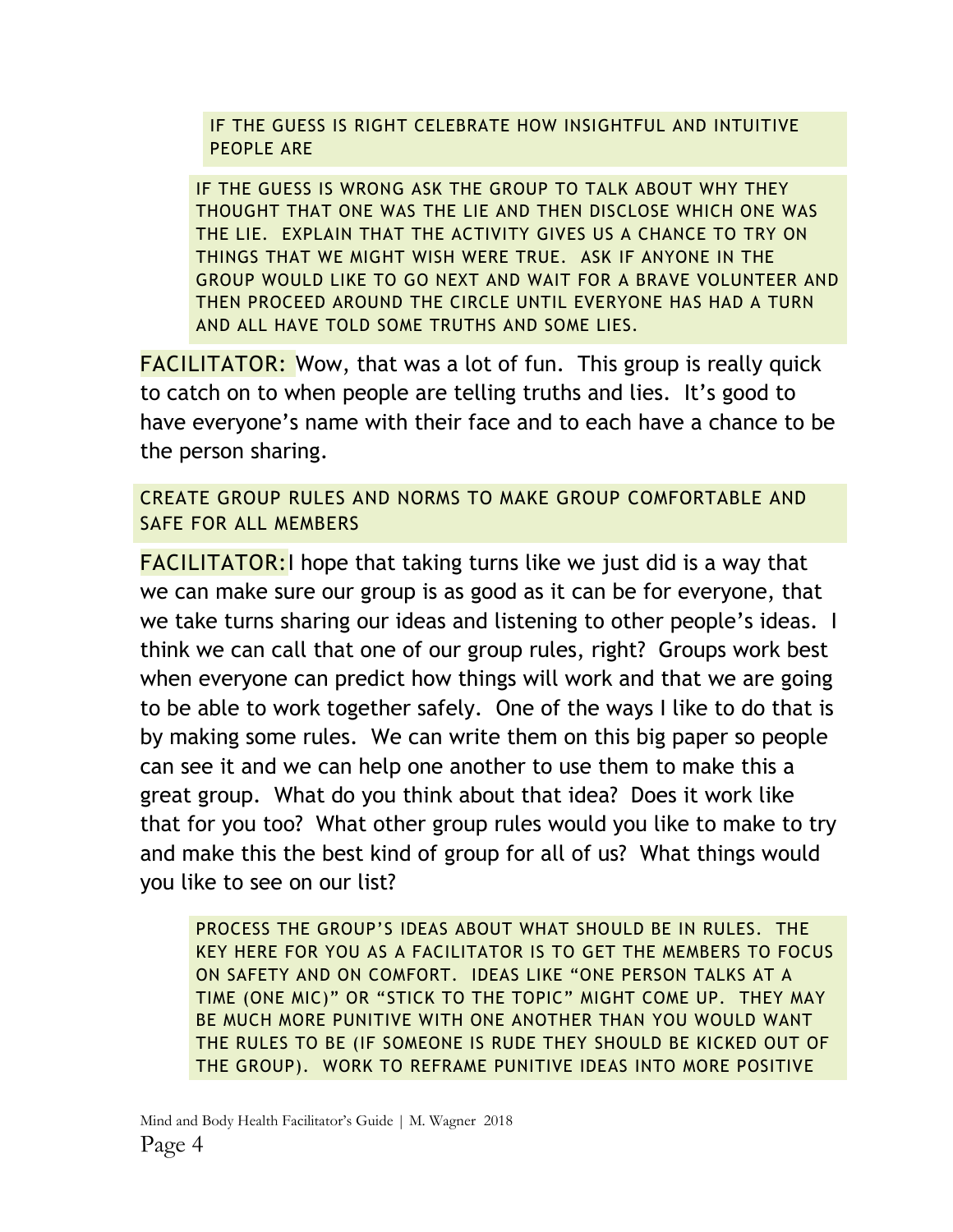LANGUAGE. TRY TO WRITE WHAT PEOPLE SHOULD DO RATHER THAN WHAT THEY SHOULD NOT DO. (INSTEAD OF *DON'T BE LATE* WRITE *BE ON TIME*, FOR EXAMPLE). YOUR LIST WILL BE AS LONG AS THE GROUP FEELS IT NEEDS TO BE BUT TRY TO GET IDEAS ON THE LIST LIKE BE RESPECTFUL OF EACH OTHER'S IDEAS, PRESUME PEOPLE'S GOOD WILL SO THAT IF I ASK A QUESTION THAT IS HURTFUL THAT EACH CAN REMEMBER THAT PEOPLE ARE TRYING TO BE CURIOUS BUT KIND AND RESPECTFUL. START AND END ON TIME; DO THE GROUP (PARTICIPATE IN THE ACTIVITIES AND CONVERSATIONS TO GET THE MOST AND GIVE THE MOST TO EACH OTHER. ADD YOUR FAVORITES IF YOU HAVE ANY.

**FACILITATOR:** This is a great list of ideas about how our group can run best and make people comfortable and safe. We have a lot of solid ideas and suggestions here. Does everyone think we can follow this list of ideas for our time together? Does anyone see something here that might be difficult to keep that we should be conscious about in our time together? Great, everyone. Thanks for sharing your ideas and committing to making this group good for you and for others.

BEGIN THE CONTENT AROUND MIND AND BODY – REFER BACK TO THE ICE BREAKER ACTIVITY AND ANY DISCUSSIONS ABOUT HOW PEOPLE'S REACTIONS HELPED PEOPLE FIGURE OUT WHICH STATEMENTS WERE TRUTHS AND WHICH WAS A LIE.

FACILITATOR: Our group is going to be focusing on the connection we all have between our Minds and our Bodies and about how that connection affects our health and our minds and our moods. Can anyone talk a little bit about how they were able to determine, during the ice breaker, whether a person's statement was true or a lie?Were there signs that the other person gave that made it "easy to spot?" Were some people better at it than others? What do you all think about that?

ALLOW MEMBERS TO EXPRESS THEIR THOUGHTS AND IDEAS WHICH MAY INCLUDE THAT SOME PEOPLE ARE TERRIBLE LIARS AND THEY GIVE AWAY THE FACT THAT THEY ARE LYING BY BLUSHING OR TALKING FASTER. ALLOW MEMBERS TO DISCOVER THAT THEY WERE GOOD OR THEY WERE BAD AS LIARS THEMSELVES.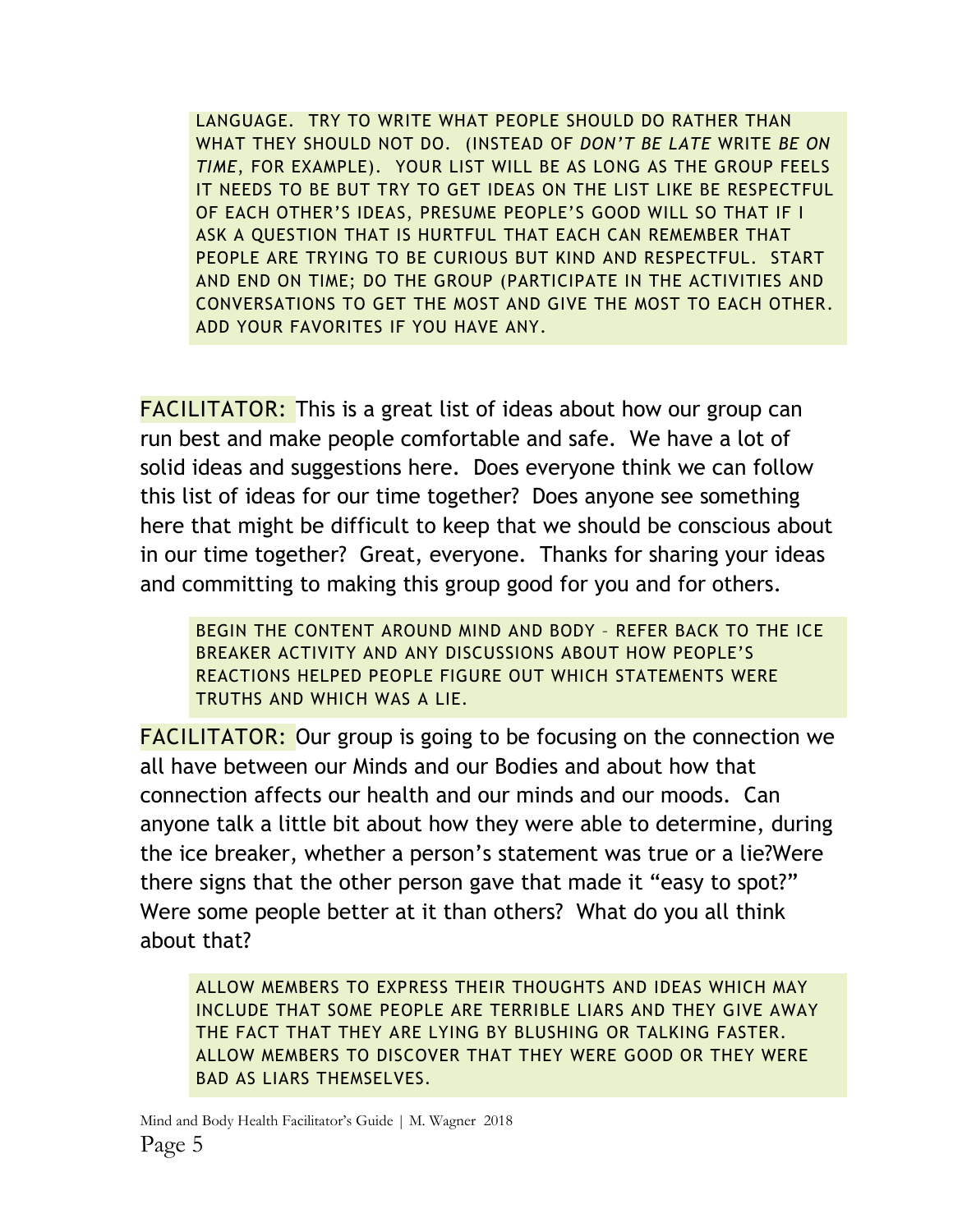FACILITATOR: It's really true that sometimes we show people exactly what we are thinking by how we react and what our emotions are because of events in our lives isn't it? In just this little ice breaker we discovered a lot of things about each other and as we learned more it got easier and easier to know that was more true and what wasn't. How do you think that happened?

PROCESS THE MEMBERS' RESPONSES. FOCUS ON THOSE THAT HIGHLIGHT THAT FACES AND EYES AND THE CORNERS OF OUR LIPS CHANGE WHEN WE ARE BEING "MISCHIEVOUS (LIKE WHEN WE ARE LYING ON PURPOSE)." HELP MEMBERS SEE THAT WHAT WE ARE THINKING SHOWS UP IN OUR BODIES AND WHEN WE CAN PAY ATTENTION WE CAN SEE THESE CHANGES.

**FACILITATOR:** What we are talking about now is part of an idea that people interested in understanding us human beings call the Mind-Body Connection. Has anyone in the group heard that phrase before?

PROCESS RESPONSES. IF PEOPLE HAVE, ASK FOR WHAT THEY HEARD AND WHAT THEY UNDERSTOOD. USE THEIR IDEAS TO SUPPORT THE THOUGHT THAT IN PEOPLE THERE IS A STRONG INTERACTION BETWEEN OUR BODIES AND OUR BRAINS AND THAT CHANGES IN ONE CAN HAVE PROFOUND EFFECTS ON THE OTHER. A PERSON CAN LITERALLY "THINK THEMSELVES ILL" IF THEY ARE INCLINED TO DO THAT. IMAGINE OR REMEMBER A TIME WHEN YOU REALLY DIDN'T WANT TO DO SOMETHING (LIKE TAKE A TEST AT SCHOOL OR GO TO A SOCIAL EVENT) AND AS IT GOT CLOSER AND CLOSER TO HAPPENING YOU THOUGHT MAYBE YOU WERE GETTING SICK AND PERHAPS THAT FEELING GOT SO STRONG THAT YOU DIDN'T GO? (IF NO-ONE HAS HEARD OF THE MIND BODY CONNECTION YOU WILL USE THIS PARAGRAPH TO OUTLINE THE DISCUSSION WITH THE GROUP).

IF PEOPLE HAVE THIS RECOLLECTION OR CAN IMAGINE IT, ASK THEM THEN IF ONCE THE MOMENT IS PAST WHETHER THEY SUDDENLY FELT OR WOULD FEEL BETTER. MOST PEOPLE WILL REFLECT THAT THIS IS WHAT HAPPENED. ASK IF ANYONE HAS HAD THE EXPERIENCE WHERE AFTER THAT FEELING THEY ACTUALLY GOT SICK. THIS ALSO HAPPENS TO MANY PEOPLE AND IS AN EXPRESSION OF THE CONNECTION BETWEEN OUR BODIES AND OUR MINDS.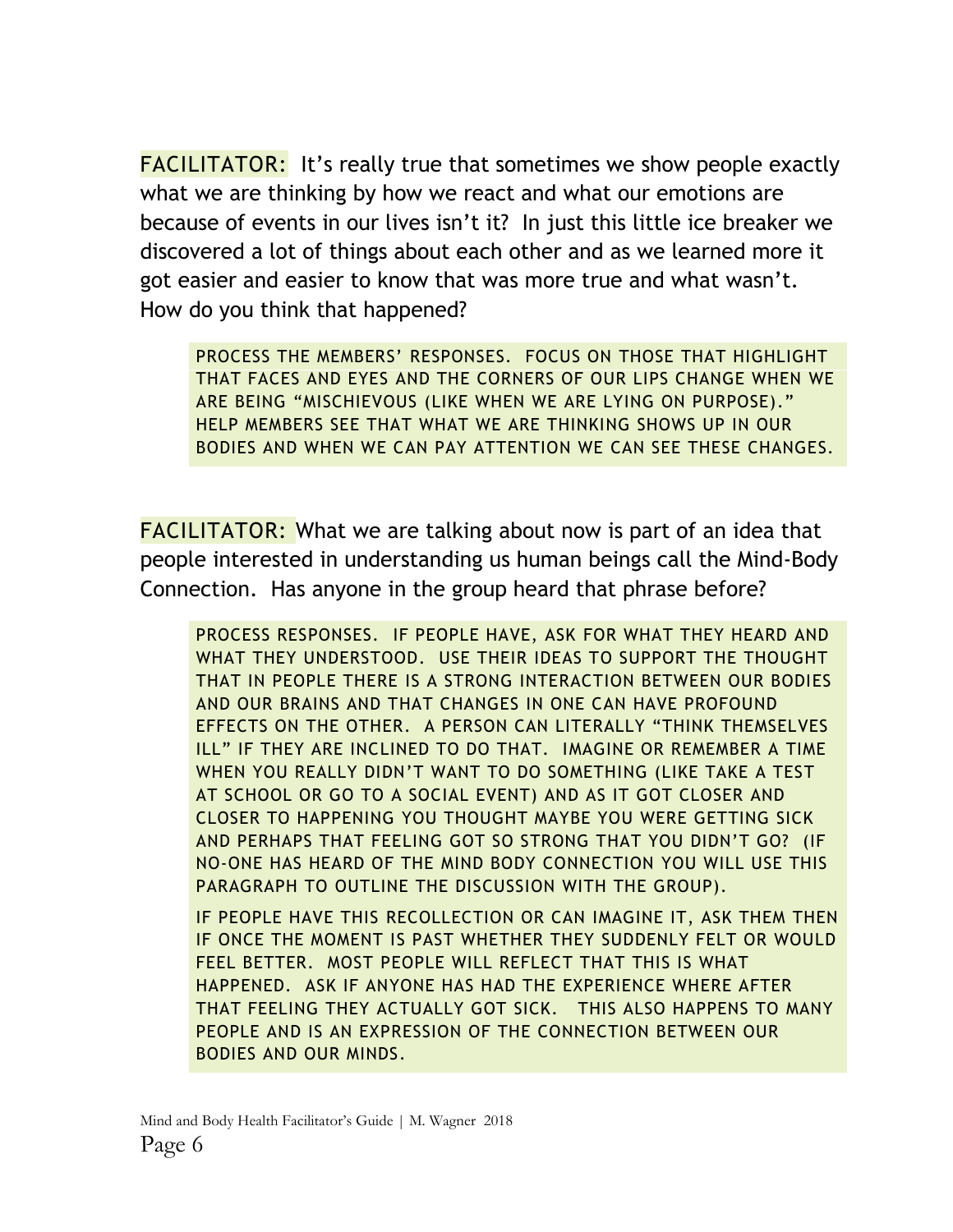PROCESS ANY REACTIONS WORKING HARD AT THIS POINT TO HELP PEOPLE FEEL THEIR EXPERIENCES ARE LIKE OTHER PEOPLE'S EXPERIENCES AND THAT THESE FEELINGS AND REACTIONS ARE TYPICAL AND NATURAL EVENTS THAT HAPPEN BECAUSE OF THE INTERSECTION OF THE BRAIN AND THE BODY.

FACILITATOR: Can anyone think of ways that maybe you have already been learning and practicing things that work with your Mind/Body connection? Maybe something that you learned when you were trying to manage your worried feelings, your sad feelings or your anger?

PROCESS: HELP PEOPLE TALK ABOUT COPING STRATEGIES THAT THEY MAY HAVE BEEN TAUGHT TO MANAGE THEIR EMOTIONAL STATES OR OTHER OF THAT SORT OF INTERVENTIONS IN OTHER GROUPS OR IN OTHER SETTINGS. THE POINT OF THIS PART OF THE SESSION IS TO UNIVERSALIZE THE IDEA THAT MANY OF THE WAYS WE ARE HELPED ALSO INCLUDE WORK TO HELP MINDS AND BODIES TO MOVE INTO SIMILAR PATTERNS AS A WAY TO PROMOTE REGULATION AND SAFETY. NOTE: BE PREPARED IN THIS FOR PEOPLE TO DISCLOSE ABOUT STRATEGIES THAT THEY MAY HAVE LEARNED IN TREATMENT THAT MAY BE TRIGGERING FOR THEM OR FOR OTHERS IN THE GROUP. MANAGE FOR THIS BY ASKING PERMISSION OF THE GROUP TO EXPLORE THIS STRATEGY OR THAT ONE SO THAT THEY HAVE A SENSE OF CONTROL OF THE CONTENT TO HELP MANAGE THE ANXIETY OR TRAUMATIC REACTIONS THAT MAY ARISE. CONSIDER USING THE MOMENT TO PRACTICE A REGULATING STRATEGY TOGETHER

FACILITATOR: That's great that you had those examples from other places. It reminds us how many people are working together to understand this connection between our heads and our bodies and to use it to help all of us make our lives better because we can do things to help ourselves be healthier both in our minds and in our bodies. Whenever we work to make our lives better and more in balance, we are living a life of recovery and getting closer to our goals and hopes for ourselves. That's an exciting idea for anyone! Let's spend the last part of today's session doing one of these activities for balance together so that we can leave our group today feeling centered and refreshed and then next time we can begin to talk about some more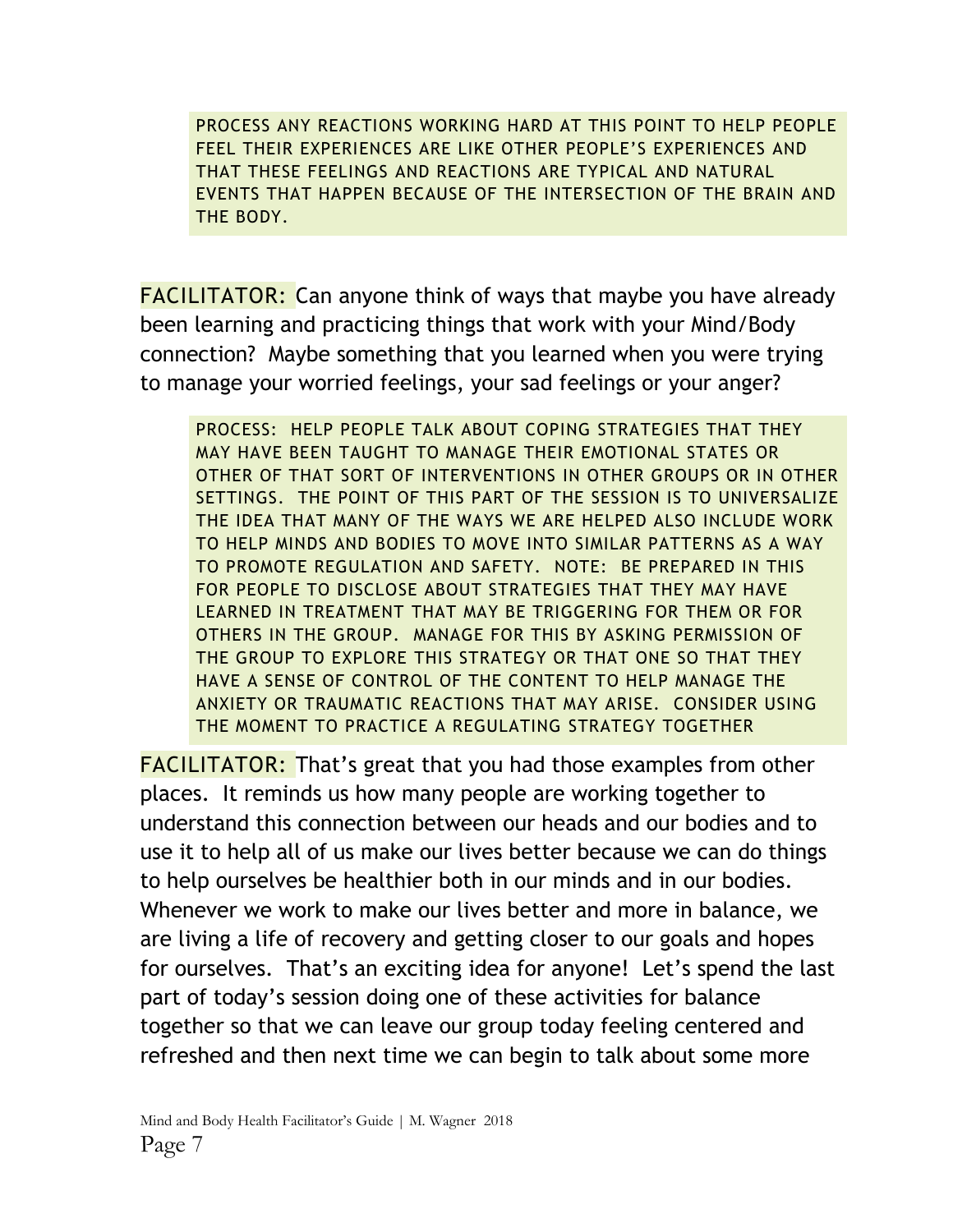ways that our minds and our bodies connect. We can keep working together to learn and know all the things that we can think of to help us have bodies and minds that support each other's wellness.

PROCESS: IF THE GROUP DOES NOT AGREE WORK TO UNDERSTAND DISAGREEMENT BEFORE DOING ANYTHING FURTHER. FORCING PEOPLE IN THE FIRST SESSION IS NOT CONDUCIVE TO PEOPLE COMING BACK FOR SESSION 2. SOMEONE MAY BE AFRAID TO DO THE EXERCISE OR TO TRY AND BE CALM BECAUSE THEY ARE NOT FEELING THAT. ALLOW FOR SOME FLEXIBILITY IN THE EXPERIENCE.

FACILITATOR LEADS MINDFULNESS MOMENT (TIME WILL BE DETERMINED BY THE TIME LEFT IN THE SESSION AND MATERIALS THAT YOU HAVE AVAILABLE (E.G. MUSIC, FOOD, LIGHT, TEXTURE ETC.)

### MINDFULNESS MOMENT –

THERE IS A PRACTICE THAT MANY GROUP LEADERS LIKE TO DO THAT WE HAVE STARTED TO CALL MINDFULNESS. I AM WILLING TO BET PEOPLE HERE HAVE. IF YOU LOVED THEM, GREAT, ENJOY THIS AND IF YOU HATED THEM PLEASE HELP YOUR GROUPMATES BY NOT PARTICIPATING VERY QUIETLY. LET'S BEGIN:

I AM GOING TO LEAD YOU NOW THROUGH A RESTING EXERCISE THAT WILL HELP YOU TO FULLY EXPERIENCE A MOMENT IN THIS PLACE AT THIS TIME AS FULLY AS WE CAN. THE IDEA IS NOT TO STRUGGLE WITH YOURSELF TO BE IN THE EXERCISE BUT RATHER TO GENTLY EXAMINE THE BLOCKS AND INTERRUPTIONS WHILE GOING BACK TO THE EXERCISE. THE HARDER YOU "TRY" TO DO THE EXERCISE THE HARDER IT WILL BECOME TO DO. I HOPE THAT WILL MAKE SENSE AS WE GO FORWARD. IF YOU ARE COMFORTABLE, YOU CAN MOVE IN YOUR CHAIR TO FIND A RELAXED WAY TO SIT AND IF YOU WISH YOU MAY CLOSE YOUR EYES. I AM GOING TO LEAD YOU THROUGH THE EXERCISE WITH MY VOICE. (YOU MAY USE QUIET MUSIC TO SET A MOOD OR TO BLOCK OUT OTHER AMBIENT NOISE. YOU MAY DO THIS EXERCISE ASKING THEM TO EXPERIENCE FOOD OR HAVE THEM MANIPULATE CLAY OR TOYS OR OTHER TACTILE DEVICES TO MAKE THE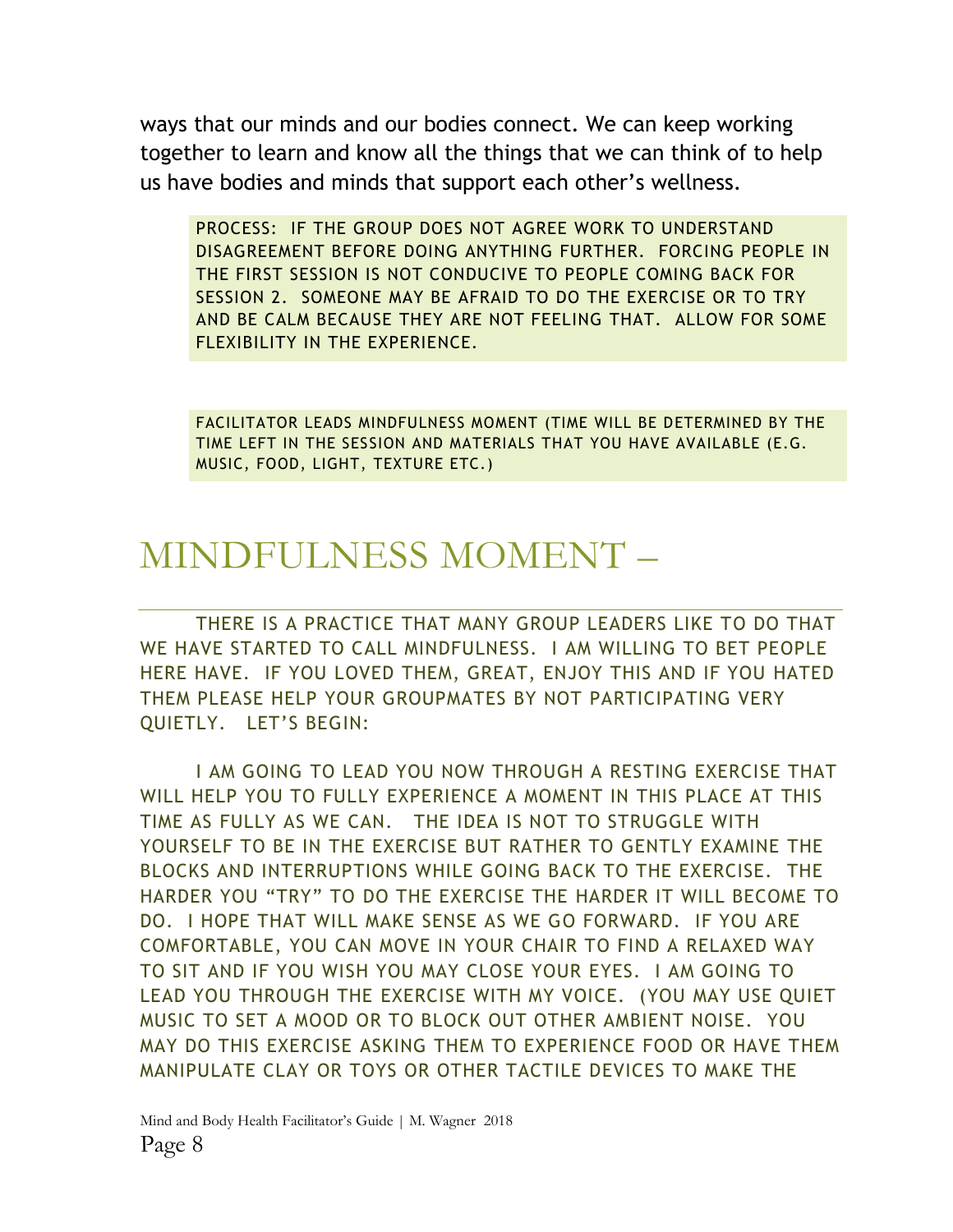EVENT LESS "BODY CENTERED" FOR THOSE WHO WILL FIND A BODY SCAN TO BE TRAUMATIZING. ALL OF THESE ACTIVITY TYPES WILL PROCEED IN A SIMILAR FASHION).

SITTING IN YOUR CHAIR I WANT YOU TO BEGIN BY TAKING A DEEP BREATH IN AND THEN A DEEP BREATH OUT.

A DEEP BREATH IN … AND A DEEP BREATH OUT. A DEEP BREATH IN … AND A DEEP BREATH OUT. AS YOU ARE SITTING IN YOUR CHAIR LET YOUR BREATHING FLOW BACK TO NORMAL BUT LET YOURSELF BREATHE EVENLY AND DEEPLY TO CONTINUE TO RELAX. BEGIN BY BECOMING AWARE OF WHERE YOU ARE. YOU ARE IN THIS ROOM. IN YOUR CHAIR. SITTING IN YOUR OWN WAY. YOUR FEET ARE DOWN BELOW YOUR WAIST, YOUR ARMS AND HEAD ABOVE. YOU CAN HEAR AND FEEL THE PEOPLE IN THE ROOM WITH YOU, THEIR BREATHS, THEIR PRESENCES. GENTLY ACKNOWLEDGE THEM BUT KNOW THAT YOU ARE SAFE IN YOUR CHAIR JUST AS THEY ARE SAFE IN THEIRS AND ALL YOU HAVE TO DO IS BREATHE AND GENTLY NOTICE WHERE YOU ARE. TAKE A DEEP BREATH IN … AND LET A DEEP BREATH OUT. FOCUS FOR A MOMENT ON YOUR FEET. NOTICE HOW THEY FEEL DOWN AT THE END OF YOUR LEGS. ARE THEY WARM OR COLD, DO THEY FEEL TOUCHED INSIDE YOUR SHOES OR DO THEY FEEL FREE? ARE THERE ANY TENSIONS IN YOUR FEET? AS YOU TAKE YOUR NEXT BREATH IN FIND THE TENSION IN YOUR FEET AND AS YOU BREATHE OUT LET THE TENSION FADE SO THAT THEY FEEL WARM AND RELAXED. NEXT CONCENTRATE GENTLY ON YOUR LEGS: YOUR ANKLES, YOUR CALVES, YOUR KNEES, YOUR THIGHS. CAN YOU FEEL THEM PRESSED ON ONE ANOTHER OR THE CHAIR AS YOU SIT? DO THEY FEEL LIGHT OR HEAVY, STRAIGHT OR CROOKED, STRONG OR TIRED? DO THEY HOLD ANY TENSION IN THE MOMENT? AS YOU TAKE A DEEP BREATH IN, FEEL THAT TENSION AND AS YOU BREATHE OUT LET IT GO AND FEEL YOUR LEGS WARM AND RELAXED. CONCENTRATE NOW ON YOUR HIPS AND OUR WAIST, YOUR TORSO AND CHEST. NOTICE WHERE YOU FEEL THE CHAIR ON YOUR BACK AND YOUR CLOTHING AS IT COVERS YOU. DO YOU HAVE ANY TENSIONS OR FEELINGS ON YOU OR IN YOU? GENTLY APPRECIATE THEM FOR A MOMENT, THE BEAT OF YOUR HEART, THE SWELL OF YOUR LUNGS, THE GURGLES OF YOUR GUTS. THEY ARE THE SIGNS OF YOUR LIVING, YOU DOING. IF YOU FEEL TENSION IN THESE AREAS FOCUS ON THEM FOR A MOMENT AND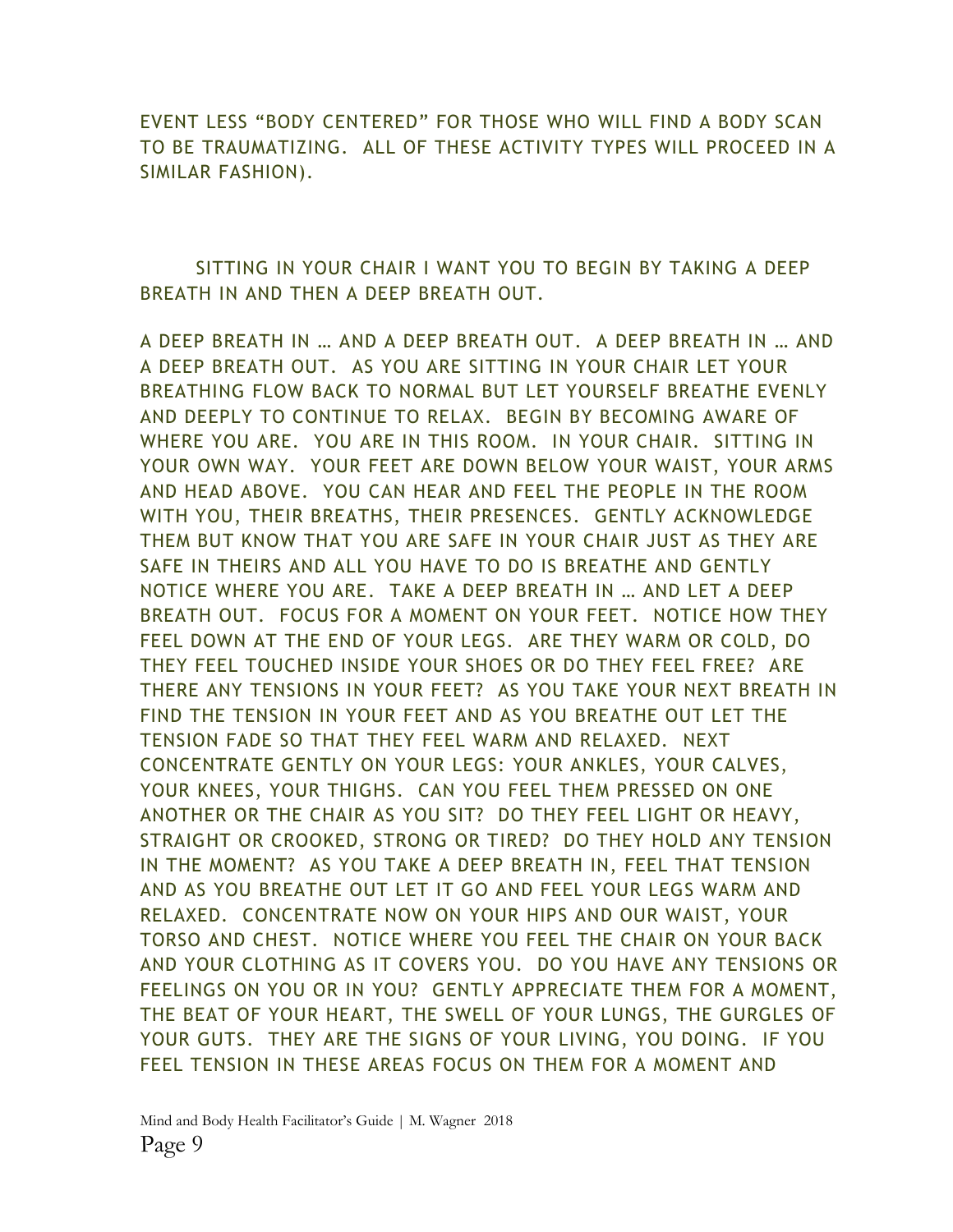THEN, AS YOU TAKE A BREATH IN, LET THEM GO AS YOU LET YOUR BREATH OUT. FEEL YOUR FINGERS NOW, AND YOUR HANDS, YOUR WRISTS, YOUR ARMS, YOUR ELBOWS, YOUR SHOULDERS. FEEL THEIR TOUCH ON YOUR CHAIR OR ON YOU. FEEL HOW THEY REST ON YOU NOW. BECOME GENTLY AWARE OF ANY TENSION AND AS YOU BREATH IN AND BREATH OUT, LET IT GO. CONCENTRATE NOW ON YOUR NECK AND YOUR THROAT, YOUR MOUTH, YOUR EARS, YOUR NOSE, YOUR EYES AND FOREHEAD. FEEL YOUR SCALP AND YOUR HEAD. APPRECIATE FOR A MOMENT HOW MANY FEELINGS YOU HAVE AS YOU CONCENTRATE HERE WHERE YOUR MIND THAT IS CONSIDERING ALL OF THIS LIVES. DO YOU HAVE TENSION IN YOUR FACE OR YOUR NECK? ARE YOU STRAINING TO STAY IN THE MOMENT? TAKE A DEEP BREATH IN … LET YOUR DEEP BREATH OUT AND ALLOW THE TENSIONS TO MELT AWAY FOR A MOMENT AND BE RELAXED AND STILL. AS YOU BREATHE CONSIDER THAT EACH PLACE WE CONCENTRATED ON BECAME ALIVE AND FOCUSED AS WE THOUGHT OF IT AND AS WE PASSED IT BECAME WARM AND RELAXED AND THAT NOW FROM THE TOP OF YOUR HEAD TO THE BOTTOM OF YOUR FEET YOU HAVE ALLOWED YOUR BODY TO BE AS RELAXED AS YOU COULD IMAGINE. TAKE A DEEP BREATH IN AND LET A DEEP BREATH OUT. SLOWLY AND GENTLY BRING YOURSELF BACK TO THIS ROOM AND MOMENT AND OUT OF YOUR THOUGHTS, BREATHING AS YOU COME BACK TO JOIN YOUR GROUPMATES.

### END

QUIETLY PROCESS THE EXPERIENCE AND GIVE PEOPLE A CHANCE TO TELL ABOUT THEIR STRUGGLES AND HOW THEY PASSED IN THE EXERCISE (OR DIDN'T IF THAT IS THE CASE). HELP THE GROUP CONNECT THE IDEA THAT THEIR MINDS CONTROLLED THEIR BODIES IN THE EXERCISE BASED ON YOUR VOICE AND INSTRUCTIONS AND IN THAT EXERCISE THEY WERE FOCUSED IN THE MOMENT AS IT UNFOLDED. THIS PRACTICE ALLOWS US TO CENTER AND BE AT PEACE EVEN IN TROUBLING MOMENTS BECAUSE IF WE PRACTICE IT OUR BODIES WILL REMEMBER HOW IT FEELS TO HAVE DONE AN EXERCISE LIKE THIS AND WE CAN ACCESS THAT MEMORY AND EXPERIENCE WITH JUST OUR OWN THOUGHTS. LOOK FOR ANYONE IN DISTRESS AND HELP PROCESS THAT SO THAT THEY ARE NOT LEFT AT A HIGHER LEVEL AND BE PREPARED FOR SOMEONE TO SLEEP DURING THE EXERCISE. MAKE SURE EVERYONE IS BACK TO THE ROOM BEFORE CLOSING. THIS ACTIVITY TAKES THE PLACE OF A FORMAL CLOSING.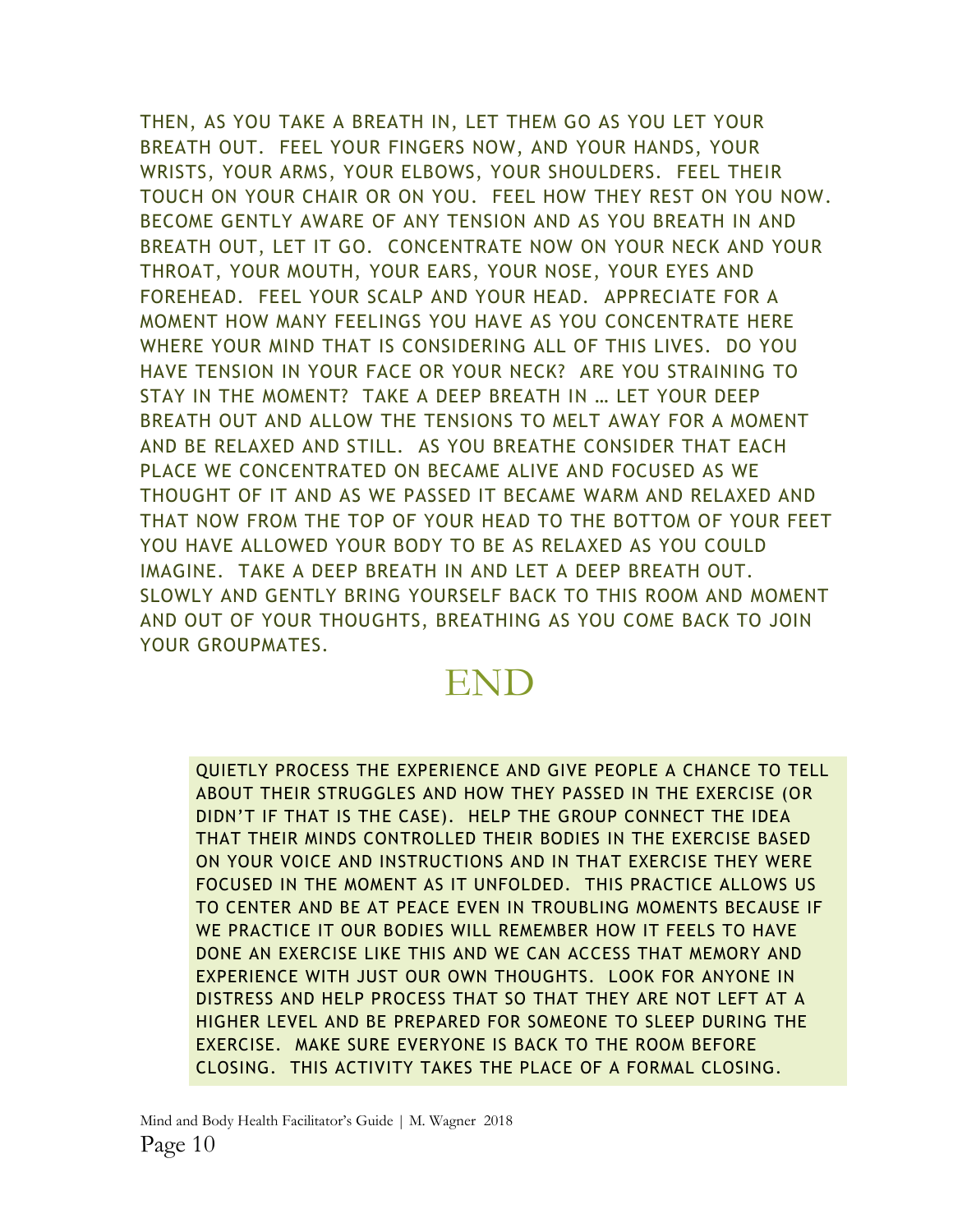FACILITATOR: Thanks everyone for participating in the activity. We will be meeting again next week at this same time. I look forward to seeing all of you then!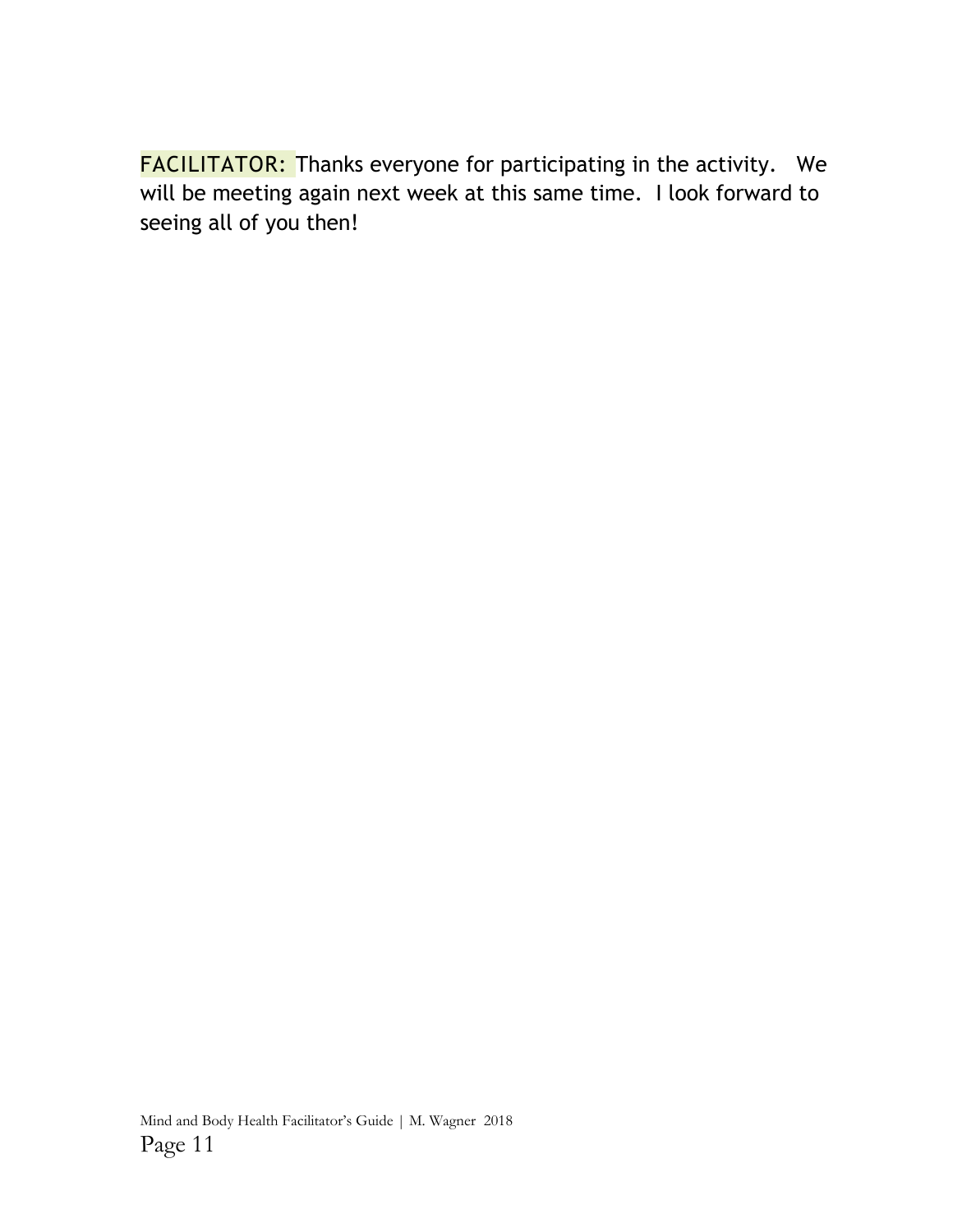# SESSION 2: FINDING A PATH TO HEALTH

FACILITATOR: Hi everyone and thanks for being here again for our session on Healthy Bodies and Healthy Minds. Maybe we could start today by going around and checking in about where we are this week and what has been going on for us. Today let's try and see if we can find an adjective that starts with our name's first letter that describes our week. So, for example, if one's name is "Paul" and your week had been scary you could be "Perilous Paul". If your week was quiet and your name is "Mary" you might be "Meek Mary". Does everyone get the idea? I will start and say that I am "

.". Who would like to go next?

PROCESS AROUND THE CIRCLE AFTER THE FIRST VOLUNTEER DOES THEIRS UNTIL EVERYONE HAS HAD A TURN. IF NECESSARY HAVE THE GROUP HELP THINK UP AN ADJECTIVE TO HELP DESCRIBE SOMEONE'S WEEK. THIS CAN BE A MUTUAL AIDE ACTIVITY AS WELL AS AN IMAGINATION ACTIVITY.

FACILITATOR: That's great! It is a lot of fun seeing all of us working together on an activity like this. I am glad to hear(or I was listening and heard) that everyone's week was exactled adjective that captures a summary of the responses for the group).

REVISIT THE GROUP RULES FOR ANY ADDITIONS OR UPDATES TO THE CHART –

FACILITATOR: Okay, I would like to look again this week at our chart of group rules to make sure I captured them right from last week and to see if anyone had thoughts this week about how we might make sure our time together is as useful and safe as we can make it. Did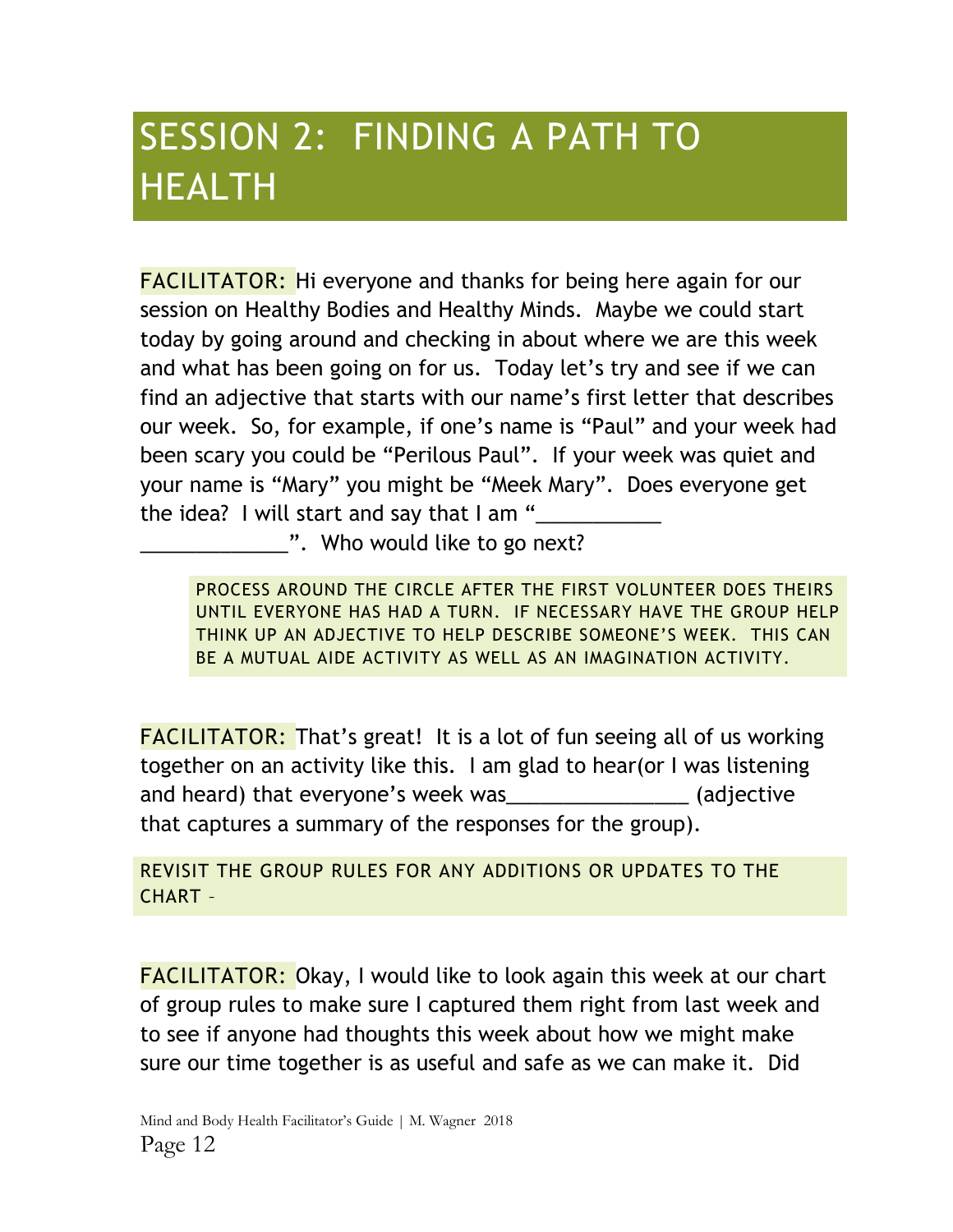anyone see anything that needed to be updated or does anyone have something that they would want to add to the list.

PROCESS THE DISCUSSION ABOUT THE GROUP RULES IF THERE ARE ANY AND BE SURE TO REFRAME ANY IDEAS INTO POSITIVE RATHER THAN NEGATIVE LANGUAGE. YOU ARE WORKING TO HELP PEOPLE FEEL CONNECTED TO THE PROCESS AND SAFE

**FACILITATOR:** Great, everyone. We have really set up a good list of rules to make sure our time together is supporting our work.

#### BACK TO THE PURPOSE OF THE GROUP –

FACILITATOR: Last time we met we began a discussion about this group and what we would be working on together and set some expectations for how we might move forward. I wanted to circle back this week and talk a little more about our topic and get some ideas with you about how we would want to tackle this important topic of Mind/Body Health. As we started last week we were talking about the idea that our minds and our bodies are connected and we have many ways that we can affect our health by how we think and feel about our place in relationships and in systems like school and work. We spoke at the end about our health being important to our work in recovery and a life that lets us live as we would like, seeing a future we prefer and having plans that get us there. In our remaining sessions we want to explore some more concrete ways that we can support our physical health to help make sure we are as successful as we can be in keeping our minds healthy and our recovery moving forward. We developed this group because working with doctors and hospitals can be so intimidating and the systems for accessing and paying for healthcare can be very complicated. I am hoping that by working together over the next sessions we can explore what we already know about doing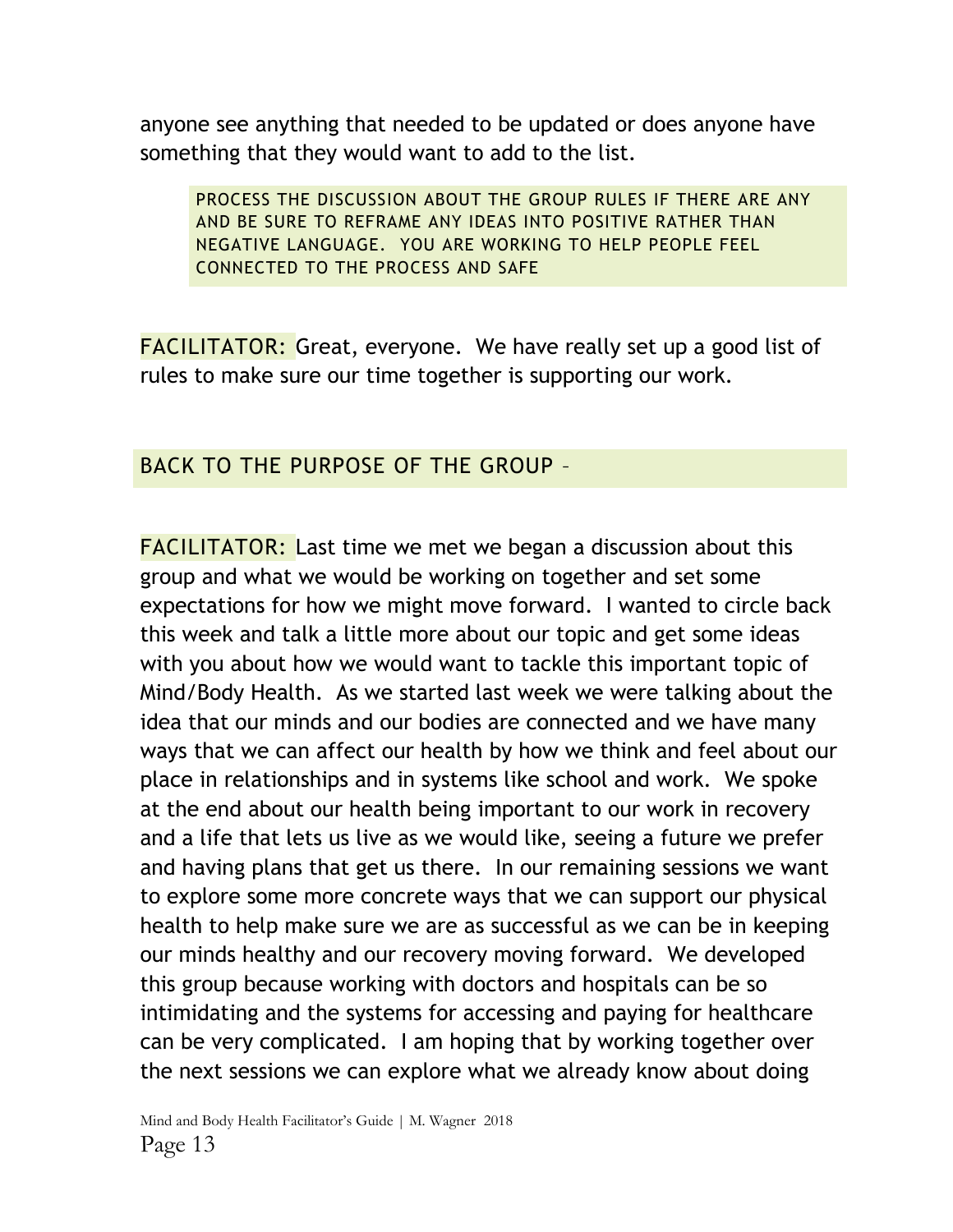these tasks. We can explore how doing them may make us feel or how we experience them and to work together to plan and practice ways that we can all do them more successfully so that our health can be as strong as we can make it, instead of only as good as our best days. What do folks think about this idea for our work together? Does this fit with your ideas about this group and how we might be working?

PROCESS ANY DISCUSSION FOR THIS SEGMENT BY LISTENING FOR AGREEMENT AND DISAGREEMENT AMONG THE GROUP MEMBERS. TRY AND SCAN THE GROUP TO SEE IF THERE ARE ANY MEMBERS WHO ARE NOT ENGAGED AT THIS EARLY SESSION TO ENCOURAGE FULL PARTICIPATION OF THE GROUP MEMBERS. LOOK FOR PEOPLE WHO ARE PERHAPS RELUCTANT TO TALK SO THAT THEY GET THE SUPPORT THEY NEED FROM YOU AS THE FACILITATOR TO MAKE AN EFFORT. YOUR GROUP MAY BE LARGELY IN AGREEMENT AND IF SO, MENTION THAT. IT MAY ALSO BE IN DISAGREEMENT. IF THIS IS THE CASE, ASK THE GROUP TO SHARE WHAT THEIR IDEAS ABOUT THE GROUP MIGHT BE AND SEE IF THEIR IDEAS AND THE GROUP PURPOSE CAN BE LINKED OR IF THIS IS A SIGN THAT PRE-PLANNING FOR THE GROUP DID NOT ACCURATELY CONNECT TO THE GROUP'S NEEDS AROUND THIS AREA. BE OPEN AND GENUINE ABOUT YOUR ABILITY TO ADJUST SO THAT IF YOU CAN OR CANNOT ALTER THE GROUP TO MATCH BETTER, YOU CAN SAY THAT TO THE GROUP AT THESE TIMES. UNDERSTAND THAT IT IS VERY IMPORTANT IN THE EARLY SESSIONS OF THE GROUP TO COME TO AN AGREED GROUP PURPOSE AND THAT THE "CONTRACT FOR WORK" ENCOMPASSES ALL OF THE TOPICS AND IN SOME CASES TAKES THE GROUP MEMBERS TO THE COMMUNITY TO FIND MUTUALLY BENEFICIAL STRATEGIES OR PLANS FOR HEALTHY LIVING.

FACILITATOR: That's great. I am glad we had a chance to talk together about the group's purpose and to be clear together about what we are going to be able to accomplish together.

#### SECTION: HOW DO I FEEL ABOUT HOW I FEEL?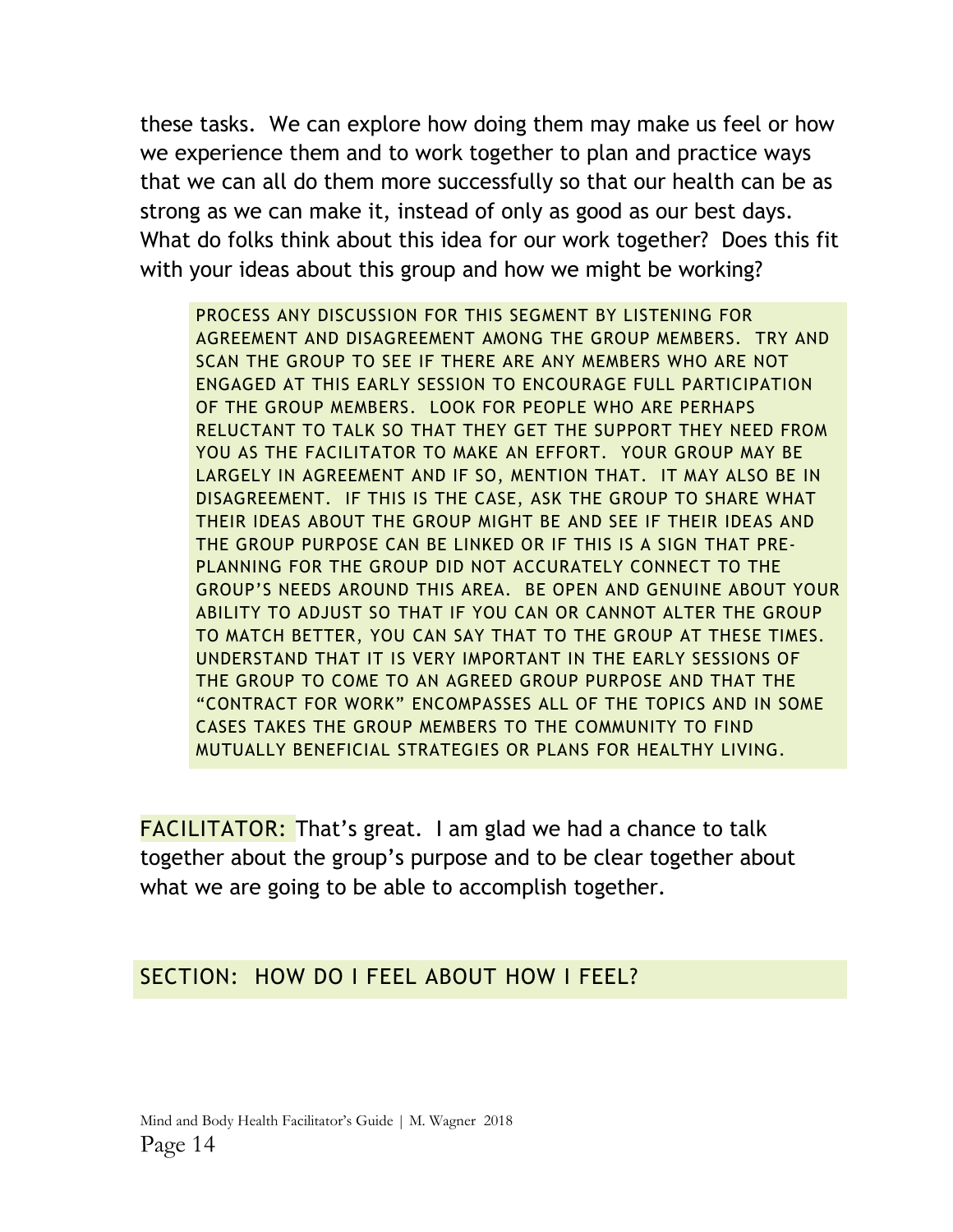FACILITATOR: Before we dive into some of the sessions later in the group about how we might go about getting or keeping up our healthcare it makes sense for us to talk a little about how we might be feeling about our health individually. It's clear if we listen that on any given day we might feel good about our health and on other days, less happy or enthusiastic. Each one of us may be already feeling something about this topic and I am hoping some of us may be ready to share a little about how we are feeling and what it is about our health that is making us feel that way about it. So, let's get a sense of where people are today about their health and their access to health care. Do any of you have an issue that has been on your mind about your health that you'd be willing to share with the group? We are not necessarily looking right now for identified illnesses, but more things that any of us might be concerned about. For example, I have been seeing a lot of advertisements for drugs to treat arthritis and psoriasis where those things show up together and it has me worrying sometimes about any new skin issues I might have and wondering if the one is a sign of the other. Does anyone else have something like that, that they have been noticing or thinking about?

PROCESS THE GROUP'S RESPONSES TO THIS LINE OF QUESTIONS. LISTEN FOR COMMON OR REPEATING THEMES IF THEY ARISE. THIS DISCUSSION IS TO CREATE A COMMONALITY AROUND OUR HEALTH INFORMATION SOURCES AND CONCERNS. TO DEVELOP AN INSIGHT INTO THE GROUP'S THOUGHTS IN THIS AREA. IT'S NOT INTENDED TO GET INTO MEMBERS' DIAGNOSES SO IF PEOPLE START TO DISCLOSE MAKE SURE THAT YOU FOCUS ON THE FEELINGS AND NOT THE DIAGNOSES THEMSELVES. REMIND THE GROUP AS YOU DO THIS THAT THEY SHOULD REMEMBER TO KEEP GROUP DISCUSSIONS CONFIDENTIAL SO THAT PEOPLE DON'T HAVE PRIVATE HEALTH INFORMATION SPREAD AROUND BY OTHER PEOPLE. PROCESS UNTIL THERE IS A SENSE THAT THERE ARE A LOT OF IDEAS AND FEELINGS THAT GO ALONG WITH OUR CONNECTION TO HEALTH AND THEN MOVE THE DISCUSSION TO SERVICE SEEKING.

**FACILITATOR:** It sounds like we all have been thinking about health a bit and that we have a pretty wide range of feelings about health in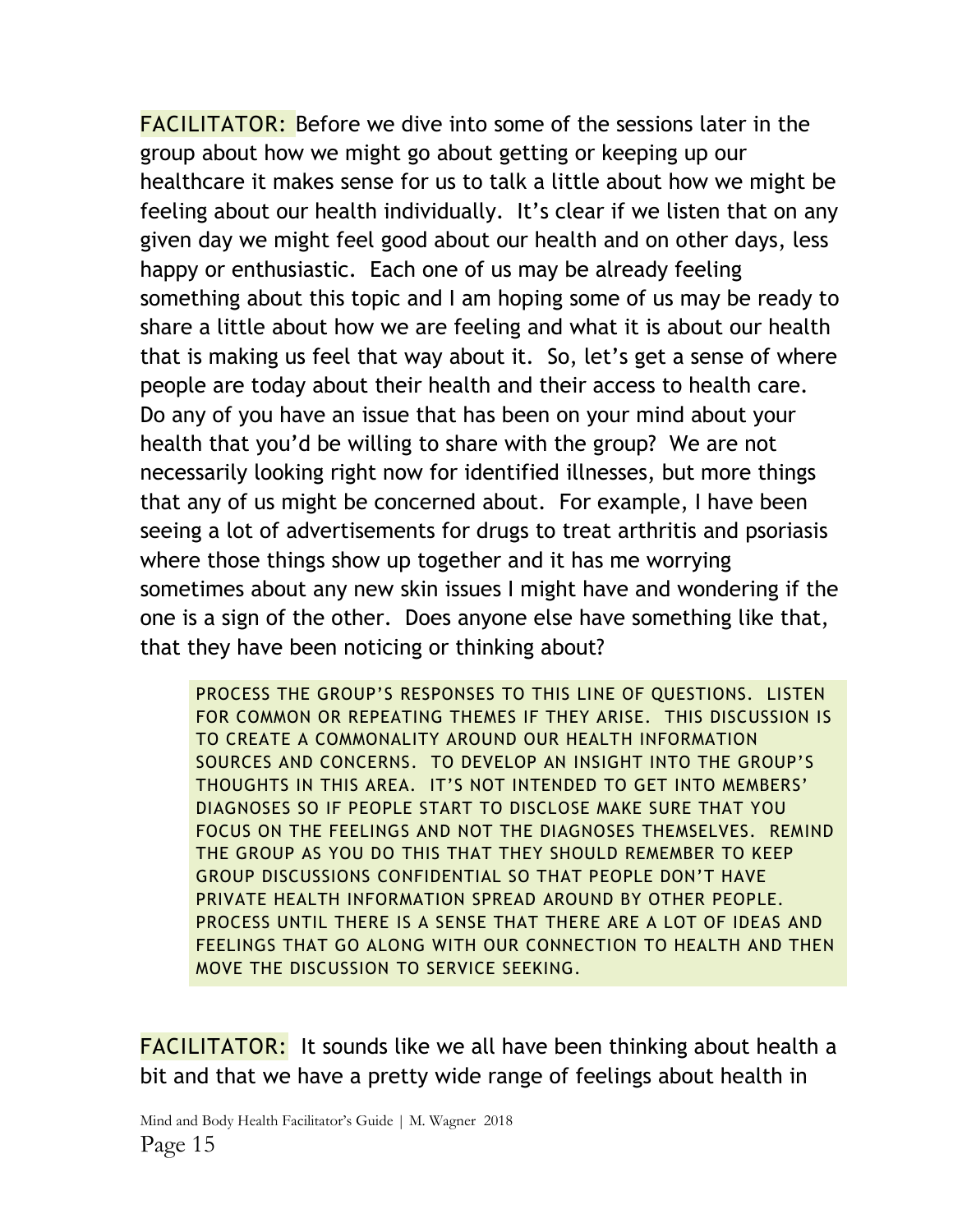general and our health in the specific. I am glad so many of you felt like you could share your thoughts about health. So we have these things we've noticed and have caught our attention and it seems that we might want or need to do something about them. Has anyone in this group been able to talk with an insurance provider or a healthcare provider to follow up on any of these ideas?

PROCESS THE GROUP'S RESPONSES TO THIS QUESTION. IF "YES", ASK THE MEMBER TO SHARE HOW THEY WENT ABOUT GATHERING THE INFORMATION THEY NEEDED TO CONNECT TO THE INSURANCE OR THE HEALTH CARE PROVIDER AND THEN ASK HOW THE DISCUSSION WENT WITH EITHER OR BOTH. YOU WANT TO BEGIN TO CONSTRUCT A GROUP DRIVEN DESCRIPTION OF HOW ONE NAVIGATES THE HEALTHCARE SYSTEM SO THAT MEMBERS CAN HAVE SOME OWNERSHIP OF THEIR HEALTHCARE OPTIONS AND FEEL CONFIDENT IN ACCESSING THE SERVICES. HIGHLIGHT FOR THE GROUP WHEN THE MEMBERS POINT OUT PLACES AND PEOPLE THAT MAY ALSO BE HELPFUL TO OTHER MEMBERS (PHONE NUMBERS, NAMES, ADDRESSES) AND INFORMATION ABOUT THE PROCESS THAT IS CONSTRUCTIVE. IF THE ANSWER IS "NO", HELP THE GROUP BEGIN TO IMAGINE WHAT THEY MIGHT NEED IN ORDER TO CONNECT WITH INSURANCE OR PROVIDERS AND TO CONSTRUCT A SET OF STEPS THAT THEY THINK OF THAT CAN HELP TO BRING THEM ACCESS TO BOTH INFORMATION AND TO THE MATERIALS THAT WILL HELP THEM. SUPPORT ANY BRAINSTORMING IDEAS THAT THEY SHARE AND GATHER THEM ON A FLIP CHART OR IN NOTES SO THAT YOU CAN REFLECT ON THEM GOING FORWARD WITH THE GROUP. BE SURE TO NORMALIZE THE IDEA THAT THE GROUP HADN'T YET STARTED THIS PROCESS ON THEIR OWN AS IT IS COMMON FOR US TO NOT WORRY ABOUT SUCH ACTIVITIES UNTIL WE ARE IN REAL NEED OF THEM AS A WAY TO AVOID THE STRESS AND CONCERN THAT TALKING WITH INSURANCE AND HEALTHCARE PROVIDERS BRING. TRY HARD NOT TO PROVIDE THE IDEAS YOURSELF UNTIL THE GROUP HAS EXPLORED THE TOPIC FOR A WHILE. THEY NEED TO FEEL THE IDEAS COMING FROM THEM, THEMSELVES, IN ORDER TO BE ABLE TO OWN THE IDEAS LATER IN THE GROUP WHEN WE START TO TALK ABOUT PLANNING STEPS AND MOVING FROM IDEAS INTO ACTION.

**FACILITATOR:** It is very interesting to see how many ideas we had from our experiences and from brainstorming what we might do in order to explore our health needs when we have thoughts that might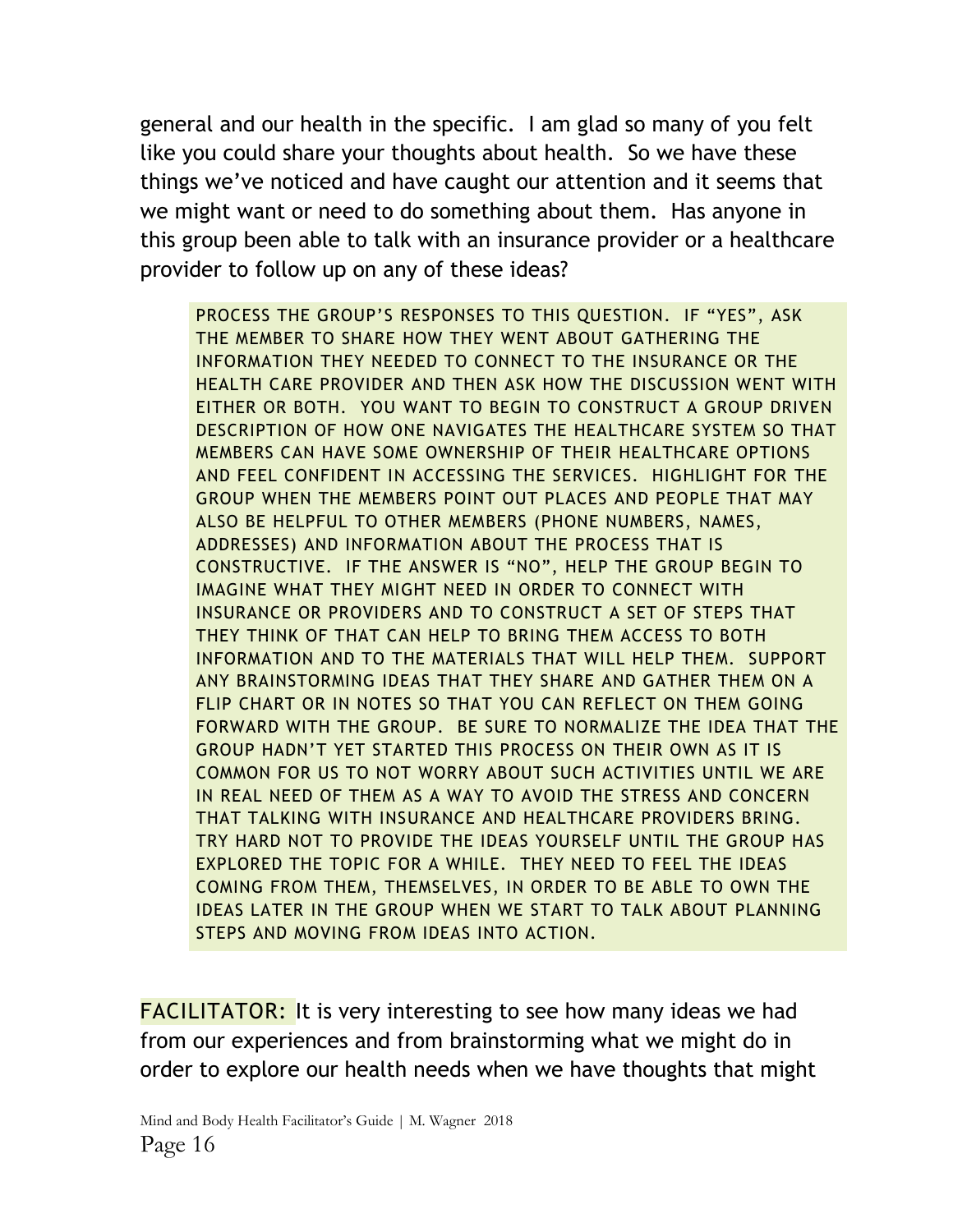be bothering us. Do you think that this list of ideas could help you to connect to the right people or services in areas that you wanted to seek some help? Please tell us your thoughts if you would like to share.

PROCESS AND SUPPORT RESPONSES. YOU ARE SETTING UP THE GROUP ENDING AND THE PREPARATION FOR NEXT SESSION AND THIS IS A SUMMARY OF PEOPLE'S SENSE OF WHERE THE GROUP IS.

FACILITATOR: Thanks everyone who shared. It's pretty clear that we have been giving ideas like this a lot of thought. Has anyone today had any difficulty with a thought or worry about their health given that we have been talking so much about it today? (NOTE RESPONSES). I know that when we begin these kinds of topics that they can rise up concerns into worries or even more strong feelings of anxiousness so I want to try and check in at the end of each of our sessions together. Last time we were able to use the mindfulness meditation to focus and calm but today we won't have time to repeat that so I would like to do a quick check in with everyone. Could we go around our circle again and "check out" with a hand gesture to let the group know where you are now? Thumbs up would mean that you're okay and things are good and today went well for you. Thumbs sideways would mean that there are some things that are concerning you and you're thinking about them and that today was a little challenging for you. Thumbs down would mean that today's discussion has you worrying and that you're feeling unsettled and that it's likely that this week you are going to need to practice what we laid out in our ideas today. Can we go around and check in with those choices? Great. (You will need to process this a little with some focus on any members that thumbs down their self-check so that they feel taken care of and respected before they leave the group room). See everyone next time. We will be talking about some of the ways that our minds and bodies work together or work against each other when we are trying to be healthy. See you then!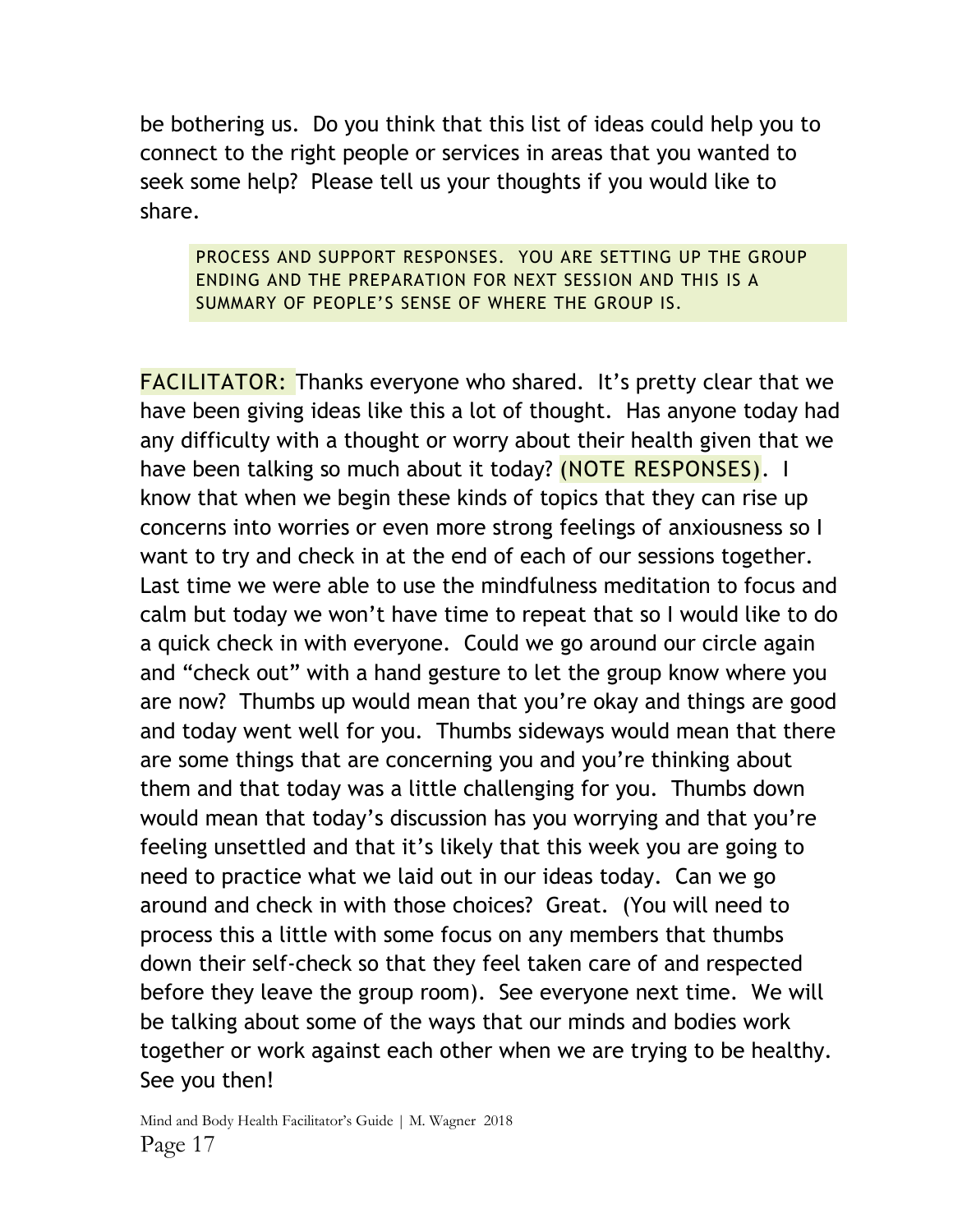### SESSION 3: WHAT IF I AM WORRIED ABOUT HEALTH?

**FACILITATOR:** We ended last time with a check out and some of you reported to the group that the session was a little challenging. I wanted to start out this time by asking folks to let us know what they did after the session during our time apart to work on those feelings. Is everyone feeling better, worse or the same? What can we do here in group to make this safe and successful together?

PROCESS THE RESPONSES: THE GROUP WILL BE MOVING NOW INTO MORE OF THE MIDDLES STAGE WHEN THE FACILITATOR SHOULD PREDICT A MOVEMENT IN THE GROUP TOWARDS CONFLICT OR INDIVIDUALIZATION. THE QUESTIONS AND PROCESSING OF THE EARLIER SESSIONS WILL NOW CREATE AN OPPORTUNITY FOR MEMBERS TO DISAGREE WITH ONE ANOTHER AND TO EXPRESS MORE DIFFERING IDEAS. THIS ACTION NEEDS TO BE FOSTERED IN THE GROUP SO THAT MANY ASPECTS AND MANY POINTS OF VIEW CAN BE EXPLORED AND USED TO BUILD COMFORT AND STRUCTURE FOR HEALTHY LIVING. GROUP ROLES MAY EMERGE AMONG THE MEMBERS WHERE SOME TRY TO BE HELPFUL TO THE FACILITATOR (NATURAL LEADERS, MEDIATORS, TASK KEEPERS AND HELPERS) AND SOME THAT MAY NOT FEEL SO HELPFUL (CLOWNS, HELP REJECTORS, NEGATIVE LEADERS, SCAPEGOATS). IN GROUP ALL OF THESE ROLES COME OUT OF WHAT THE GROUP IS TRYING TO WORK ON TOGETHER AND ARE EXPRESSIONS OF THE RELUCTANCE OR THE DRIVE THE GROUP HAS TO DO ITS WORK. IN THIS ASPECT THESE ARE ALL GOOD AND IMPORTANT FACTORS FOR THE FACILITATOR TO NOTE AND USE IN THE GROUP TO HELP IT DO ITS WORK. CHALLENGING OBSTACLES TO THE WORK OF THE GROUP BY PULLING AT THE AGREED GROUP PURPOSE IS GOING TO BE AN IMPORTANT PART OF THIS WORK. TRYING TO ELIMINATE ANY OF THESE ROLES ONLY MEANS THE GROUP WILL CREATE ANOTHER IN THEIR PLACE. THE MOST CHALLENGING OF THESE ROLES IS THE SCAPEGOAT WHO BECOMES THE FOCUS OF THE GROUP'S ATTENTION AND KEEPS A FACILITATOR BUSY TRYING TO MANAGE ALL OF THE GROUP'S FEELINGS ABOUT THE SCAPEGOAT. DON'T GIVE IN TO CALLS TO EJECT THE SCAPEGOAT FROM THE GROUP AND AVOID SIDING WITH THE SCAPEGOAT OR THE GROUP IN THESE MATTERS. CALL ON THE GROUP TO FOCUS ON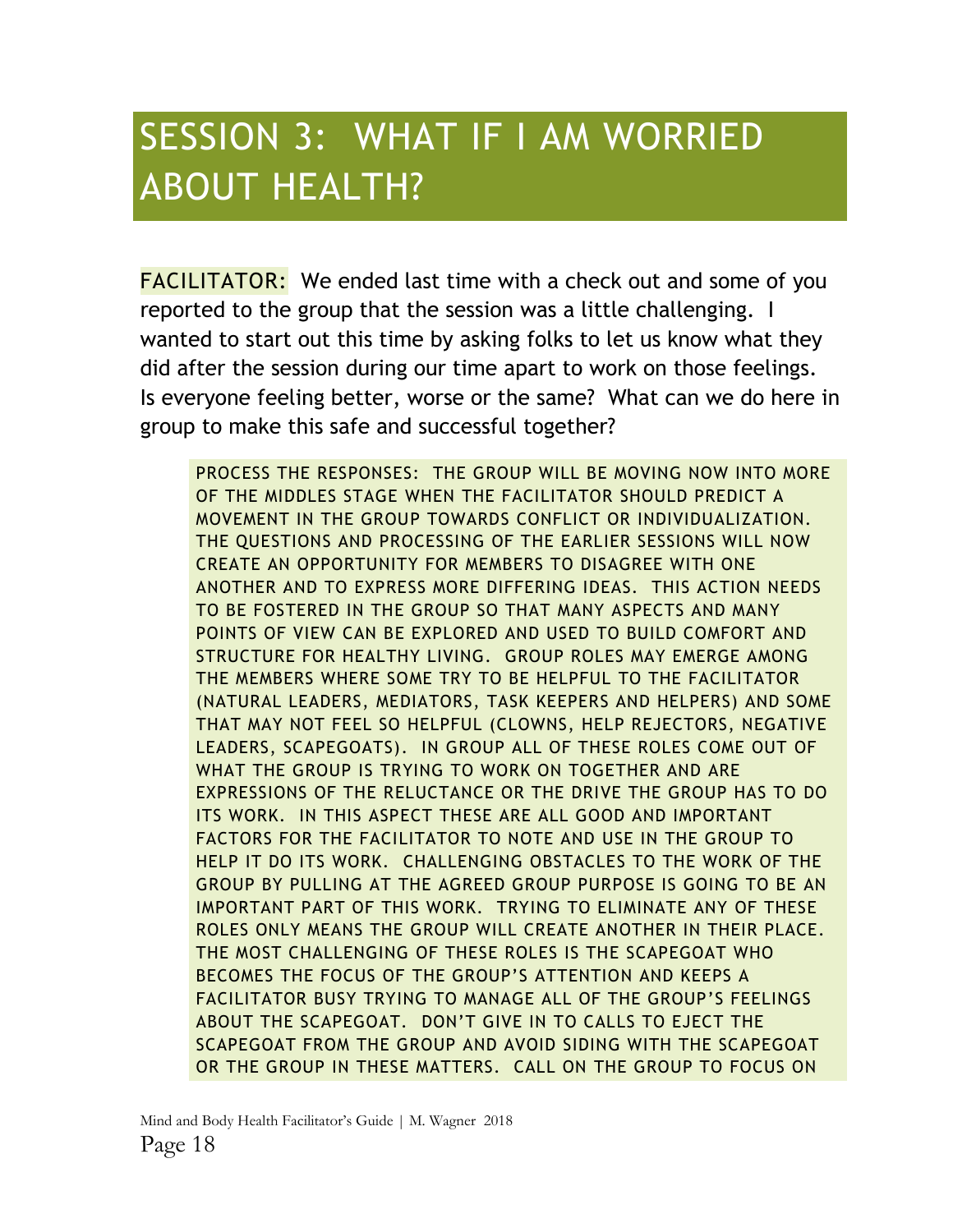THE PURPOSE AND ASK EVERYONE TO RE-COMMIT TO GROUP GOALS AND RULES IN ORDER TO ADDRESS THE ISSUE. IT IS ANTICIPATED THAT THESE CHALLENGES WILL ARISE IN THE MIDDLE PHASE OF THE WORK IN GROUP WHICH IS ALSO THE PHASE WHERE ALL OF THE WORK OF THE GROUP GETS DONE.

**FACILITATOR:** Thanks everyone for your ideas on how to make this group better and safer so that we can all share. We want to be sure that our work supports our moving forward on the plans for our lives being more of what we choose – a life in recovery. Let's start today with some exploration of the many ways that our focus on the world has an impact on both our health and maybe even our mental health. I have been sharing in the past weeks the idea that our minds and our bodies are closely linked to one another. Our health and our mental health support one another or interfere with one another, supports our recovery or stands in the way. Our task as people is to always be able to see what those interactions are so that we can make decisions about how we would like to proceed and make choices around our health and to be better able to decide what to do and how to do it to achieve our hopes and goals. One area where many people find this connection is around the idea that going to the doctor or even thinking we have to go to the doctor makes people feel anxious. It is so prevalent that for doctor's working with patients with high blood pressure that there is a diagnosis of "idiopathic high blood pressure" which is associated with a higher reading when one is seeing the doctor who is measuring one's blood pressure. Has anyone heard about or experienced that? (Process any responses to this prompt). This connection doesn't just affect high blood pressure though, it seems as though our expectations and our worries have a real impact on our health. Do any of you have an example of the way that being worried or anxious about seeing a doctor may have influenced whether you followed through or had some impact on your visit?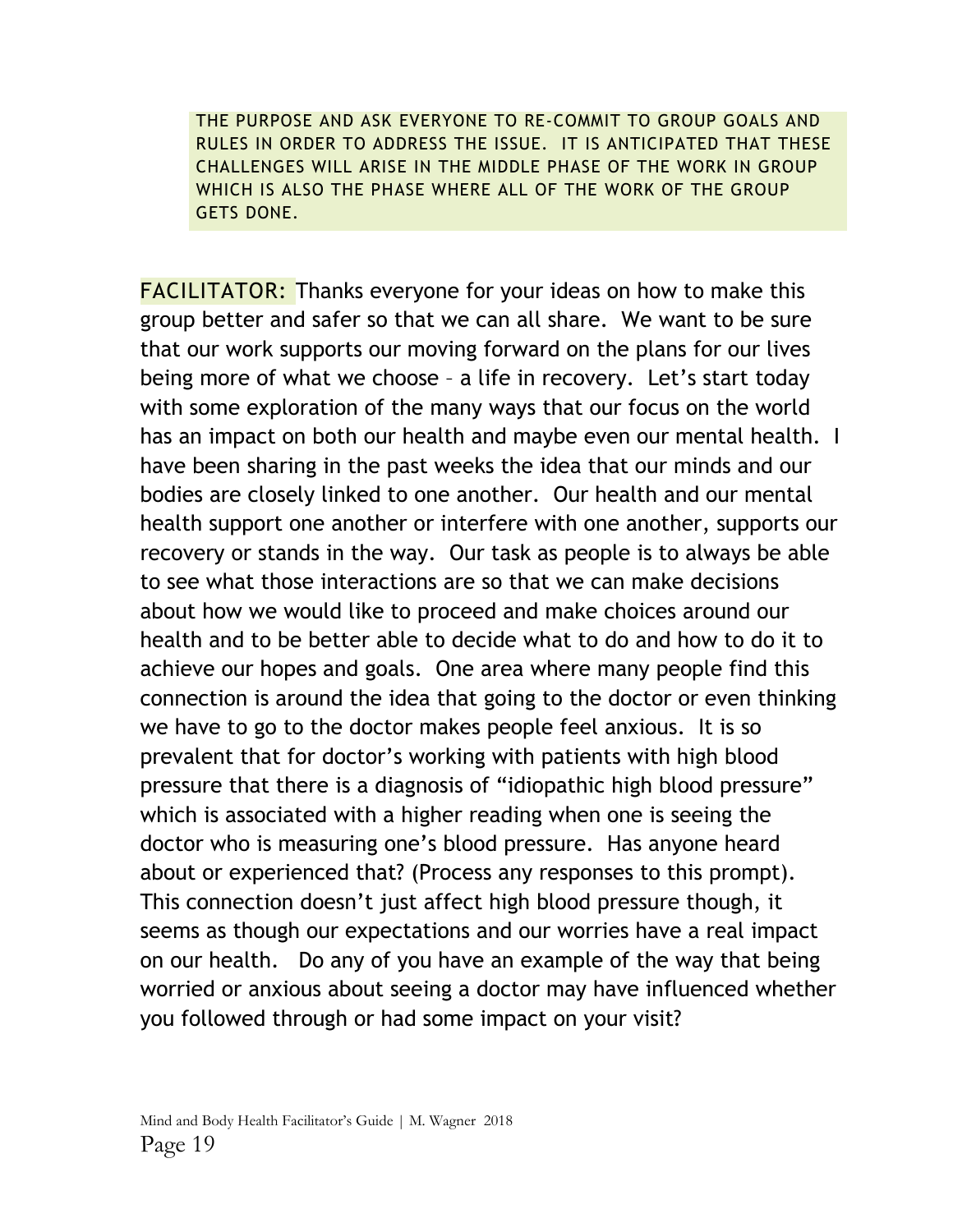PROCESS CAREFULLY ALL OF THESE RESPONSES LOOKING FOR THE WAYS THAT WORRY STOOD IN THE WAY OF ACCESSING HEALTH OR INFLUENCED THE PERCEPTION OF A PERSON'S STATE OF HEALTH WITH THE HEALTH PROFESSIONAL. MAKE SURE TO NORMALIZE THE COMMENTS ABOUT "NOT WANTING TO GO" OR "WORRYING ABOUT GOING" AS THEY ARE CRITICAL TO THE PROCESS OF HELPING TO DEVISE STRATEGIES TO OVERCOME SUCH OBSTACLES. GO WITH THE FLOW OF THE GROUP HERE SO THAT THEY KNOW YOU ARE LISTENING AND THAT THEIR IDEAS ARE BEING HEARD AND USED IN THE CONVERSATION. WHEN THE CONVERSATION ENDS MOVE TO THE NEXT SECTION.

FACILITATOR: So it sounds like there have been some times when we have been influenced in our healthcare decisions as a result of how we have felt about going to the doctor or maybe dealing with an insurance provider. What are your thoughts and feelings about whether this is something we might focus on in our work together to work out ways for us to better our health and mental health?

NOW YOUR GROUP IS GOING TO TALK ABOUT HOW THEY SEE THIS MAKING SENSE OR NOT MAKING SENSE AND THEY WILL ALSO BE TALKING ABOUT THE FEELINGS THAT SEEM TO EITHER SUPPORT THE IDEA OF CREATING PLANS OR WILL IDENTIFY SOME OTHER IMPORTANT THEMES THAT SHOULD BE EXPLORED IN THE GROUP. YOUR GOAL AS FACILITATOR IS TO HELP THE GROUP WORK AROUND THE RELUCTANCE THAT THERE MAY BE TO ADDRESS ANXIETY AS A POSSIBLE IMPEDIMENT TO OBTAINING OR COMPLETING HEALTH CARE CHOICES. ATTEMPT TO HELP THE GROUP FOCUS ON THE NORMALCY OF THESE FEELINGS AND TO SEE THAT WE ALL NEED TO HAVE WAYS TO OVERCOME THIS ANXIETY OR OUR HEALTH CARE WILL BECOME DRIVEN BY MEDICAL CRISES THAT DON'T PROMOTE GOOD HEALTH OUTCOMES. AVOID THE IDEA THAT ONE IS BLAMED FOR THEIR FEELINGS OR SHAMED BECAUSE THEY MAY NOT HAVE TAKEN ACTION. HELP MAKE THIS DISCUSSION SAFE.

**FACILITATOR:** So based on what we have been talking about and sharing there is a fair amount of anxious feelings that surround health care. I think we can agree that those feelings are pretty normal and that they are widespread. What do you think the impact of those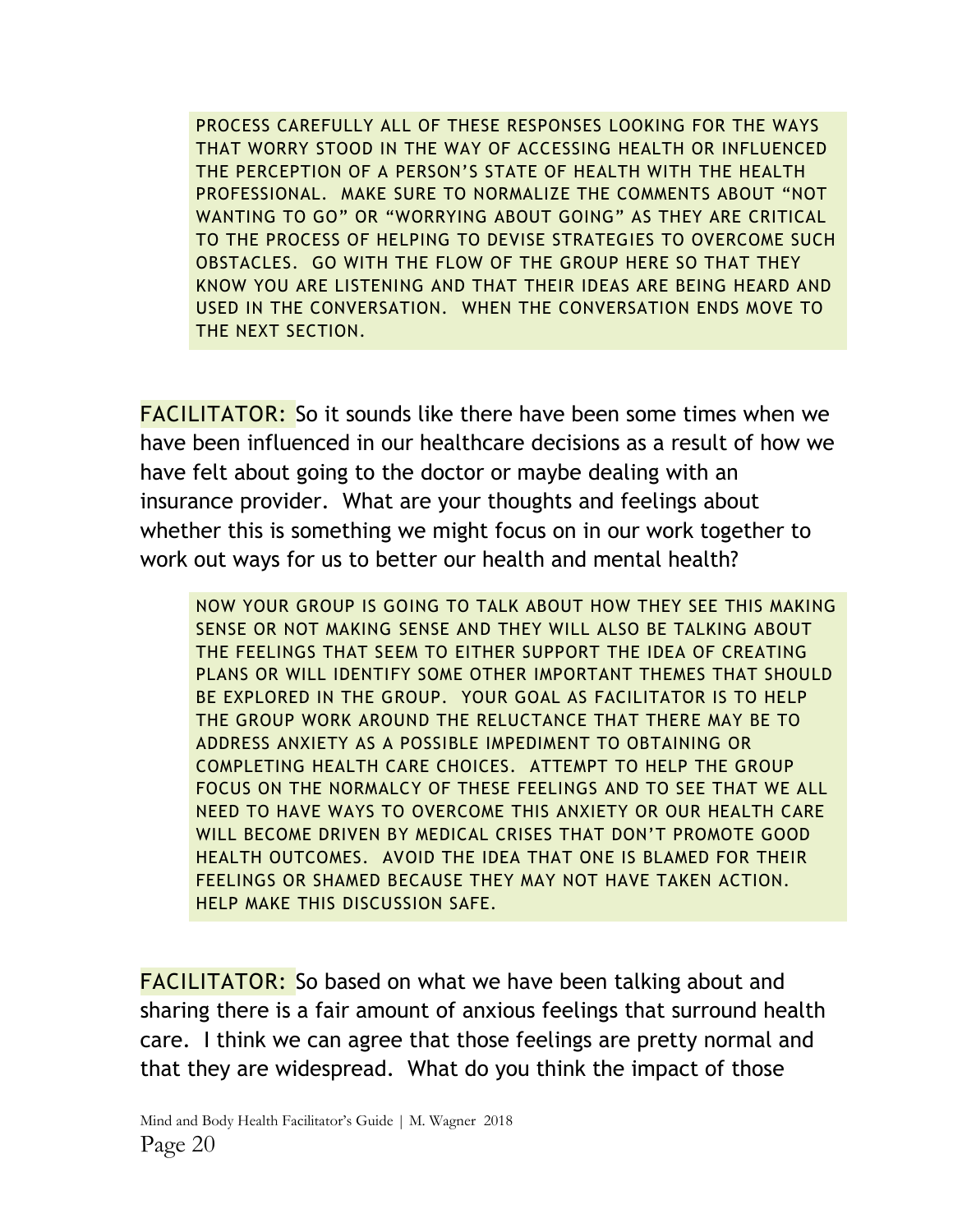anxious feelings has on our willingness or our reluctance to reach out to a doctor, to attend an appointment or to consider when it's time for us to see our health care providers?

AGAIN HERE WE ARE TRYING TO MOVE THE CONVERSATION TO EACH PERSON'S INDIVIDUAL SENSE OF "WHERE THEY ARE" REGARDING FEELING ANXIOUS AND WHAT IT MAY MEAN TO THEM. THIS IS A GOOD CONVERSATION AND ONE THAT YOU WILL WANT TO GIVE SOME TIME TO LOOKING FOR SIMILARITIES IN WHAT PEOPLE SAY AND DIFFERENCES. TRY TO FOCUS YOUR ATTENTION ON THOSE CHALLENGES THAT PEOPLE DO NOT SEEM YET TO HAVE RESOLUTIONS FOR. THOSE WILL BE AREAS TO FOCUS ON IN LATER GROUPS.

**FACILITATOR:** really appreciate that so many of us have been thinking about this or having these feelings because it tells me that health has been on our minds and is important to us. We have spent this session exploring some of those feelings pretty intently and so I want to spend a few minutes before we close with a check in on whether we have raised your anxiety about your health with our discussion today. I would like us to check in like this regularly so that we can avoid the possibility that by being focused we might accidentally make it harder to stay healthy and on our road of recovery. I am going to ask you to think about colors on a spectrum going from Red to Orange to Yellow to Green to Blue to Purple where Red would be very worried and upset and Yellow only a little worried, Green, mostly not worried and Purple not at all worried today. We have a chart with the arrows and colors in your workbooks that you can use as we do this check out today. Try to think for a minute what color you feel like today as we finish up.

PROCESS THE GROUP PAYING PARTICULAR ATTENTION TO PEOPLE WHOSE COLORS ARE AT THE ENDS OF THE SPECTRUM. WE WANT EVERYONE TO LEAVE FEELING SAFE. IF YOU HAVE A NUMBER OF MEMBERS WHO ARE FEELING ORANGE OR RED DO A BREATHING EXERCISE SHORTLY BEFORE THE END OF THE SESSION.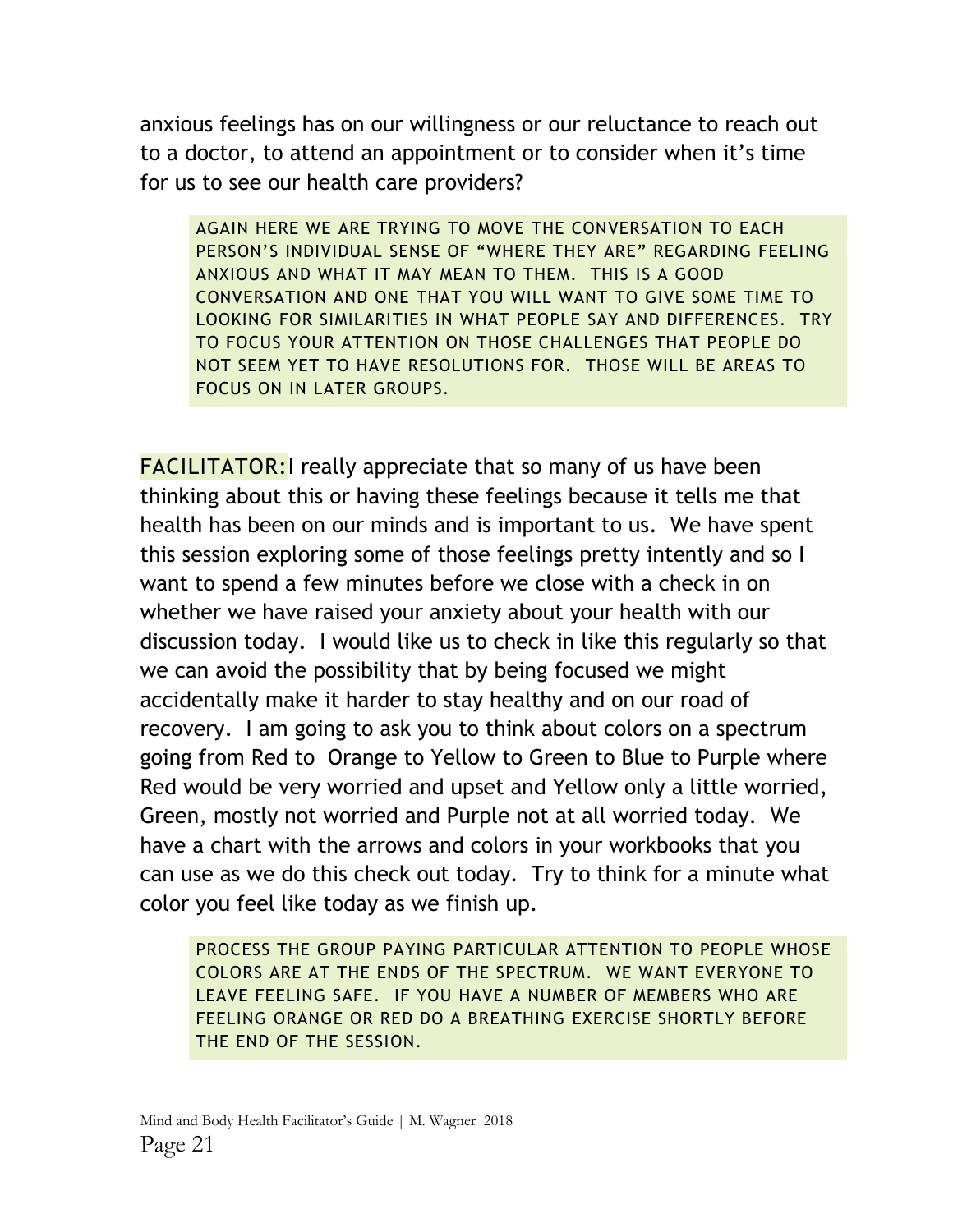FACILITATOR: Great, thanks everyone for participating today. Next session we will be looking at other ways our feelings impact our access to care. See you then.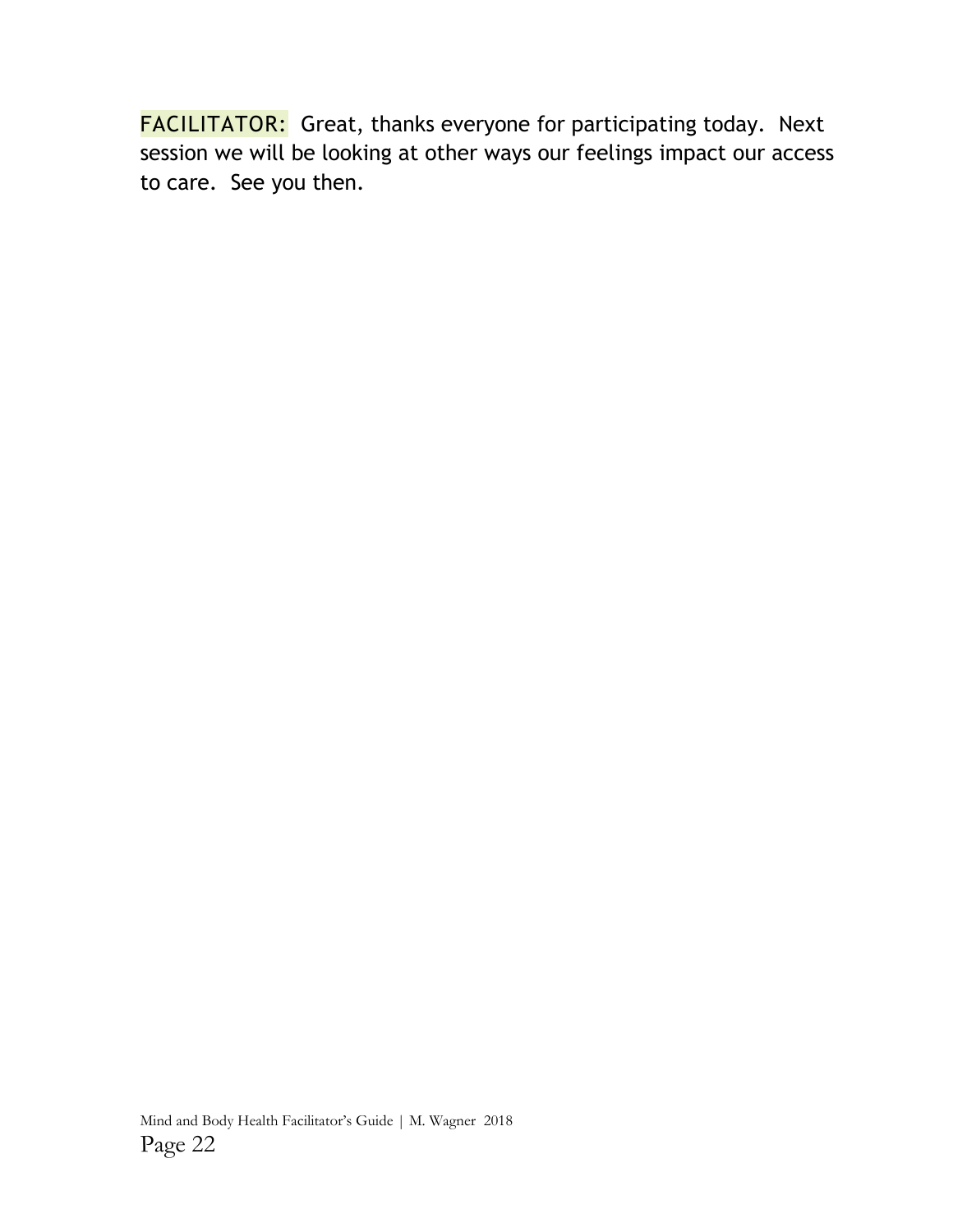# SESSION FOUR: WHAT IF I FEEL TOO DEPRESSED TO GO TO THE DOCTOR?

FACILITATOR: Welcome back everyone. I hope everyone had a chance to think some more about our topic last session. One of the things that we know about healthcare is that when we worry about it too much, we don't go to the doctor or the dentist. Because we are talking in the group about things we might be worried about I thought that it might be important to make sure we aren't making it harder for you to be healthy in your recovery. So we are going to check in on how each of us feels again this session just to keep our eyes on how this talk might be affecting us. Did anyone have any experiences over the week that related to your health worries?

IN THIS GROUP PROCESS LOOK FOR ANY RESPONSES THAT WILL HELP YOU FURTHER DISCUSS LATER WHEN DEVELOPING STRATEGIES TOGETHER TO OVERCOME OBSTACLES. RIGHT NOW THE GROUP IS EXPLORING THE ISSUE AND YOU ARE HELPING THEM TO NAME THE THINGS FOR THEMSELVES THAT MAY BE GETTING IN THEIR WAY.

FACILITATOR: Great, Thanks to those who were able to share this time. I hope we will all continue to work on the topics during the time we are apart. In a few sessions we will be asking the members to do some "homework" in the process of brainstorming ideas to overcome some of the obstacles we are talking about now.

FACILITATOR: Last time we talked about feelings of worry and how they might affect us when we are trying to take care of our health. This session I would like us to think together about the idea that there are times when we start to feel hopeless that seeing a doctor or talking to another health provider or trying to obtain coverage will do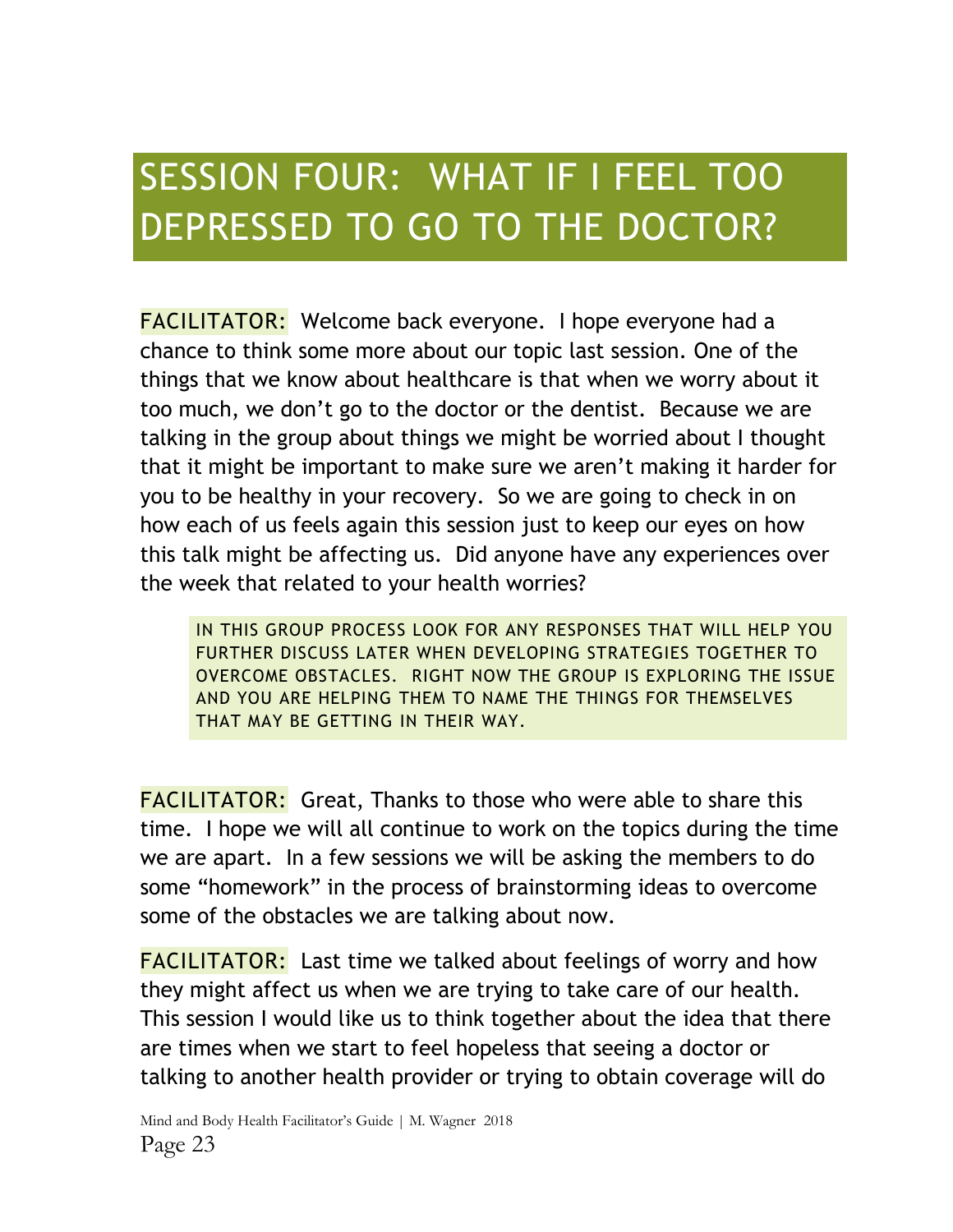any good. Many people, particularly when faced with challenging health problems, will start to feel hopeless or even depressed about their ability to be successful in regaining health. Do you have any examples about yourself or someone you know? What kinds of things to people say and do?

PROCESS THIS SET OF RESPONSES. YOU ARE LOOKING FOR EITHER PERSONAL OR REPORTED STORIES ABOUT TERRIFIC ILLNESSES OR REALLY CHALLENGING PROBLEMS THAT MAKE PEOPLE GIVE UP IN THE FACE OF THEIR ILLNESS. TRY AND SEE IF YOU CAN FIND A MEMBER WHO SHARES SOMETHING ABOUT SOMEONE WHO HAS TRULY GIVEN UP AND IS WAITING INSTEAD OF ACTING AND LISTEN FOR A MEMBER WHO MAY TALK ABOUT SOMEONE WHO FELT LIKE GIVING UP AND THEN DID SOMETHING AND HAD A GOOD OR A BETTER OUTCOME. YOU WANT THESE TWO POLES TO HELP THE NEXT SECTION HAPPEN. IF THEY DO NOT EMERGE NATURALLY ASK ABOUT SUCH STORIES DIRECTLY SO THAT THE GROUP HAS THEM TO TALK ABOUT.

FACILITATOR: So in these examples we have had a chance to think about how our expectations and our feelings of hope are somehow very important to our ability to both get help and to benefit from the help we get. I think this is an important discovery because it is a reminder that good health is not the same as getting to healthcare, it's part of that mind/body connection – it's part of recovery. Based on what we were just talking about does anyone here have any thoughts or ideas about the way that one's feeling hopeless might make getting health care harder?

PROCESS THE ANSWERS. FOCUS THE GROUP'S ATTENTION ON THE "CAN'T EVEN GET STARTED" FACTORS OF DEPRESSION THAT MAKES GOING TO FIND OR ACCESS CARE HARDER.

FACILITATOR: So our sense is that feeling hopeless makes even getting started difficult. How might feeling depressed impact our ability to get the help we need?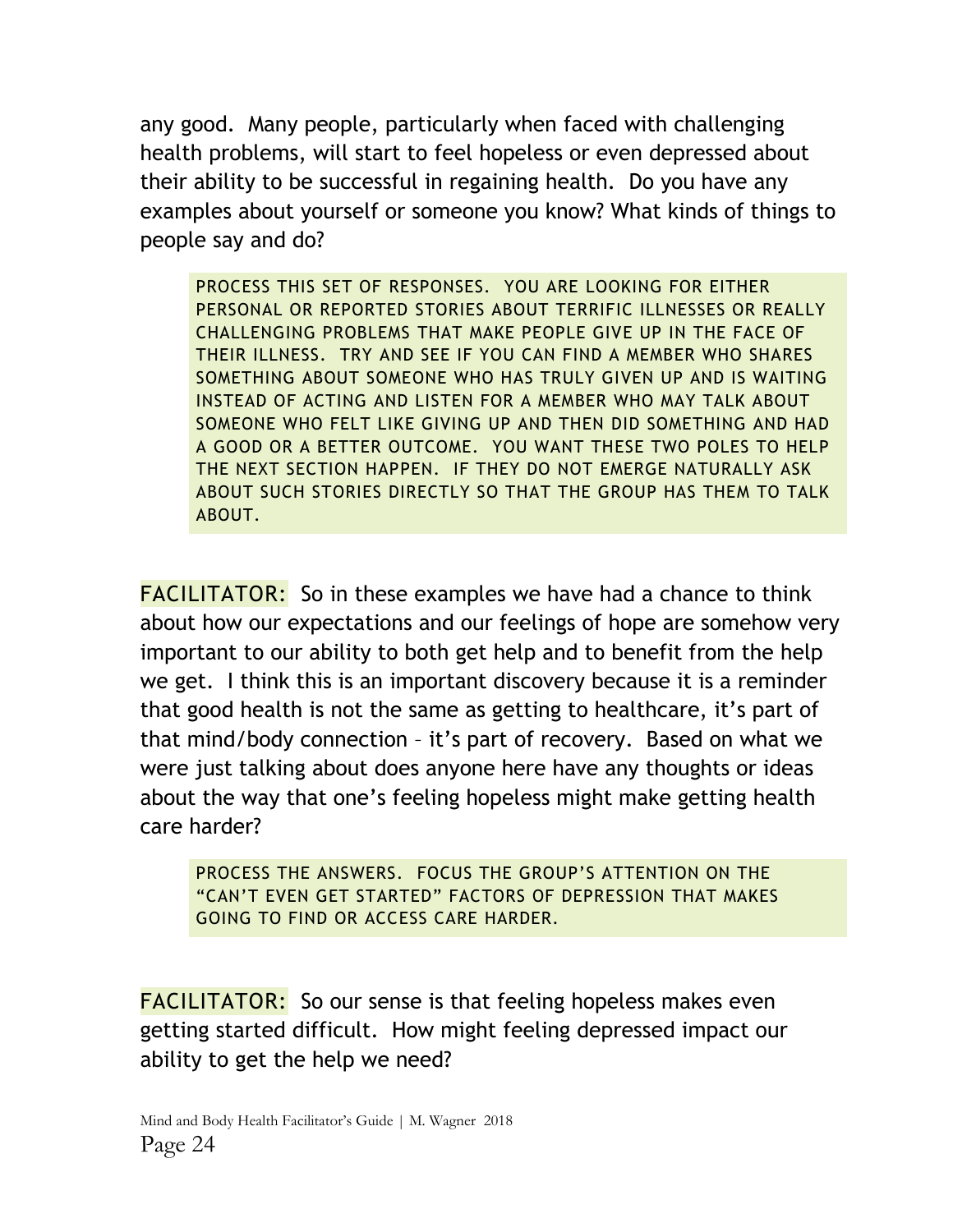PROCESS THE ANSWERS. FOCUS THE GROUP'S ATTENTION ON THE IDEA THAT GOOD TREATMENT THAT IS HAPPENING FOR SOMEONE WHO DOESN'T THINK IT WILL WORK HAS LESS CHANCE TO BE EFFECTIVE.

FACILITATOR: It sounds like our sense of hope that something will be better has a big impact on how well services work for us. In one of our earlier sessions we talked about the idea that the way we think about our health has an impact on how healthy we are. People can make themselves sick just worrying about health. Does anyone in the group have any experiences, themselves or others, like these that we can talk about a little more?

PROCESS WITH ANYONE ANSWERING. WORK HARD TO NOT MAKE THIS ABOUT DISCLOSING ONE'S OWN VULNERABILITY BUT TO BEGIN EXPLORING THE NEGATIVE WAY THAT OUR MINDS CAN STOP US FROM BEING HEALTHY. MAKE SURE TO PROCESS RESPONSES HERE GENTLY BECAUSE THE DISCUSSION CAN RAISE FURTHER FEELINGS OF HOPELESSNESS OR DREAD WHICH IS NOT GOOD FOR THE MEMBERS WITHOUT SUPPORT FROM THE GROUP.

FACILITATOR: Discussions like this make it very clear that our minds and our bodies are linked with one another. Today's discussion might make people think that once someone has this idea that things won't go well that trouble is certainly going to come. What are your thoughts about a person's ability to think and feel differently in the face of that feeling that nothing will help?

IN THIS PROCESS LOOK FOR SIGNS OF "IT CAN BE DONE" TO COUNTERACT THE DISCUSSION OF THE LAST SEGMENT. THIS IS BUILDING AN EXPECTATION THAT WE CAN HAVE STRONG FEELINGS AND STILL HAVE STRATEGIES THAT WILL HELP US CHOOSE TO HAVE SOME CONTROL OVER OUR FEELINGS WITH APPROPRIATE HELP AND SUPPORT. YOU ARE CHALLENGING THE FEELING OF HELPLESSNESS THAT CAN COME AS A RESULT OF PERSISTENT HEALTH PROBLEMS OR PERSISTENT MENTAL HEALTH CHALLENGES.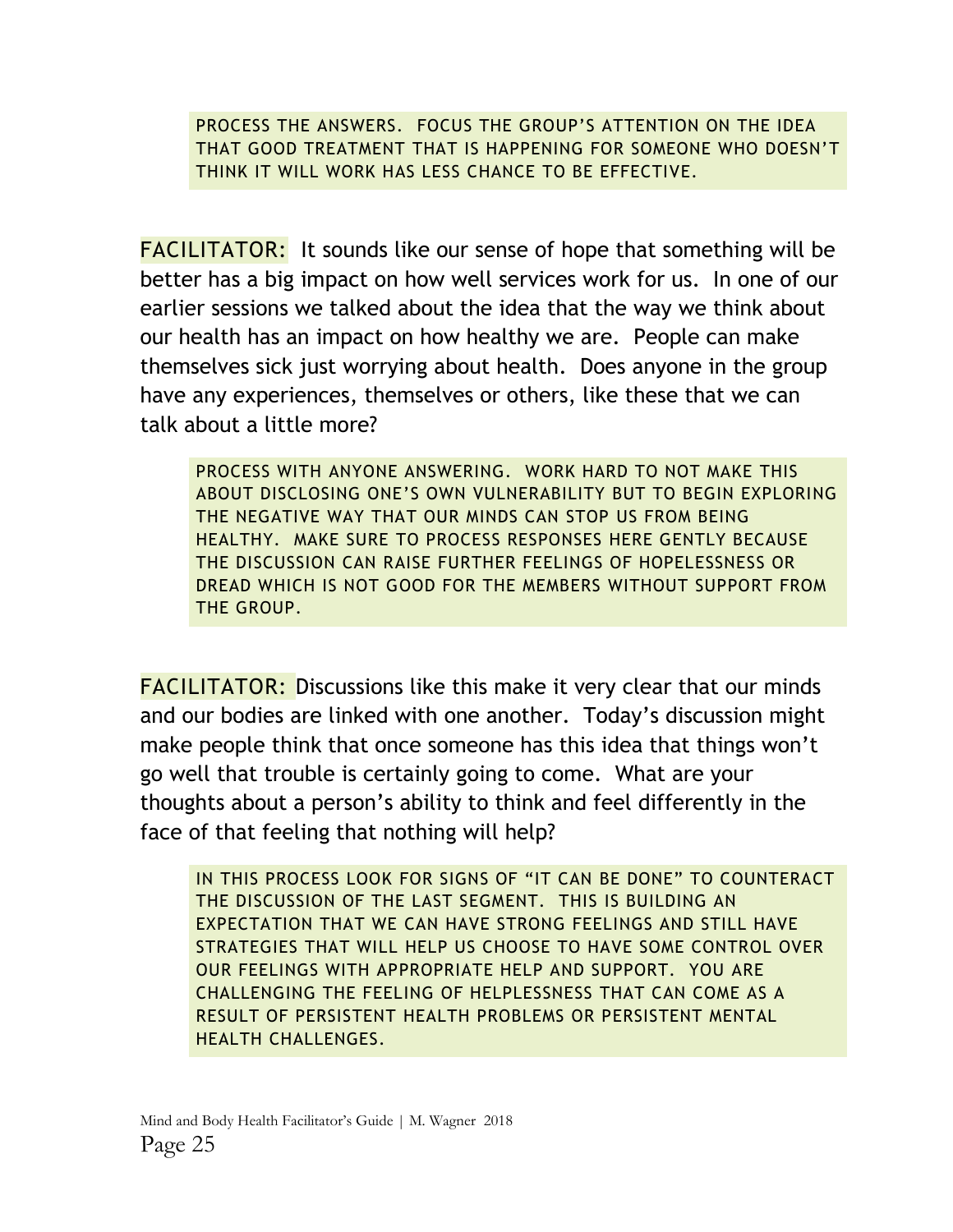FACILITATOR: I hope everyone heard the sense in these discussions about the idea that strong feelings change how we feel and that we are capable of changing how we think and/or how we feel as it relates to our health. We have been exploring what happens when we have a feeling and how it impacts our health. What happens when we suddenly have a change in our health? Can that change how we feel based on what we have been talking about? Who has a story about how that happens?

PROCESS YOUR RESPONSES. AGAIN WE ARE LOOKING TO BUILD ON THE RECIPROCAL RELATIONSHIPS BETWEEN HOW WE SEE OUR HEALTH AND HOW WE FEEL AND IT WORKS IN BOTH DIRECTIONS.

FACILITATOR: We have talked a lot now about how our feelings and our health can impact each other. We have been a bit focused on the struggles and negative impacts of our thoughts and feelings and health. That is not the whole story. I want to let you know that next session we will turn our attention around the other way and look at how sometimes our thoughts and feelings can make our health better and sometimes, much better. Before we go this time, though let's do our color chart check out. Can you let us know how you are feeling on the color chart again where Red is very concerned and upset, Yellow is a little concerned, Green is not so concerned and Purple is not at all concerned? Let's each go around and report our color and talk a little about why that color.

PROCESS WITH THE GROUP SPENDING SOME TIME TO ATTEND TO THE PEOPLE WHO ARE ORANGE AND RED BEFORE THEY LEAVE. MAKE NOTE WHETHER THIS ROUND WAS LESS ON THE "HOT SIDE" OF THE COLOR CHART THAN THE SESSION BEFORE.

FACILITATOR: Thanks everyone! I will see you next session.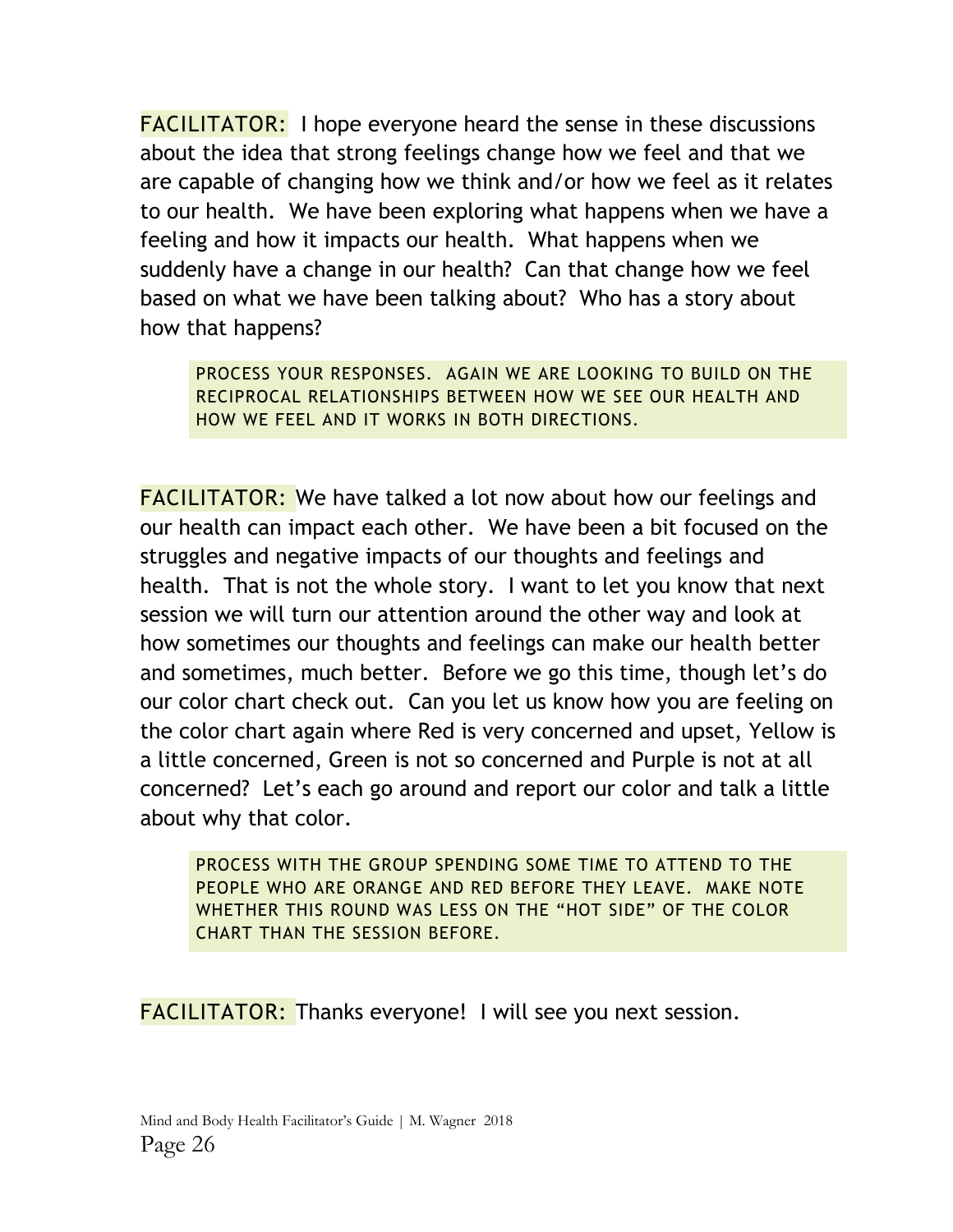# SESSION FIVE: THE PLACEBO EFFECT – GETTING BETTER BECAUSE YOU BELIEVE IT

FACILITATOR: Welcome back everyone. We are here now on session five already and I want to check in to see how everyone is doing. We are about half-way through our group and I want us to start thinking about what we would like to walk away with from this group. Our group will give us an opportunity to build a new tool, our personal workbook, that will help each of us to plan action so that our health can support our recovery. The workbook helps by focusing us on what we think we want to do and change and then helps each one of us to make a plan for the change we want to make. In making this plan we are going to work together to gather information, decide where we might get help or resources and plan for challenges that may come. After all of that work, we will consider sharing some of what we have discovered and thought about to the people who may do this group after us as a legacy of our work together. Soon we will begin to put the pieces together, both in group and in the time between groups, so that we each have what we need. We are working together so that other people in the group may be able to learn from what we have worked on and all of us can feel confident that we know what we want to change and how to go about doing with the support of one another. We need to gather knowledge and skills to be able to make good plans. Does that still sound like what we came together to work on? Great. How was everyone's time apart this time? Any new ideas or experiences that reflect on all the topics we have been covering? How our thinking and feeling might be impacting us, how our health might be affecting our moods?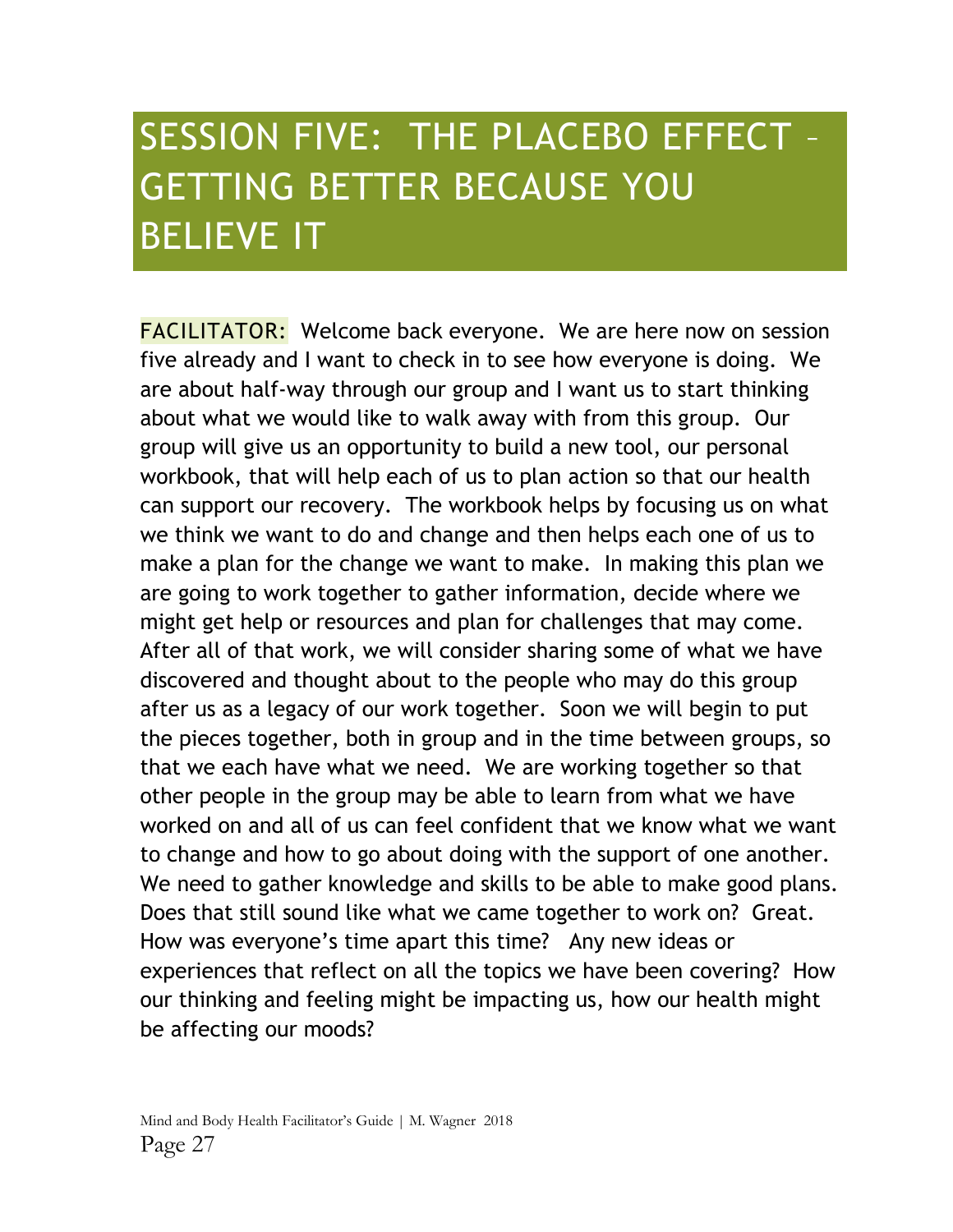PROCESS THIS WITH THE GROUP. TRY TO GO AROUND AND MAKE SURE EVERYONE CHECKS IN WITH HOW THE TIME BETWEEN GROUPS WENT SO YOU KNOW BETTER WHERE PEOPLE IN THE GROUP ARE GOING WITH WHAT YOU ARE TALKING ABOUT. EXPECT AT THIS POINT THAT SOME PEOPLE WILL BEGIN TALKING ABOUT THINGS THAT DO NOT HAVE ANYTHING TO DO WITH THE GROUP TOPICS. THIS IS NOT UNUSUAL IN THIS STAGE OF MIDDLES AS IT EXPRESSES SOME OF THE ANXIETIES THE GROUP IS FEELING ABOUT THEIR WORK AND HOW DIFFICULT IT MIGHT BE. IT IS ALSO A SIGN OF THE WORRY THAT THE GROUP IS COMING TO AN END AND THAT THERE MUST BE SOME SENSE OF WHAT WILL HAPPEN NEXT THAT IS WORRISOME. HELP MEMBERS TO COME BACK TO TOPIC AND PURPOSE AND FOCUS ON THE PARTS OF WHAT THEY SHARE THAT ARE ON TOPIC FOR THE GROUP.

FACILITATOR: Thanks everyone for checking in. It's good to hear that there is work happening between our sessions and that people are thinking about and seeing the issues we are talking about in our everyday experiences. This session let's focus on how our thoughts and our feelings can have a positive effect on our health. We have already focused on the way they can sometimes interfere, but that isn't the whole story. Does anyone have a story or an experience about a time when someone's hope or even faith may have had an impact on their health in a positive way? Where someone got better because they were hopeful or were feeling positive about their doctor or medicine?

PROCESS WITH THE RESPONDERS. THIS MAY BE A LESS ORGANIZED DISCUSSION THAN THE EARLIER ONES BECAUSE IT IS LESS OFTEN EXPERIENCED THAT THERE ARE POSITIVE OUTCOMES. BE LISTENING FOR THE WAY THAT MEMBERS DESCRIBE THE FEELING OF BELIEF IN THEIR ABILITY TO BE WELL. REFLECT WITH THE GROUP ON THE EXPERIENCE OF GETTING A GOOD DOCTOR OR THE RIGHT MEDICINE OR A NEW MEDICINE AND HOW THAT MAY HAVE HAD A BETTER EFFECT THAN HAD BEEN EXPERIENCED BEFORE. IF THE GROUP DOESN'T HAVE THIS EXPERIENCE TRY TO SEE IF YOU CAN EVOKE A DISCUSSION ABOUT HOW HAVING A POSITIVE ATTITUDE ABOUT TREATMENT MIGHT MAKE TREATMENT BETTER. IF YOU CAN SEE IF THERE IS ANYONE WHO HAD THE EXPERIENCE OF TALKING WITH A PROVIDER WHO TOLD THEM ABOUT THE POSITIVE ASPECTS OF A TREATMENT OR MEDICINE AND HOW THE FOCUS ON THAT MAY HAVE MADE A MEMBER FEEL ABOUT THE DOCTOR OR THE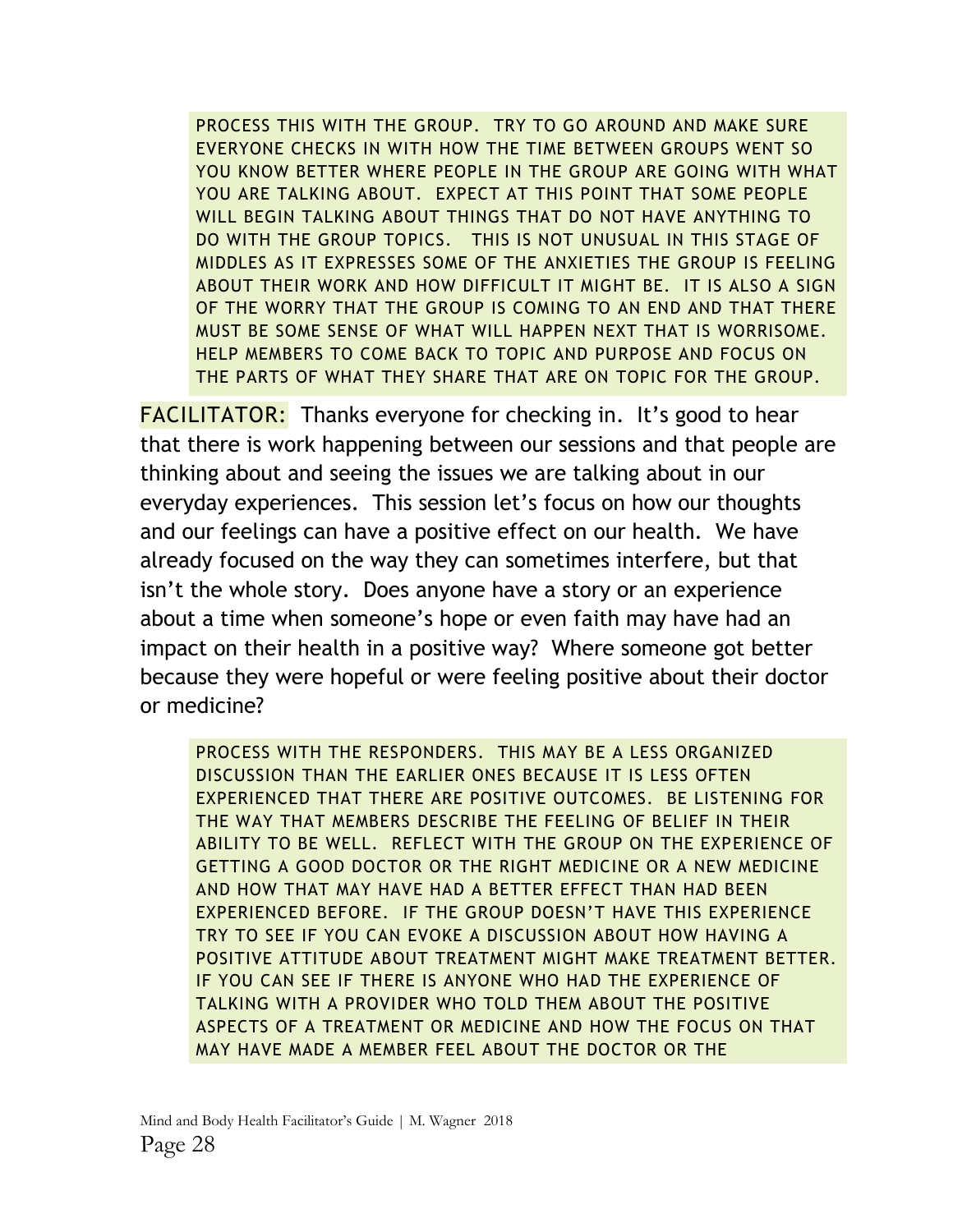#### TREATMENT. YOU ARE LOOKING FOR THE IMPACT OF "HOPE" ON HEALTH IN THEIR RESPONSES.

FACILITATOR: It certainly sounds different to have this discussion than the one we had last time and the time before doesn't it? Do any of you have a better or more positive feeling just having talked about or hearing about these experiences of one another? Hope is a powerful feeling in the face of the worry and fear that sometimes can come with needing to address our health. It is also a very important part of recovery since our hope guides us to that future where we can live a life that is fulfilling and meets our goals and dreams. There is some recent research that hope and a positive expectation of a treatment is enough by itself to make someone feel better. It was even in TIME magazine this year. They had an article about the impact on health of what are called placebos and described a phenomenon called "the placebo effect." Has anyone heard of this? (If not you will need to explain and then continue). Placebos are not medicine, in research they are used to test whether another medicine has an actual effect or if something else is helping a person get healthier. In this sort of research, part of a group get a treatment and another part get a placebo that is supposed to be the treatment and since the people or the doctors don't know which is which, the study is able to better understand whether the treatment is doing what was expected. Sometimes the treatment has a very big impact and the placebo doesn't and sometimes both the group with the treatment and the one with the placebo have similar outcomes. So placebos sometimes work as well as the treatment to make some of the people better. What do you think of that?

PROCESS WITH THE GROUP THEIR FEELINGS. IF SOMEONE GETS STUCK ON THE IDEA THAT PEOPLE ARE BEING MISTREATED BECAUSE THEY THINK THEY ARE GETTING A TREATMENT AND AREN'T YOU WILL NEED TO ASSURE THE MEMBERS THAT THE STUDIES MAKE SURE PEOPLE ARE AWARE THAT THEY MAY BE GETTING THE TREATMENT AND THAT THEY MAY NOT BEFORE THEY AGREE TO BE IN THE STUDY. HELP THE GROUP STRUGGLE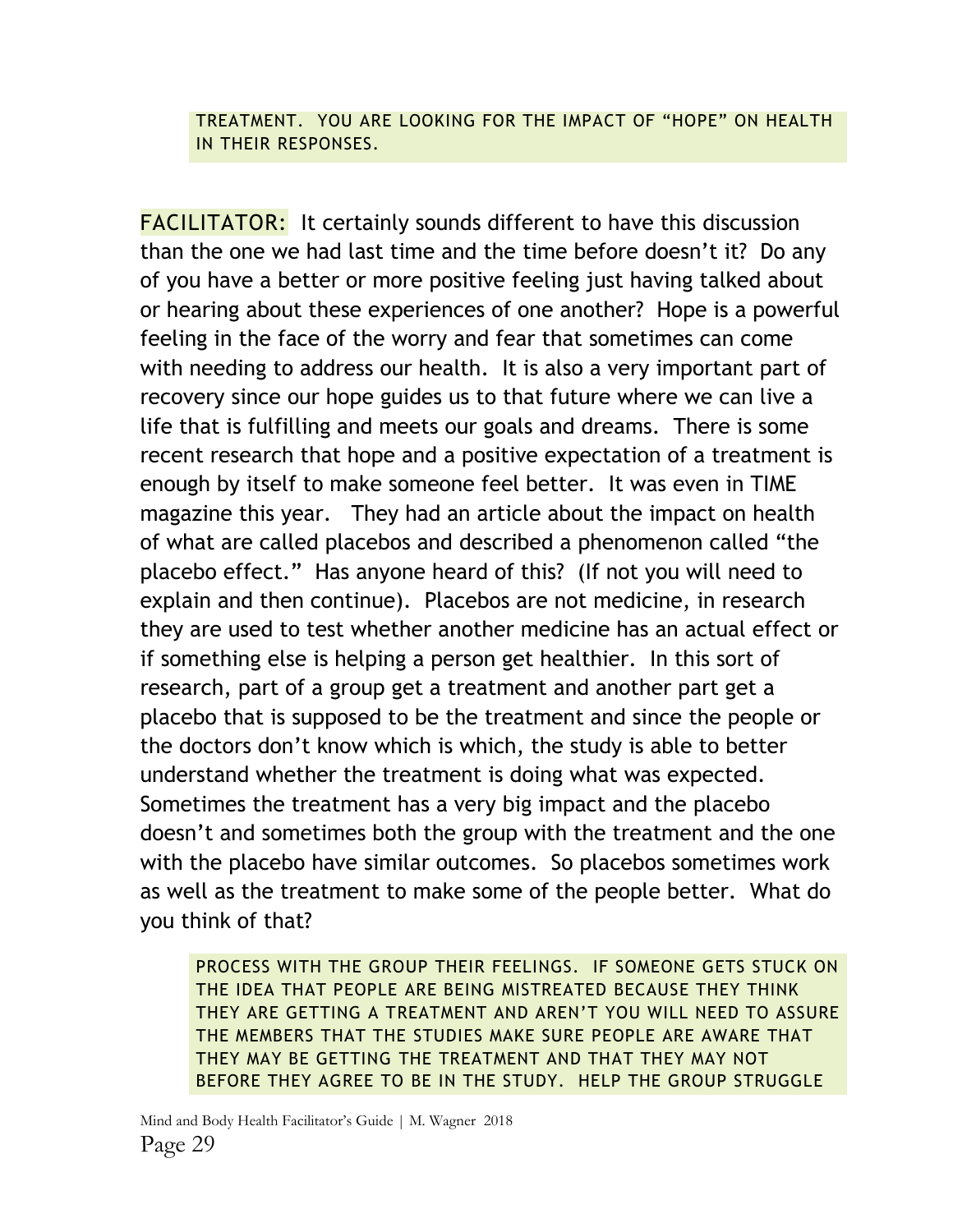WITH WHAT IS HAPPENING THAT THE PEOPLE WHO GET THE NON-MEDICINE ARE SOMETIMES HAVING A POSITIVE IMPACT DESPITE THE FACT THAT THEY DON'T GET THE TREATMENT. IT IS A SIGN OF HOW MUCH HOPE AND A POSITIVE EXPECTATION MAY BE INFLUENCING HEALTH.

**FACILITATOR:** I have to say that it felt good to hear that you were worried about the people who did not get the treatment and whether they were being mistreated. It is a sign that we as a group are worried about other people and that is always a good sign for us because it means we care and have empathy even for people we don't know. no one has had this discussion suggest that it might be something that a person would think given the idea that it is kept secret from the participant.) It's important to be able to keep a positive thought for others as a way to strive for our own health! In the studies we are talking about the people who are being treated don't know which kind of treatment they are getting. What are your thoughts about whether knowing that one is getting the medicine or the placebo would have on the positive effects that the researchers sometimes saw in the group receiving the placebo? Do you think that knowing would have an impact on whether people would get better?

PROCESS THE ANSWERS YOU GET. THIS QUESTION IS SET UP TO HAVE THE GROUP COME TO THE CONCLUSION THAT KNOWING IT IS A PLACEBO MAKES IT NOT WORK AS WELL WHICH WOULD BE THE COMMON ASSUMPTION. HOLD ONTO THE IDEA THAT, IN FACT, A RESEARCHER FOUND THAT EVEN KNOWING THEY ARE GETTING A PLACEBO, A NUMBER OF STUDY PARTICIPANTS GOT BETTER JUST BECAUSE THEY FELT POSITIVELY ABOUT RECEIVING TREATMENT AT ALL. IF ANY MEMBER OF THE GROUP GOES THIS ROUTE GO WITH THEM TO THE NEXT SECTION.

**FACILITATOR:** I agree with the group that it would seem to make sense that the people who know they aren't taking the medicine should not get better but the article I was referring to earlier outlined a study where even though participants knew they were receiving a placebo that they got better. Is that surprising? In an interview with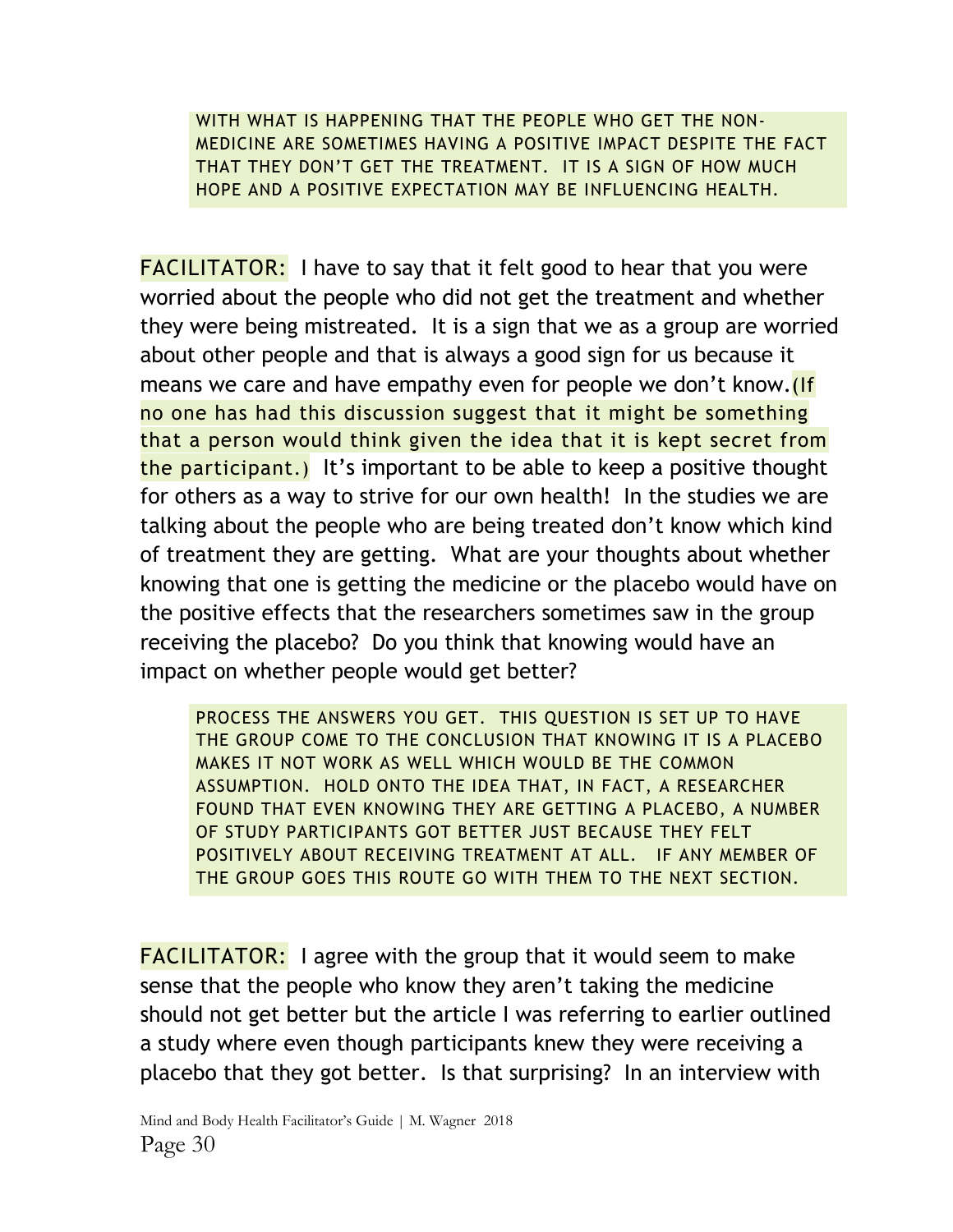one of the participants who wasn't getting the treatment but was getting better the writer suggested that it was the participant's positive feeling about being treated at all that seemed to have the positive effect. This would suggest that sometimes just our minds can cause us to experience something more positively. Does anyone have any thoughts about how we might use this idea as a way to support our own striving towards our health and recovery?

PROCESSING THIS TIME IS TO GET AT PEOPLE'S WILLINGNESS TO CONSIDER MAKING A KEEPING A POSITIVE ATTITUDE IS SOMETHING TO BE SOUGHT FOR BY THE MEMBERS OF THIS GROUP. LISTEN FOR THE WAYS THAT MEMBERS MIGHT OUTLINE AND PROMPT FOR PEOPLE TO IMAGINE WHAT KINDS OF IMPACTS THESE POSITIVE IDEAS MIGHT HAVE ON THE MEMBERS SHARING. SCAN FOR SKEPTICS AND ASK PEOPLE WHO MAY NOT AGREE TO THE IDEA TO SHARE THEIR IDEAS AS WELL TO HAVE A FULL CONVERSATION ABOUT THIS IDEA. HAVING SOME MEMBERS WHO DON'T BELIEVE IT WILL WORK IS A SIGN OF A HEALTHY GROUP.

FACILITATOR: So it sounds like some of you feel like developing positive expectations will have the kind of impact that leads to better health and some still feel like it is too simplistic. That's okay because I think we have room for all kinds of ideas in our group. But I wonder if we could do a quick color chart check in about how we are feeling about this topic this week. Again we have the Red meaning concerned and upset and the purple not at all concerned and not at all upset. Where are we this time? Who would like to start?

TRY TO SEE IF THE GROUP HAS A MORE POSITIVE SET OF RESPONSES AFTER THIS CONVERSATION COMPARED TO THE CONVERSATION IN THE PREVIOUS TWO MEETINGS. THE MORE POSITIVE TOPIC IS LIKELY TO HAVE HAD A POSITIVE EFFECT ON PEOPLE'S MOODS AND SENSE OF CONCERN. IF THIS EMERGES POINT IT OUT AND IF IT DOES NOT MAKE MENTION OF THAT AND ASK THE GROUP TO CONSIDER WHY THE ASSUMPTION THAT PEOPLE'S COLORS WOULD BE LOWER DIDN'T HAPPEN.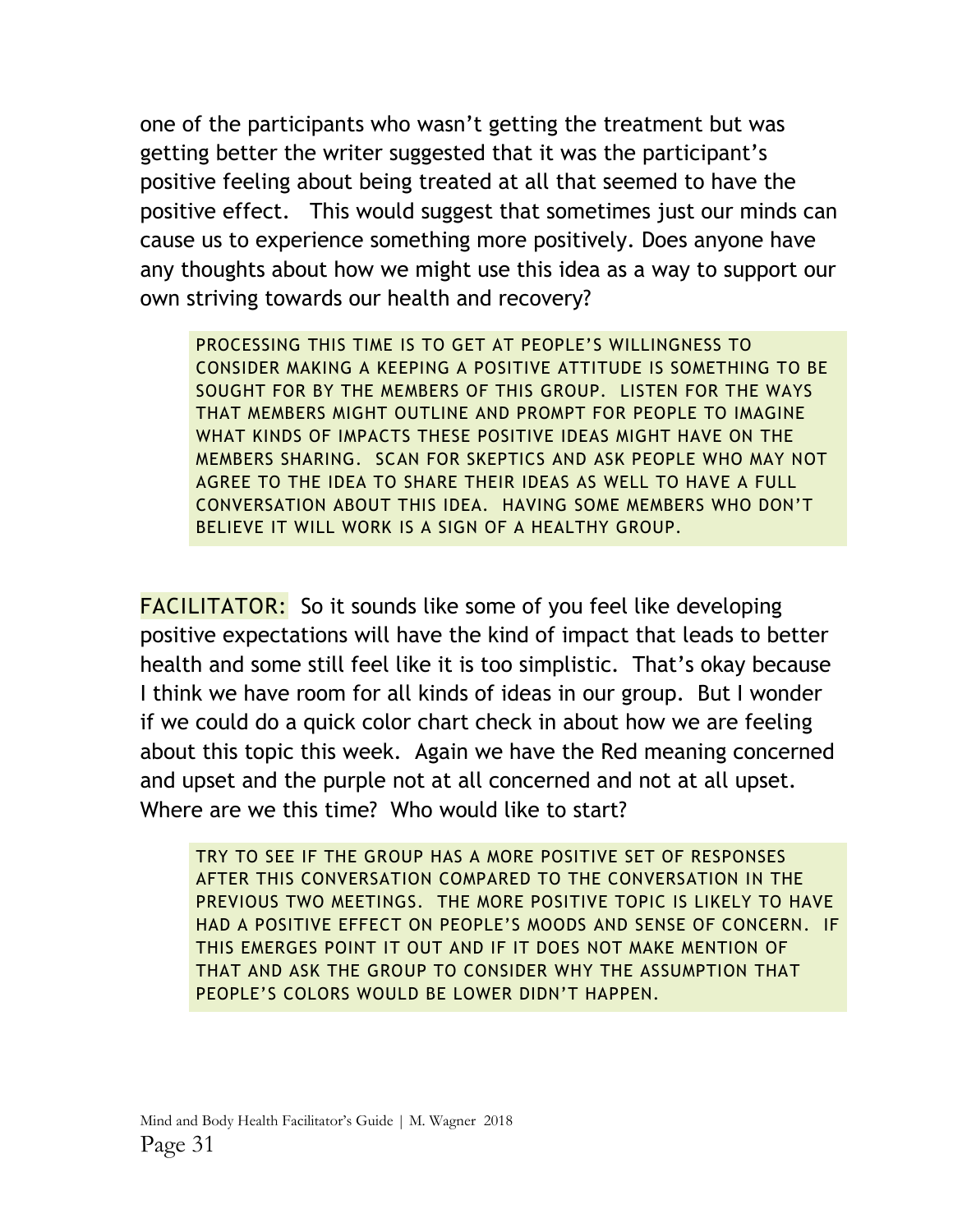**FACILITATOR:** That was an interesting check in. It gives us some sense of how our conversations can sometimes have an impact on how positive we feel about ourselves and about our work. We have spent the past five meetings talking together about our feelings and ideas and we have come to some discoveries together about ways that we can impact our access to and experience of health care. Now it is time for us to focus a lot more intensively on the practical information and tasks that might be necessary for us to be able to access, use and benefit from health care services. Recovery work is always developed out of our actions and decisions, so this is really a very similar process. Over our remaining meetings, we will be working in our workbooks to flesh out our ideas about what we need now, what we may need later, how to access care (and from whom) and finally how to engage with our providers to make our healthcare as successful as we would like it to be. Our good health really has an important impact on our lives of recovery. Between this session and next I would like you to begin thinking about how you feel right now (how healthy or unhealthy, how organized or not, how knowledgeable or not, how confident or concerned) and start to think about what areas you might want to make a plan to change. You may want to arrange some service you don't have now or to address a concern. You may wish to change a medication or your doctor to achieve some health goal. The first step of planning is thinking about what it is we need to plan. Some more examples may be whether you have insurance that is active and usable. You may already have a primary doctor or you may not and need to think about how to go about doing that. You may already be aware you need a specialty doctor of some kind and may or may not have one. Begin thinking about it so that next time we can begin using the workbooks to build our plan and ideas for making our healthcare as accessible and useful to us as possible. Be sure you have your workbook with you for the next session! See you then.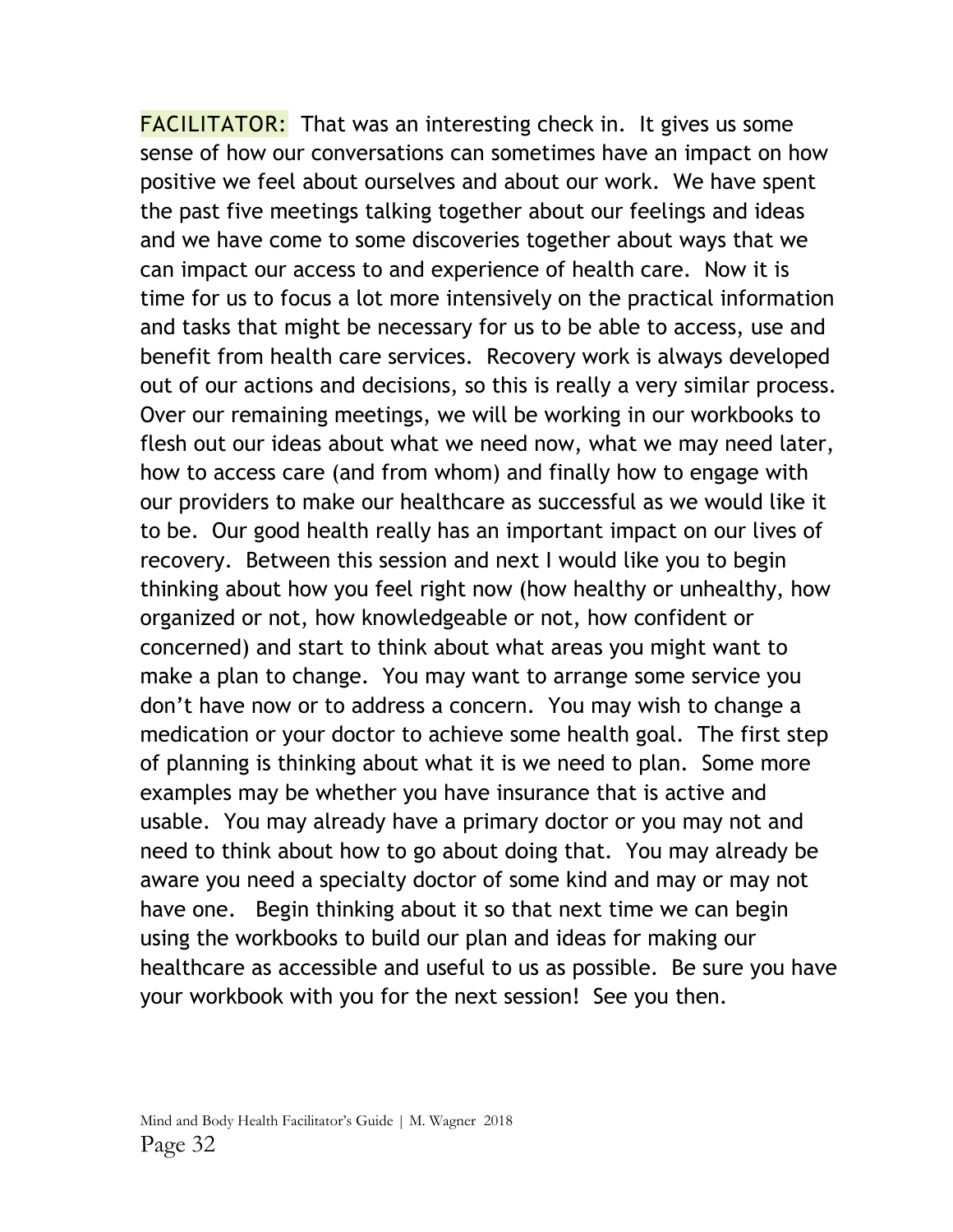### FACILITATOR'S NOTES BEFORE SESSION SIX:

Participant's workbook is a template for capturing information and details about insurance, providers, specialists and member plans to access or better use care that each member will be creating. The handouts are made up of blocks for fill-ins and include instructions for exploring the topic. You will be processing this workbook with the members for at least the next four sessions. If the group is working slowly or needs more time feel free to work on sections in additional sessions up to a total of five or six to work on the workbook. The remaining section the guide will give a framework set of introductions to the facilitator and areas to include in the processing but will not directly script the work of the group since each group will be different. Facilitators should focus the group on its own areas of importance and expertise and should strive to gather ideas that may be shared with other groups in the future as a legacy of this group to members who may come after. In this way every group who participates in this curriculum will build a set of examples and exercises that will benefit the groups that follow by providing some suggestions and explorations of how to achieve this challenging skill in real life. Your task as facilitator is to remember what the group is doing and remind them of their progress, to encourage full participation so that all of the members contribute and benefit from the shared tasks and to celebrate successes and progress as it happens for the group. Talk about gathering up their work and get a commitment from them regularly to share with others as a message of hope and strength in their ability to provide support to themselves and to others, unmet. You may need to stop and do a skill teaching for some skill or another. Please refer to the skill teaching blocks in the appendix for practice around skill teaching and some topics that might fit in the practice modules for all of the sections of the workbook.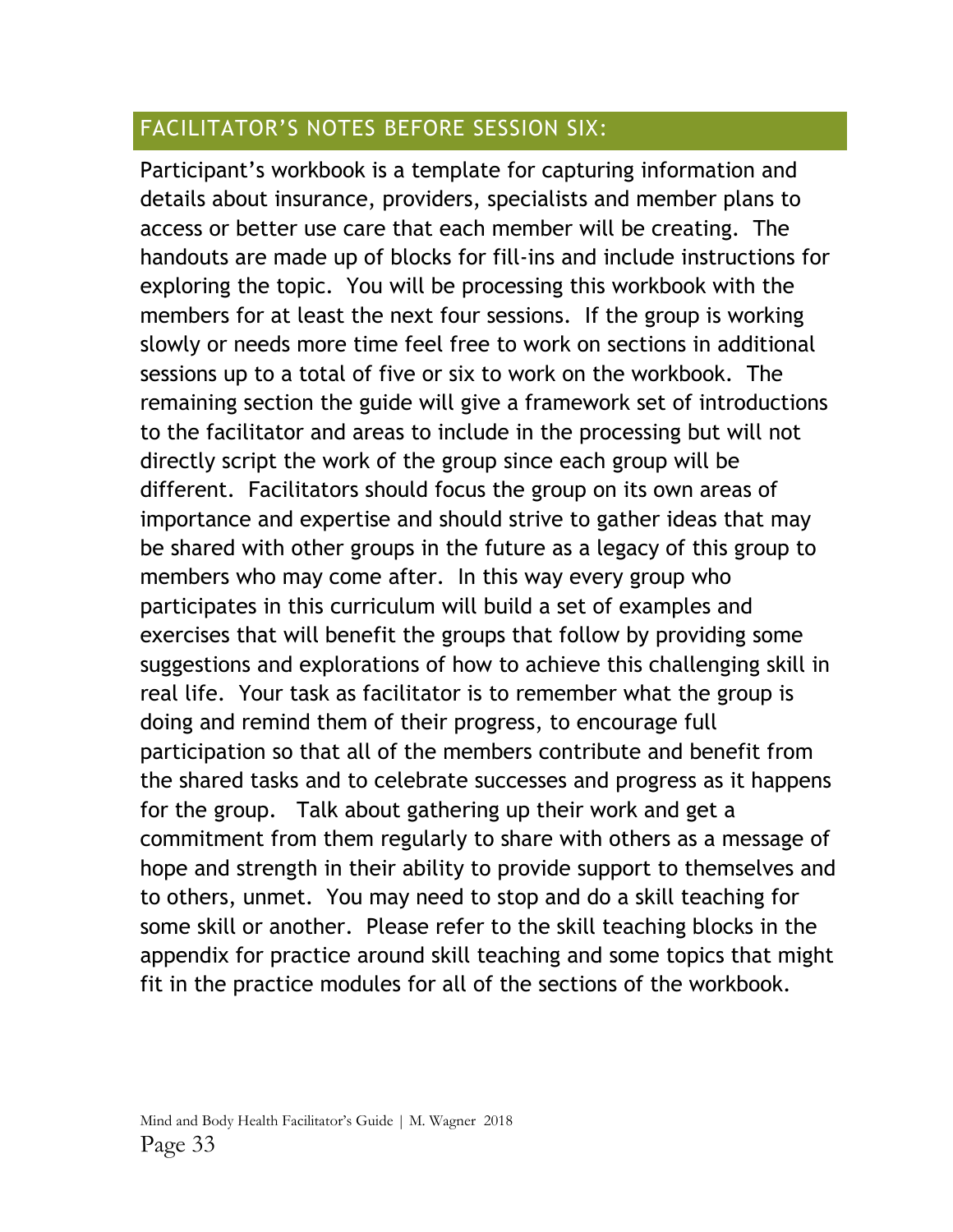# SESSION SIX: ACCESS TO CARE AND PROVIDERS

FACILITATOR: Welcome back everyone. It's time to dig more deeply into what we want to know and what we want to do about our health so today we are going to start working on our workbook templates and see what we can discover and share with one another about our ideas and plans to make sure we can get the kind of health and healthcare we are hoping for. Before we begin, I wonder if anyone has things they would like to check in with from our discussion last time about hope and positive thinking and the way it builds our ability to benefit from the help we receive. Who would like to start?

PROCESS THE CIRCLE AND LOOK FOR MESSAGES OF HOPE. ASK MEMBER TO SHARE IF THEY WILL ABOUT THEIR THINKING OVER THE BREAK ABOUT WHAT WE WOULD BE TALKING ABOUT IN SESSION SIX.

FACILITATOR: Okay, so let's start looking at our workbooks and consider some ideas we may have ourselves for ways we can each use what we already know, identify what we need to know, and make plans for how to get the pieces that we need to make a plan for putting our minds and our bodies on a track to better health and ourselves on our track of recovery. Let's all look at the first section of our workbook. Specifically, let's look at the block asking for ideas about how ready we feel to tackle the question of our health care.

#### SECTION ONE: PROCESS QUESTIONS

In Section One we have some questions for each of you to consider regarding where and how ready you feel today to access healthcare. Each area in the workbook is going to ask you to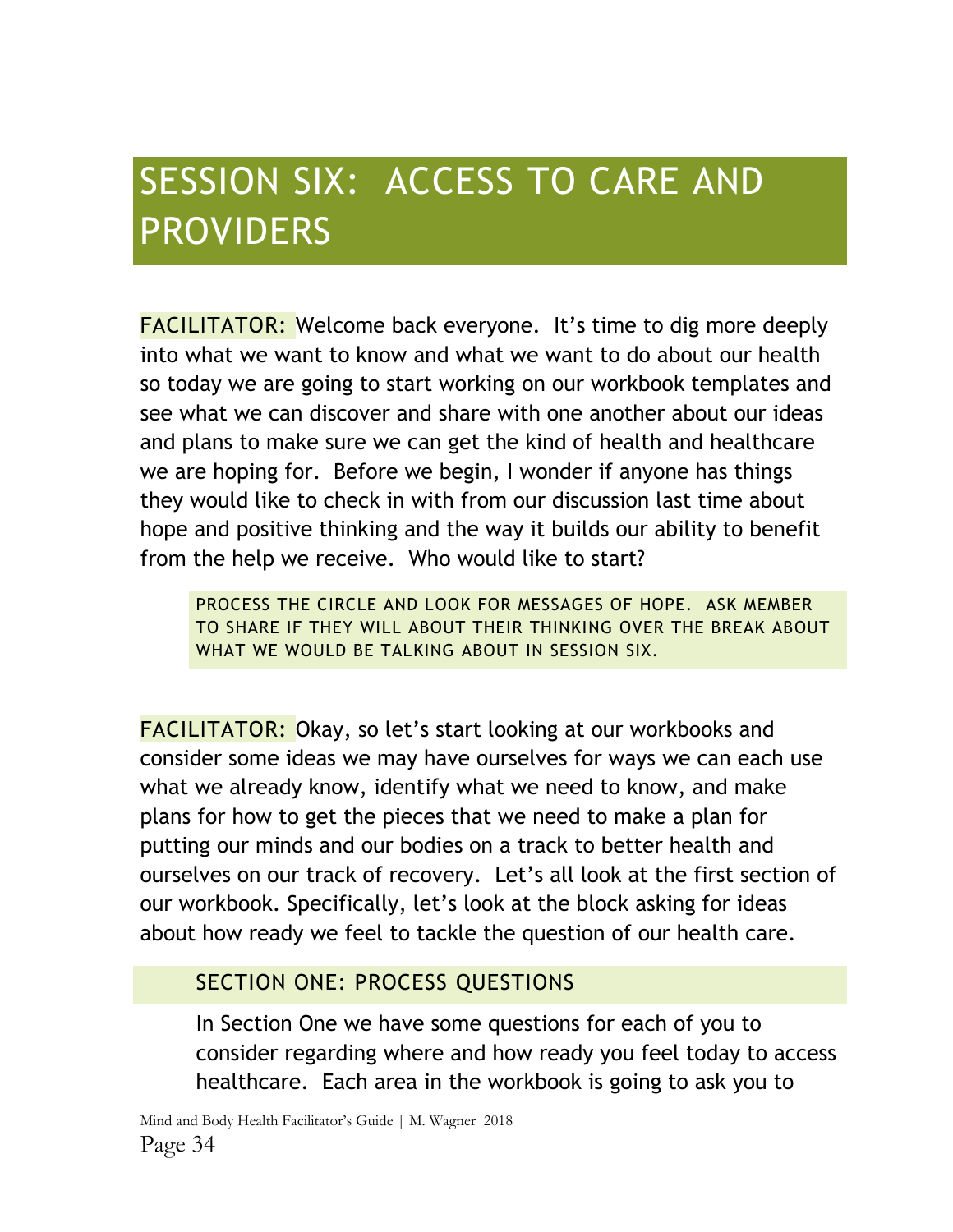think about and capture your ideas in a couple of areas. Here in section one we are looking at where you are right now in your plan for health. Statements like "I have a primary doctor," are followed by blocks to capture your answer. The statements in this section are:

I FEEL LIKE I HAVE GOOD HEALTH CARE NOW.

I HAVE INSURANCE / SUPPORT TO OBTAIN HEALTH CARE.

MY INSURANCE IS CURRENTLY ACTIVE AND I KNOW HOW TO ACCESS IT.

I HAVE A PRIMARY CARE DOCTOR.

I HAVE SPECIALTY CARE DOCTORS FOR THE CARE I THINK THAT I NEED.

I HAVE A HEALTH NAVIGATOR OR OTHER PROVIDER WHO HELPS COORDINATE MY CARE.

FACILITATOR: For each of these statements think about how you want to respond and write down what you already know or what you use to be able to identify these resources. Consider the box at the end of the section that asks you to reflect on whether this exercise has made you more aware of any areas that you think could be helpful in creating a plan for action and include that in the reflection section of the worksheet. Let's do all of section one together as a large group so that we have a chance to warm up to the work in our workbooks. We may do some later sections in smaller groups or in pairs. You may have questions for one another about how they did each of the things they outlined or other questions about how effective the services might be. We are processing together so that we can all benefit from each other's hard work and to share what we know. Mutual aid in groups is the idea that because we have common tasks and we are working together there will be times where we will be able to share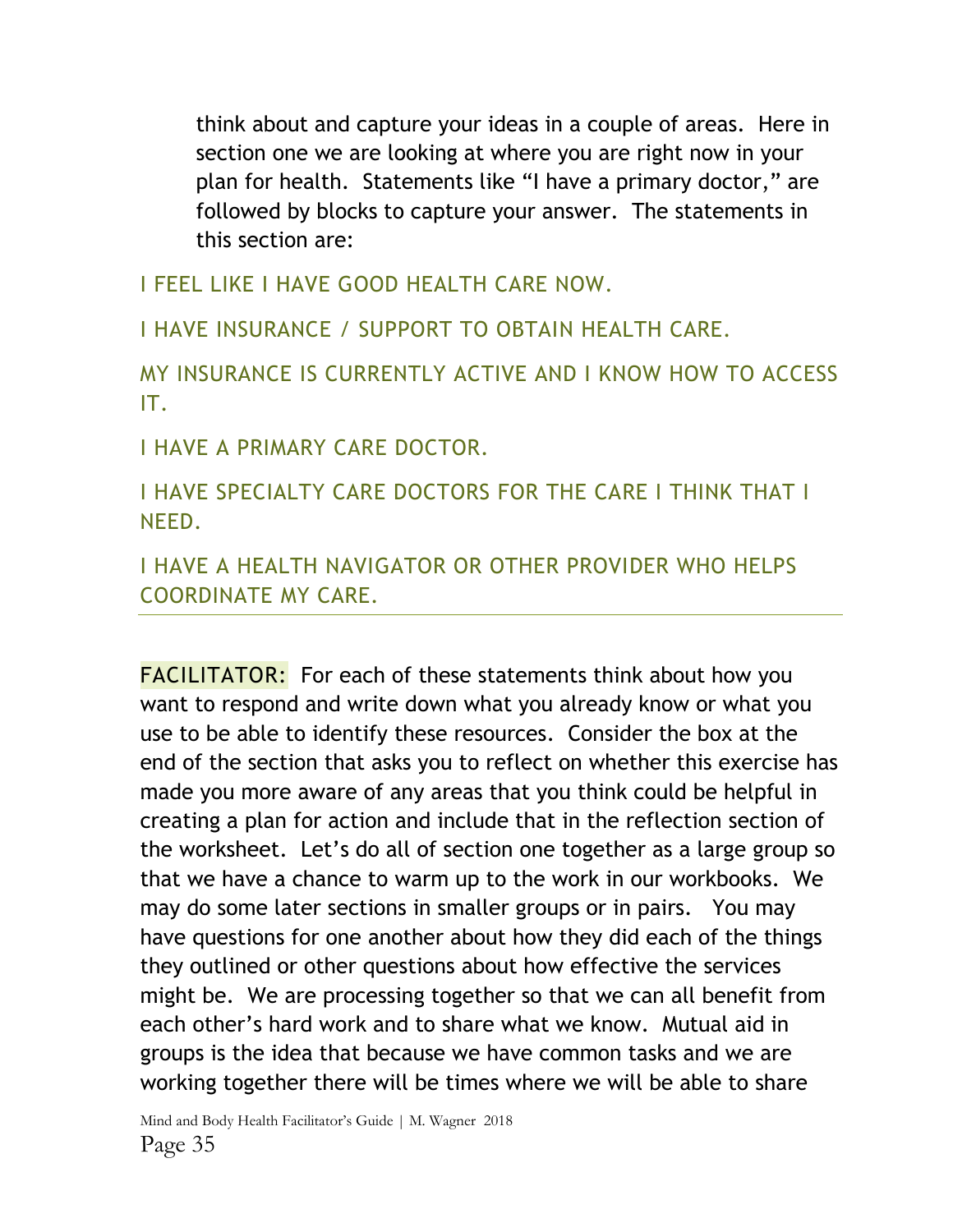and times where we will benefit from each other's ideas so I want to make sure we are able to do that. Let's go through the statements and see what people may share.

PROCESS THROUGH THE STATEMENTS IN SECTION ONE. LOOK AT THE GROUP FOR PEOPLE WHO MAY HAVE QUESTIONS FOR EACH OTHER THAT MAY NOT BE BEING ASKED. WE ARE JUST TRYING TO GET THE LAY OF THE LAND FROM PEOPLE ABOUT HOW THEY FEEL AND WHAT THEY HAVE DONE SO FAR. THE STATEMENTS MAY NOT BE COMPREHENSIVE FOR THE GROUP SO FEEL FREE TO ASK NEW QUESTIONS OR MAKE NEW STATEMENTS BASED ON THE GROUP'S EXPERIENCES. THIS IS A CHANCE TO INVOLVE ALL OF THE MEMBERS IN THE EXPLORATION. SPEND THE LION'S SHARE OF TIME ON THE FINAL REFLECTION SECTION WHERE WE ARE ASKING THE MEMBERS TO DISCUSS HOW SATISFIED THEY ARE WITH WHERE THINGS ARE IN THEIR SEARCH FOR CARE. IF MORE THAN ONE SESSION IS NEEDED THEN CONTINUE TO A NEXT SESSION BUT THIS SESSION MAY BE SHORT. THE NEXT SECTION WILL BE ABOUT OBSTACLES THAT MAY HAVE BEEN ENCOUNTERED BY THE GROUP IN ACCESSING CARE. YOU CAN GO AHEAD TO IT IF THE GROUP FINISHES SECTION ONE EARLY.

**FACILITATOR:** Great work on section one, everybody. We have all now identified where we think we are in our present access to services. We have also likely started the process of identifying how what we have been talking about in previous sessions may impact our work to meet our own goals for good health and getting what we need to support our recovery. You will notice that this section was focused on obtaining care which may be easy or hard for you personally. I want you to be aware that we will come back in Section Four to address questions or concerns that you have raised. So don't be worried that we are only identifying areas we want to consider changing. We will get to plans for these changes in Section Four.

IF THIS IS THE END OF THE SESSION CLOSE WITH A CHECK IN FOR HOW PEOPLE FEEL HAVING LOOKED AT THESE STATEMENTS. IF MOVING FORWARD CLOSE BY NOTING THE NEXT SECTION WILL BE IDENTIFYING SOME OF THE OBSTACLES WE ARE IMAGINING OR HAVE EXPERIENCED IN GETTING THE KIND OF CARE WE ARE HOPING FOR.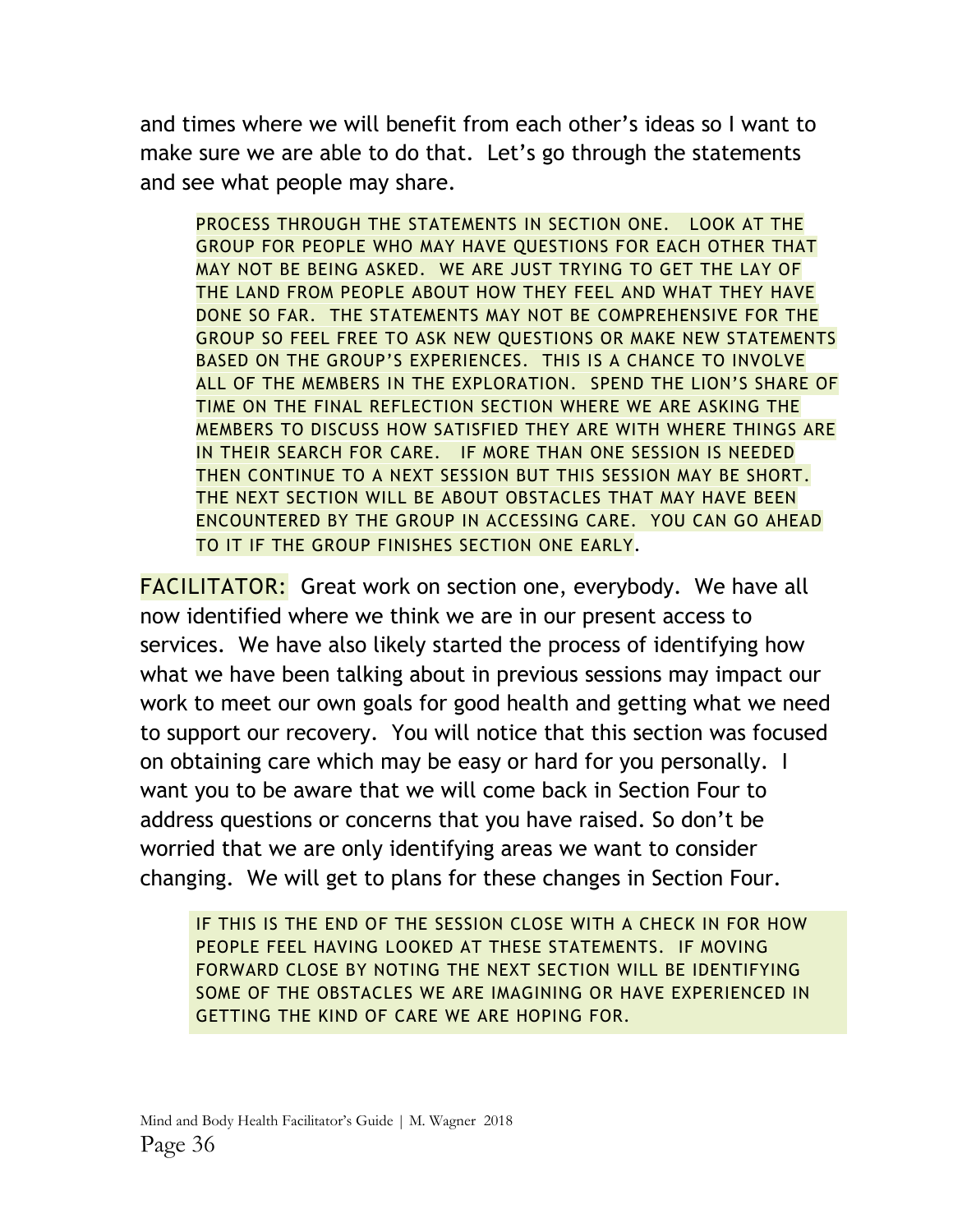### SESSION SEVEN: OBSTACLES THAT WE HAVE ENCOUNTERED

### FACILITATOR:

### SECTION TWO: PROCESS QUESTIONS

Section Two is a set of blocks to explore what challenges and obstacles were either overcome or are being anticipated. The section has statements to help formulate a picture of what is "standing in our way" as a means to highlight those things the members are concerned about and will need to be resolved to achieve the plan that is being developed. The statements in the section are:

I KNOW HOW TO CHALLENGE A DECISION BY MY INSURANCE FOR COVERAGE OF A HEALTHCARE VISIT OR PROCEDURE

I CAN NEGOTIATE AN APPOINTMENT AT A TIME THAT IS CONVENIENT FOR ME FOR HEALTHCARE.

I CAN ASK MY PROVIDER QUESTIONS TO BETTER UNDERSTAND THE TREATMENT THAT IS BEING PROVIDED

I CAN ASK MY PROVIDER QUESTIONS TO UNDERSTAND THE RISKS AND BENEFITS OF THE TREATMENT

I CAN ASK ANOTHER PROVIDER FOR A SECOND OPINION ABOUT A PROCEDURE THAT IS BEING RECOMMENDED.

I KNOW MY MEDICATIONS AND WHAT THEY ARE INTENDED TO TREAT.

I CAN DESCRIBE MY CURRENT MEDICAL HEALTH IN A MANNER THAT I UNDERSTAND AND IS ACCURATE.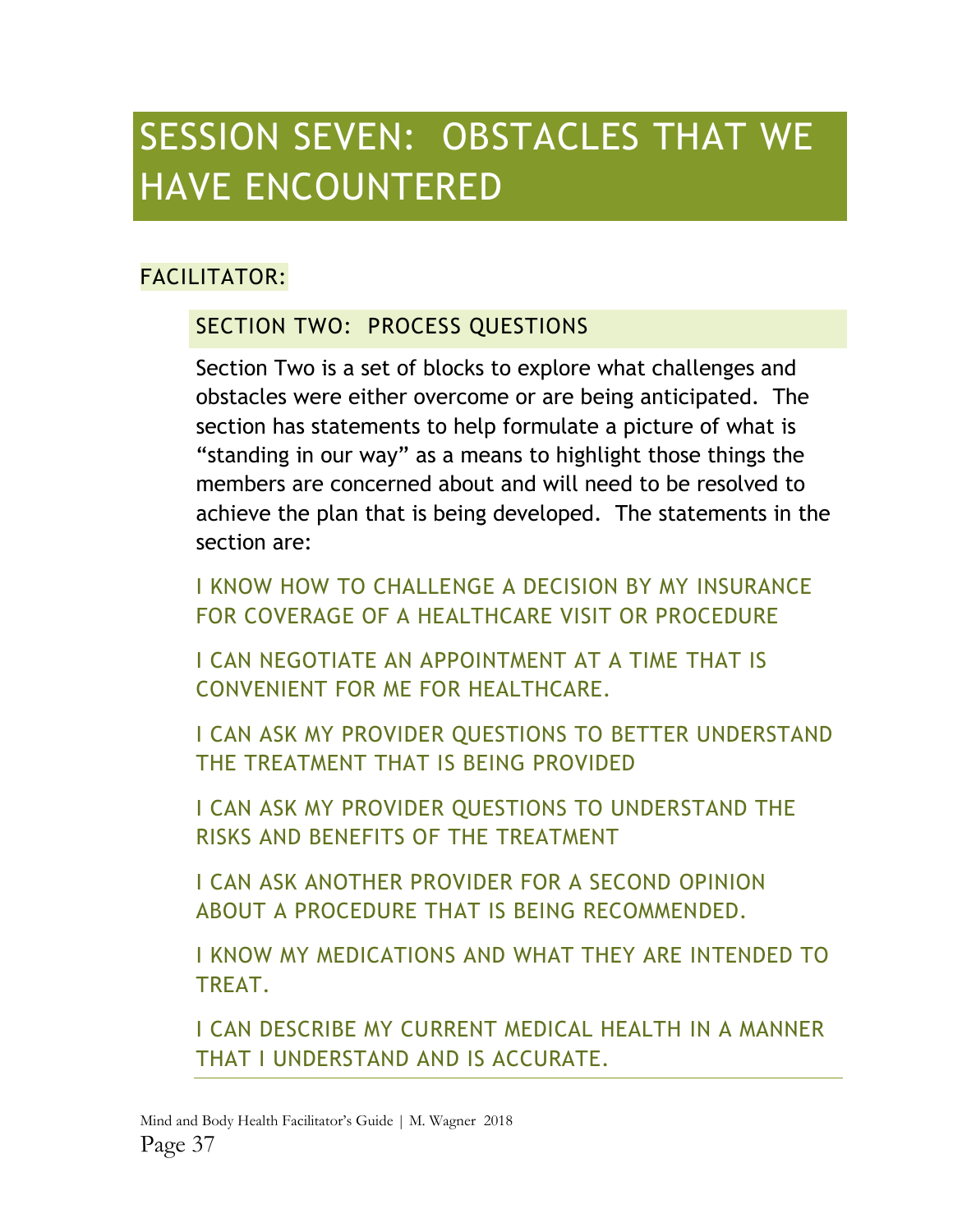THE GROUP MAY HAVE OTHER STATEMENTS THAT THEY FEEL ARE IMPORTANT. FOR EACH STATEMENT THERE IS ROOM TO CAPTURE IDEAS OR REFLECTIONS ABOUT EACH STATEMENT. SOME MEMBERS MAY NOT HAVE ANSWERS FOR EACH STATEMENT BUT STRIVE TO HELP THE GROUP TO EXPLORE AS MANY OF THESE STATEMENTS AS POSSIBLE AS A WAY TO OUTLINE AREAS FOR WORK IN SECTION FOUR. AS A WAY TO BUILD RAPPORT BETWEEN GROUP MEMBERS IT MAY BE HELPFUL TO HAVE MEMBERS OF THE GROUP WORK IN PAIRS TO DO SOME OF THIS WORK IF THEY ARE ABLE TO DO SO. IT MAY BE BETTER FOR SOME GROUPS TO DO THE WORK ALL TOGETHER.

**FACILITATOR:** This is a longer section than section one with more statements for us to consider. Let's start through these statements and see what people think of these for helping us to identify where we are and what we would like to work on. It is not expected that everyone will have responses to every statement but these are the ideas that are associated with being able to get in a relationship with our providers and to get the kind of care we want. You should be able to use some of the conversations we have had up to this point to respond in this section. You should also feel free to add any statements you think are important to getting the good care you need. If you are not ready to make a statement consider (in the reflections section) what you think you might need to do in order to be able to meet that objective.

PROCESS WITH THE GROUP EACH STATEMENT EITHER IN PAIRS OR THE GROUP. THIS SEGMENT WILL TAKE LONGER THAN THE FIRST BECAUSE THERE ARE MORE STATEMENTS AND THE RANGE OF RESPONSES MAY BE VERY BROAD. FOR SOME MEMBERS THEY MAY NOT HAVE DONE ANY PART OF A STATEMENT AND OTHERS MAY HAVE TRIED AND REPORT THAT THEY WERE NOT SUCCESSFUL. IT'S IMPORTANT TO NORMALIZE THE PROCESS OF SEEKING GOOD HEALTH CARE AND BECOMING A SELF ADVOCATE FOR THE SERVICES WE RECEIVE. YOU MAY NEED TWO SESSIONS TO COMPLETE THIS SECTION DUE TO LENGTH AND THE AMOUNT OF DISCUSSION THAT MAY BE NECESSARY. TALK WITH THE GROUP ABOUT TIMING AND MAKE SURE TO HAVE A STRUCTURED ENDING IF GOING ON TO A SECOND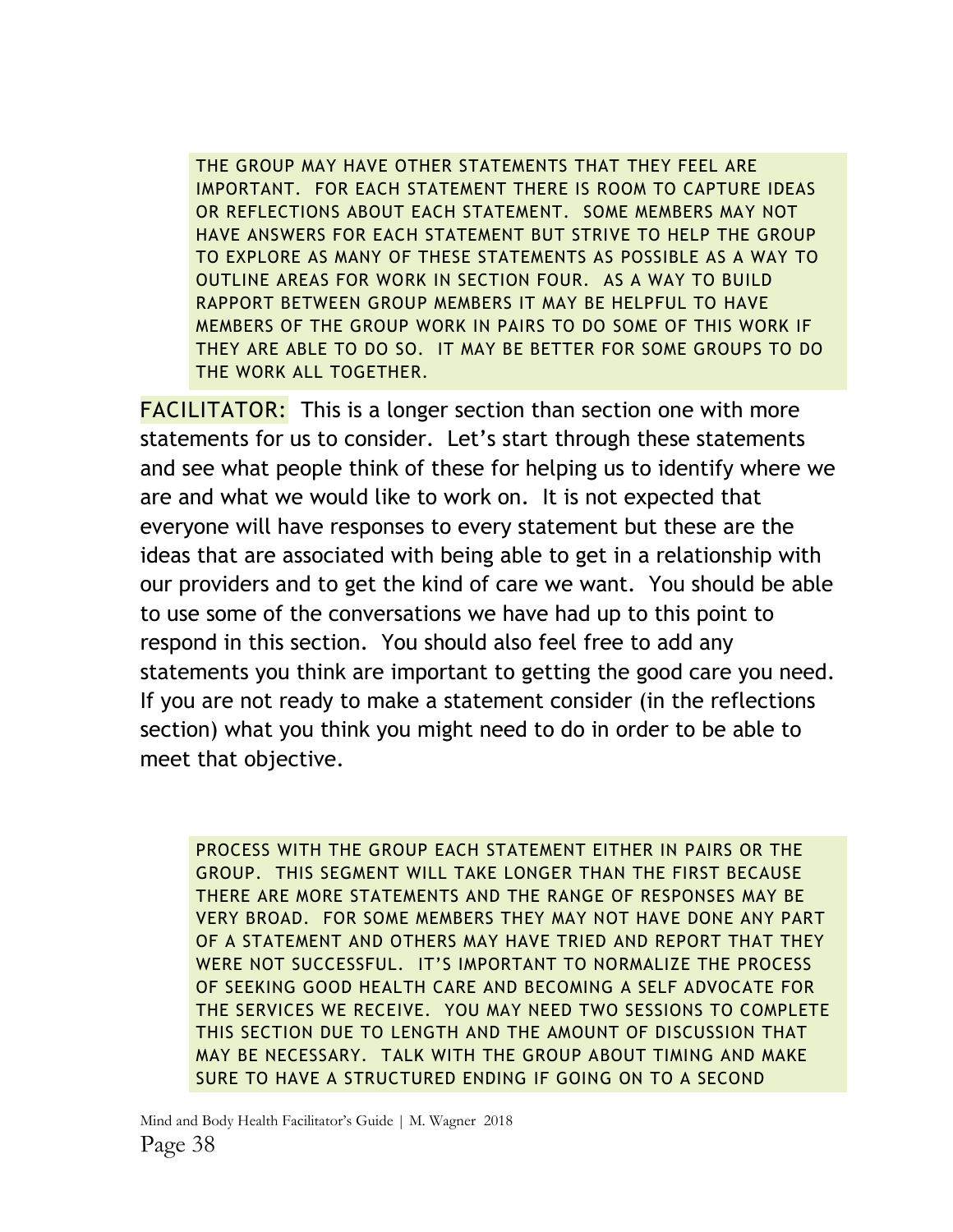SESSION TO COMPLETE. START THE ADDED SESSION IN MUCH THE WAY YOU STARTED THIS ONE.

FACILITATOR: Naming obstacles can bring about a feeling of pessimism that can influence how successful we feel in our ability to meet our goals for health. Obstacles in healthcare are certainly a part of many people's experiences and so we should remember to consider that strategies to address these feelings are going to need to be part of our solutions and strategies when we get to section four of our workbooks. Let's check in with one another about this before we go. Perhaps everyone could take a minute and use the thermometer gauge in the workbook to report out how you are feeling about your plans so far.

BEFORE PROCEEDING TO SESSION EIGHT WARN THE GROUP THAT THE NEXT SESSION WILL BE AN OPPORTUNITY TO BRING IN RESOURCES AND SUGGESTIONS AND IDEAS ABOUT HOW TO RESOLVE SOME OF THE ISSUES THAT WERE DISCUSSED IN THE SECTION ONE AND TWO WORKSHEETS. PROVIDING THIS WARNING IN ADVANCE MAY ALLOW SOME MEMBERS TO PREPARE IN ADVANCE FOR THE COMING SESSION AND IN THAT WAY HELP THEM FEEL SAFER IN SHARING.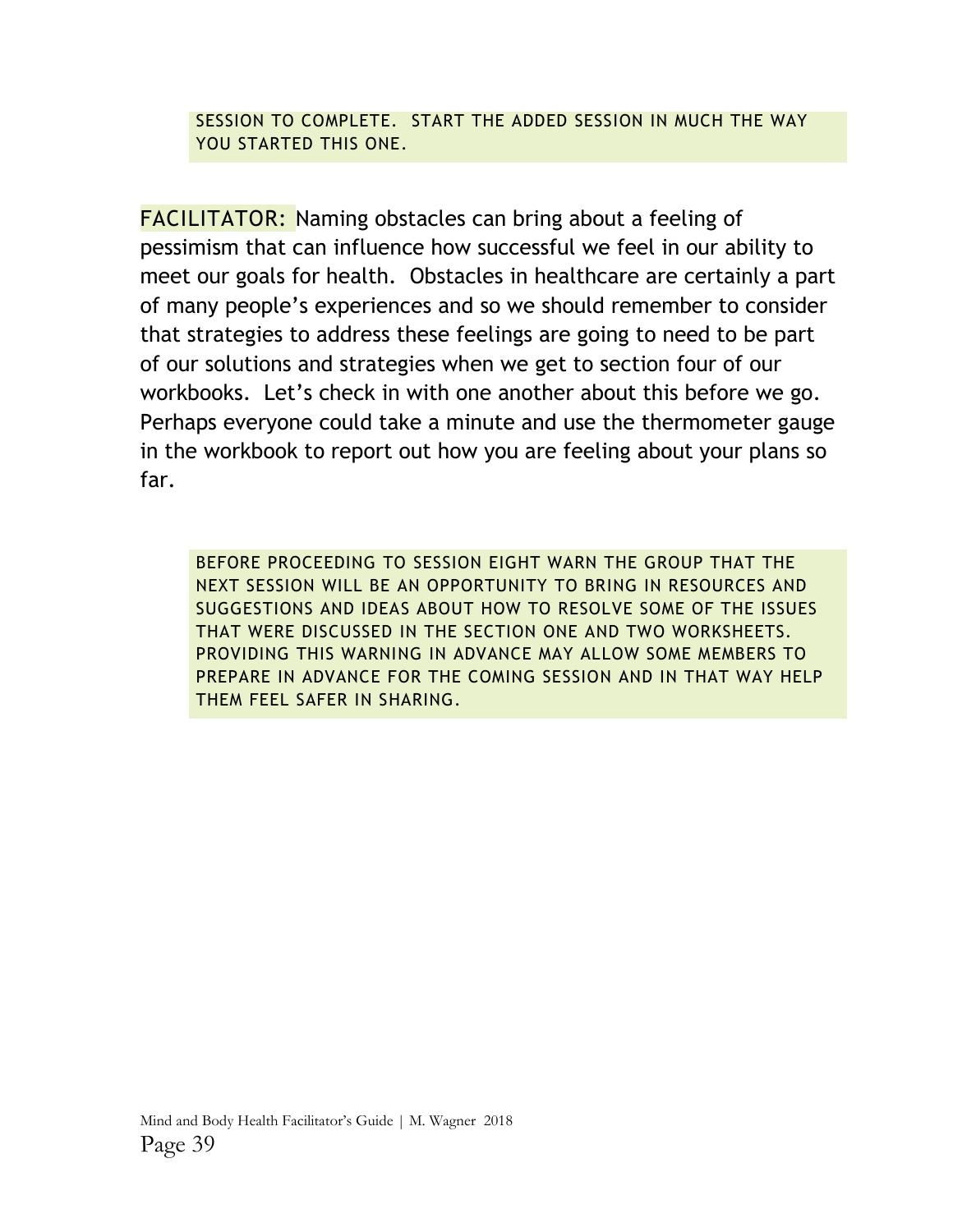### SESSION EIGHT: SEEKING SOLUTIONS AND FINDING RESOURCES

### FACILITATOR:

#### SECTION THREE PROCESS QUESTIONS

In Section Three the group will work to gather resources to resolve some of the issues that were raised in the review of section two. We all have ways that we use now that help us gather information to make decisions. But for each one of us, we only know what we know. In Section Three we are going to try and bring together all of the member's thoughts and resources about places where we can get what we need or learn what we don't know. We might have a particular website or magazine that gives us health information. We might listen to particular TV shows or radio or podcasts that give us information. We might have a health navigator or a trusted provider who helps us with decision making. This is a brainstorming session and an opportunity for all members to come up with resources or ideas about how to find resources that may benefit everyone. Section three and four will be sections that we want to gather for this group and for future groups to help when they reach this session. Facilitators in other groups like this will talk about gathering the ideas for those groups just as you will for this group. This section does not have statements but questions and prompts:

WHAT ARE YOUR RESOURCES OR IDEAS FOR ANSWERING INSURANCE QUESTIONS? WHAT HAVE YOU USED AND WHAT WORKED FOR YOU IN THE PAST?

DO YOU HAVE A SOURCE FOR INFORMATION ABOUT DOCTORS OR OTHER HEALTH CARE PROVIDERS THAT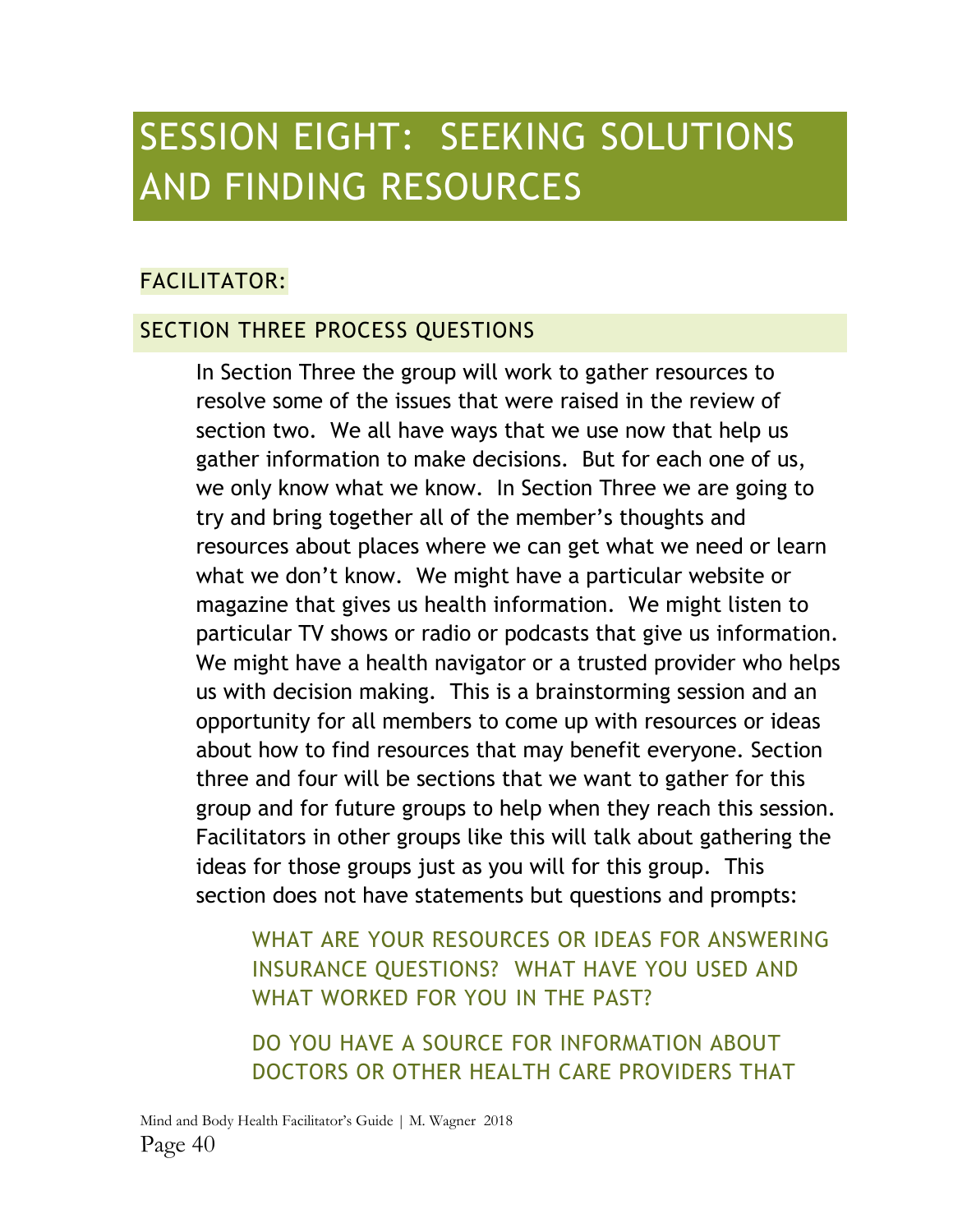YOU LIKE TO USE OR THAT YOU HAVE FOUND USEFUL IN THE PAST? DO YOU KNOW OF A PLACE TO FIND "REVIEWS" OF DOCTORS IF THIS INTERESTS YOU?

WHERE DO YOU FIND INFORMATION ABOUT MEDICINES OR TREATMENTS? HAVE YOU SEEN ARTICLES OR ADVERTISEMENTS ABOUT MEDICINES THAT INTEREST YOU? DO YOU HAVE A WAY TO EVALUATE WHAT YOU HAVE READ?

HOW CAN YOU PREPARE TO TALK TO YOUR DOCTOR ABOUT YOUR TREATMENT OR DIAGNOSIS? WHAT QUESTIONS MIGHT YOU ASK? WHAT ARE THE CHALLENGES YOU ANTICIPATE TO HAVING THIS CONVERSATION?

DO YOU HAVE ADVICE OR CAUTIONS FOR YOUR GROUP MATES BASED ON WHAT THEY ARE THINKING TO EXPLORE?

WHAT CAN WE GATHER TO SHARE WITH EACH OTHER AND FOR OTHER GROUPS THAT MAY USE THIS CURRICULUM IN THE FUTURE?

FACILITATOR: Now we have come to Section Three of the workbook. As we talked about at the end of the last session it's now time to begin to name for ourselves the resources and tools that we know or that we have found that may be helpful in organizing our plans for how to better access or to overcome obstacles that may have impaired our care in the past. Let's start by going through the questions in Section Three as a group and then maybe in small groups of two or three let's talk about our ideas and share our answers with one another to see where we have similar and where different experiences. Any questions before we go further?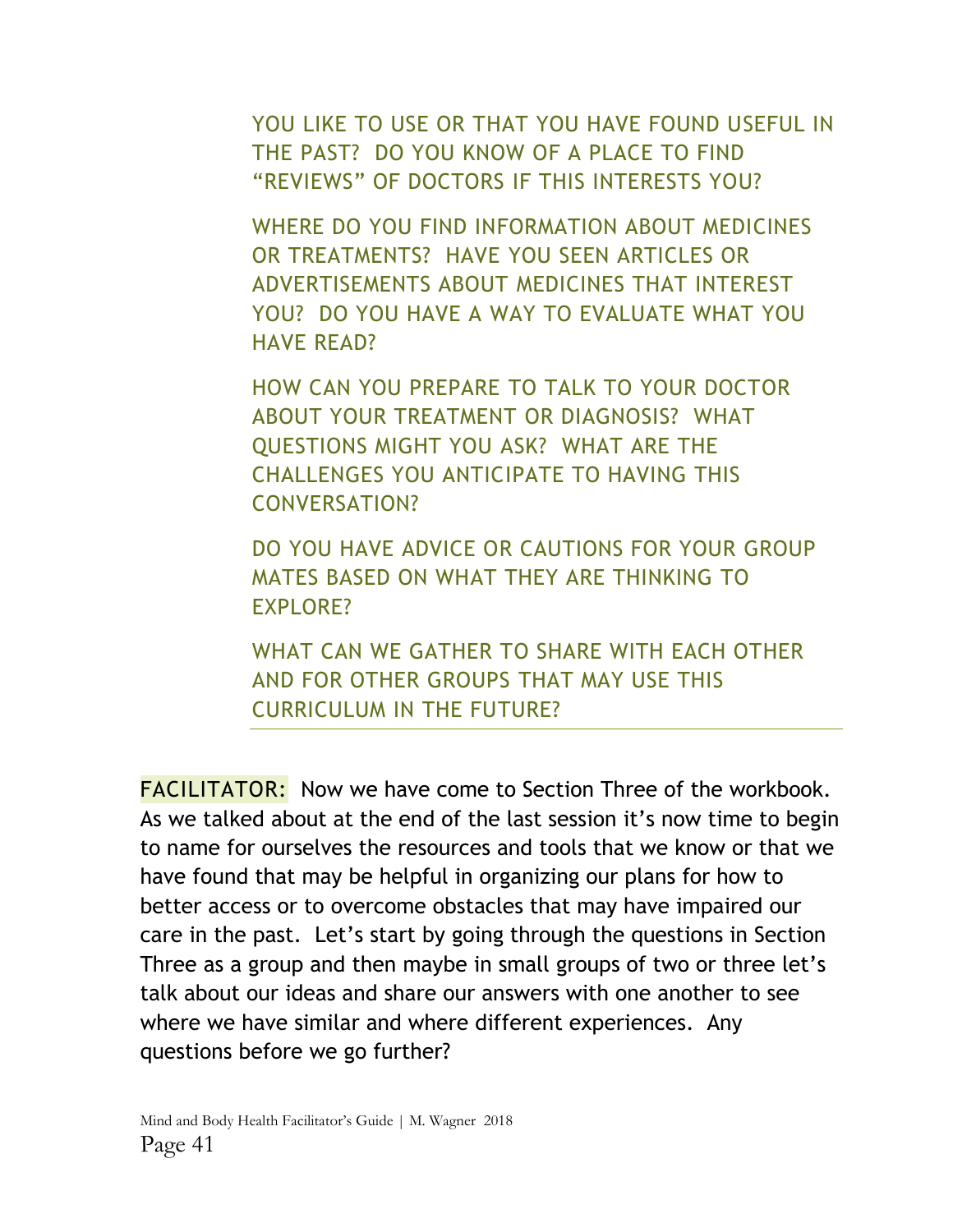PROCESS THROUGH THE QUESTIONS FIRST WITH THE GROUP JUST TO MAKE SURE EVERYONE HAS SOME IDEAS ABOUT WHAT TO SHARE AND TALK ABOUT AND THEN LET THEM TALK IN SMALL GROUPS TO FLESH OUT IDEAS AND SUGGESTIONS. FOCUS ANY PROCESSING WORK WITH THE SMALL GROUPS AROUND THE IDEA THAT THEY ARE GIVING ADVICE NOT JUST TO EACH OTHER BUT TO OTHER MEMBERS WHO MAY HAVE THIS GROUP AFTER THEM. SAY THAT WHEN GROUPS WORK THIS HARD TO CREATE THE WORKBOOK IT WILL BE HELPFUL FOR THEM TO SEE WHAT OTHER GROUPS MAY HAVE DISCOVERED AND SO THE SEGMENTS WILL GROW OVER TIME BECAUSE OF THEIR HARD WORK. THE PURPOSE OF SECTION THREE IS TO CREATE A LIBRARY OF RESOURCES AND IDEAS FOR MAKING PLANS OR FOR CLARIFYING WHAT THEY WILL DO ONCE THE GROUP GETS TO SECTION FOUR. AGAIN THIS MAY BE A SESSION THAT TAKES MORE THAN ONE MEETING DEPENDING ON THE GROUP AND THE LEVEL OF IDEAS. SUPPORT CREATIVE DISCOVERY OF MATERIALS AND FOR BRINGING IN SOURCES LIKE MAGAZINES OR WEB SITES OR OTHER SUCH ARTIFACTS. ALL OF THIS MATERIAL SHOULD BE BROUGHT TOGETHER. ONCE THE SMALL GROUPS HAVE PROCESSED TRY AND CAPTURE A LIST OF IDEAS ON FLIP CHART OR WHITE BOARD SO THAT THE GROUP CAN SEE IT AS THEY CONTINUE TO TALK. IF THE GROUP IS HAVING DIFFICULTY WITH RESOURCES IT WILL BE ADVANTAGEOUS FOR THE FACILITATOR TO DO SOME QUICK RESEARCH FOR SOME SOURCES AND SHARE THEM WITH THE GROUP. FOR GROUPS LIKE THIS FOCUS MORE STRONGLY ON THE QUESTIONS ABOUT PRE-THINKING CONVERSATIONS AND STRATEGIES QUESTIONS OF THE SECTION AND DEVELOP MORE IF NECESSARY.

FACILITATOR: Let's try and capture some of what you are thinking and talking about on the worksheets that you are filling out in Section Three. I have a flip chart (white board) and I will jot down some ideas as we talk about them.

#### AS THE TIME TO WORK CLOSES:

FACILITATOR: We have done a lot of work around ideas and resources. The enthusiasm that everyone has brought to this part reminds us that our work together is always greater than what any of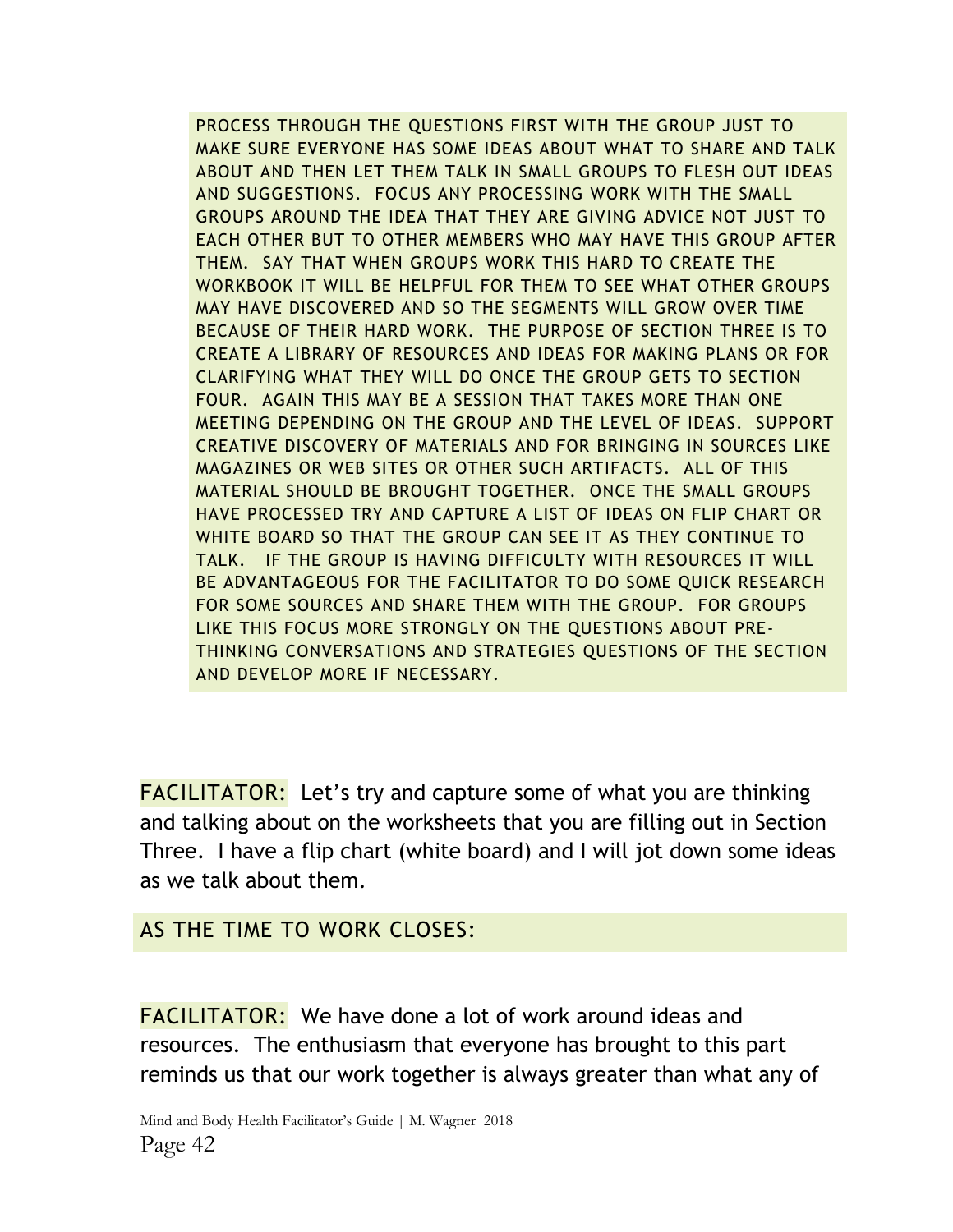us can do alone, so I hope you are each able to feel some of that excitement and knowledge that there are a lot of resources available. This helps our plans be more successful because we are focused on having a plan that is not just our ideas but how we feel about what we are doing and how that impacts the effectiveness of our plans. Next time it will be time for us to begin making our plans for next steps and to be able to put all of what we have learned into action. Be prepared next time to draft your plan for next steps and when we get together we will be working on section four of the workbook. Can we have a one word description from each of you about how you are feeling leading up to our next session and making a plan?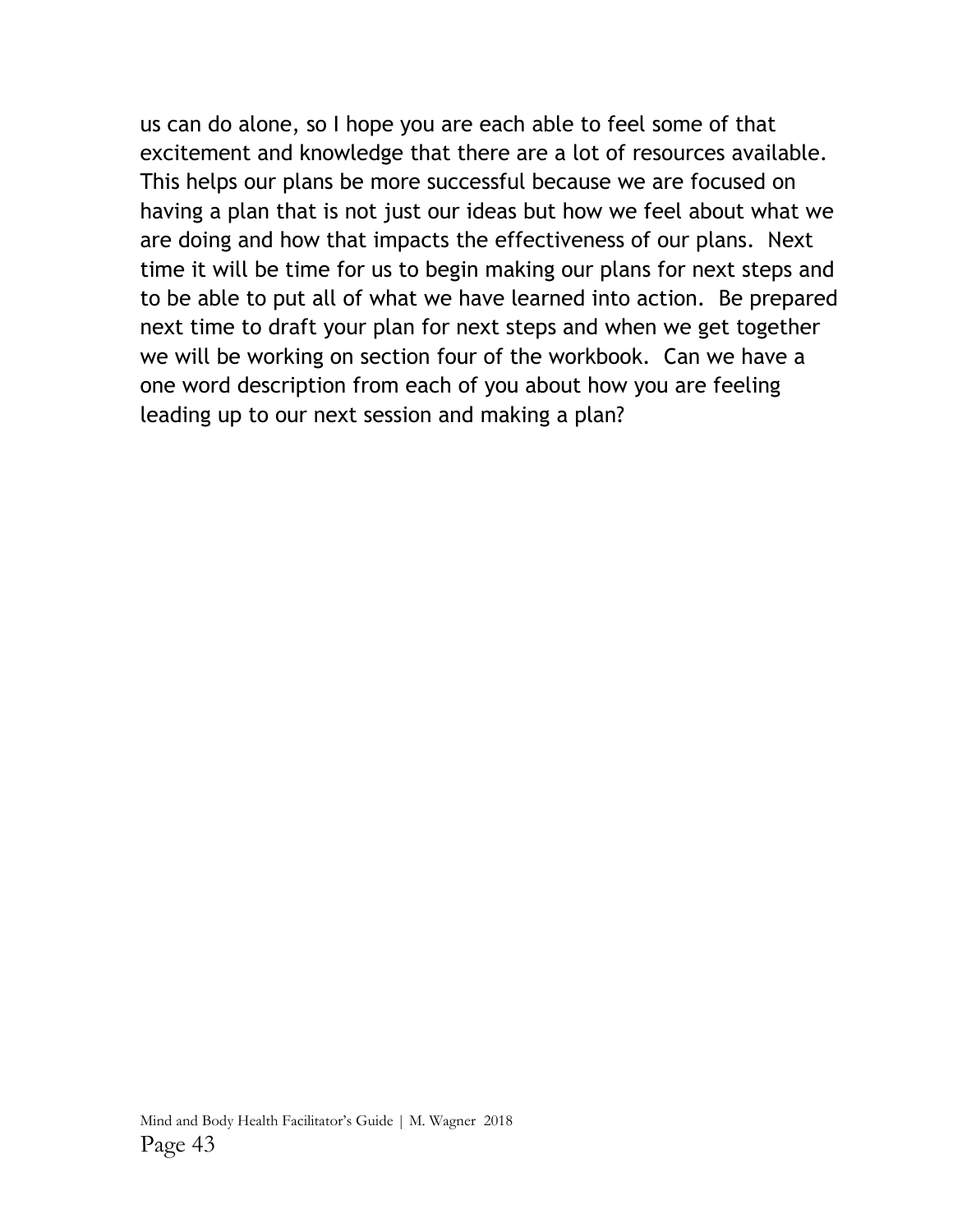### SESSION NINE: MAKING A PLAN

FACILITATOR: Welcome back everyone to our next to last session for the group. We have been working over the past couple of sessions on all of the ideas we need in order to have a good and personal plan about preparing to advocate for our best health and to support our lives of recovery. You each have spent time talking both as a group and with each other about these topics. Now it is time for us to spend this session focused on the things we want to commit to do so that we can feel confident advocating for the kind of health care that we want to have. Our health is such an important part of our recovery that we want to take every opportunity to be as healthy as we can. We will spend time this session on Section Four of the workbook which is made up of just a couple of prompts to identify what you think you want to work on and some challenges you expect and what your plans and resources are to address those expectations. The workbook is going to ask you to consider how confident you feel in your plan as you come up with it and then we are going to ask you to share your ideas with your group mates. Together we will help to "stress test" your plan. This is another opportunity for us to be helpful and supportive of one another because there are no right or wrong answers in our planning, but there are suggestions we have had in the weeks we have been meeting that you may have forgotten as we make our plans. Together we can do a better job of remembering than we can alone. Let's begin by looking at our workbooks and starting our ideas on what we want to plan. Let's use our small groups from last time to begin processing our ideas and then we can come back together as a large group report out our ideas for a plan and get some feedback from the group. Any questions before we begin?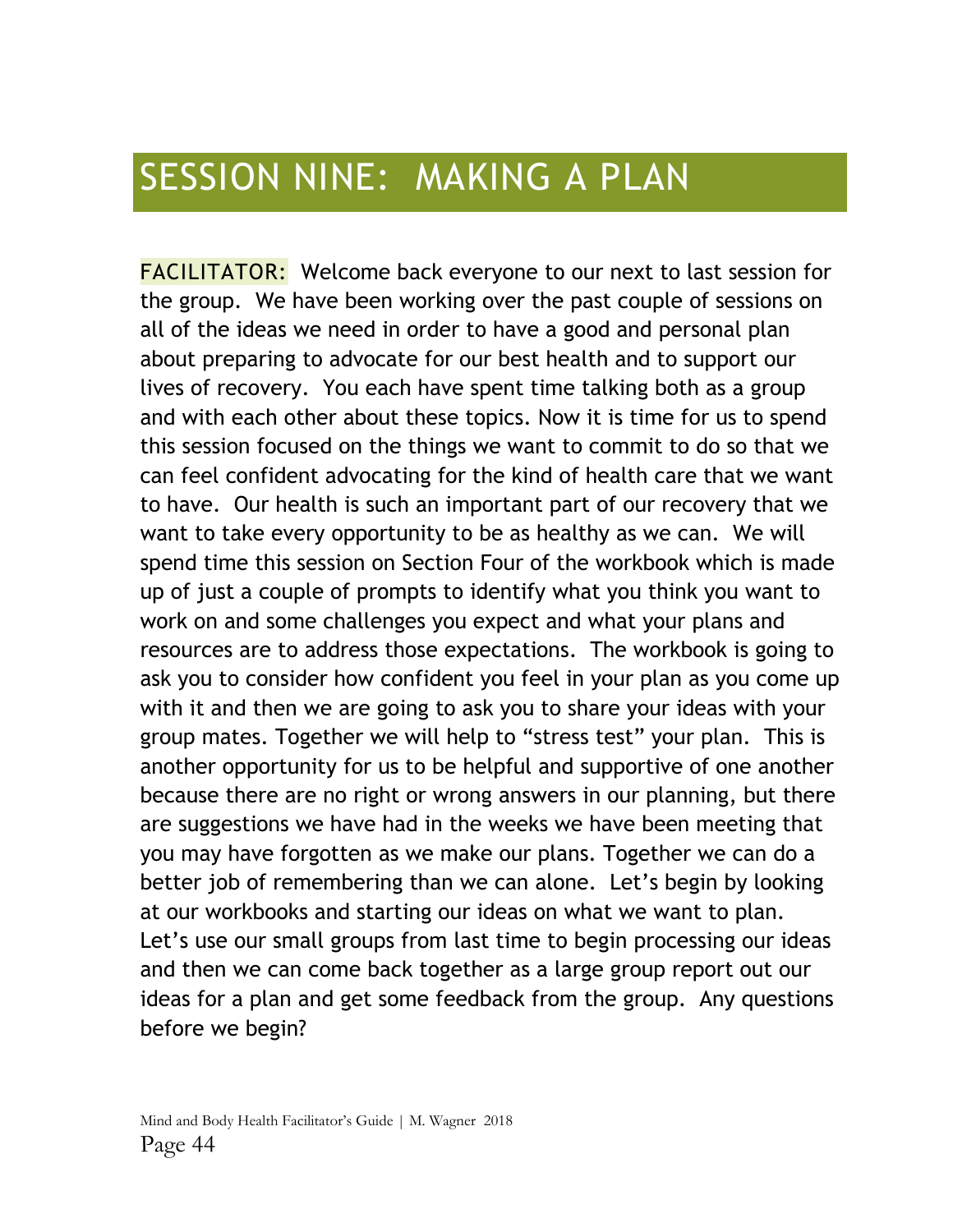PROCESS THE SMALL GROUPS AND THE LARGE GROUP BY ASKING PEOPLE TO EXPAND EACH OTHER'S THINKING AND TO ASK CRITICAL QUESTIONS ABOUT PLANS BASED ON WHAT WE HAVE TALKED ABOUT. THE SMALL GROUPS WILL ALLOW FOR A LOT OF SUPPORT IN MAKING CLEAR THEIR IDEAS AND NEXT STEPS AND THE LARGE GROUP A CHANCE TO MAKE A COMMITMENT TO ACTION THAT OTHERS WILL HEAR. TRY TO GET EVERYONE DONE IN ONE SESSION IF AT ALL POSSIBLE SO THAT THE PLANS ARE MADE AND COMMITTED TO AS A GROUP. FINISH THE SESSION BY PREPARING THE GROUP FOR THE FINAL SESSION TO FOLLOW.

FACILITATOR: Okay so we have all had an opportunity to talk about our plan and to say it out loud in our small groups and the whole circle. I hope you feel good about the plan that you have outlined and have gotten good feedback from the members about your plan. Next time we meet we will have our final session together and we will have an opportunity to celebrate our accomplishments, to think about what we have made together, and to decide what we want to share with future members of this group when it runs again with new group members. During our time apart let's spend a little time thinking about two things. One would be what you want to share about your experience in this group with future members and how you would like to make sure you bring what you learned in this group with you after the group has ended. See you next time.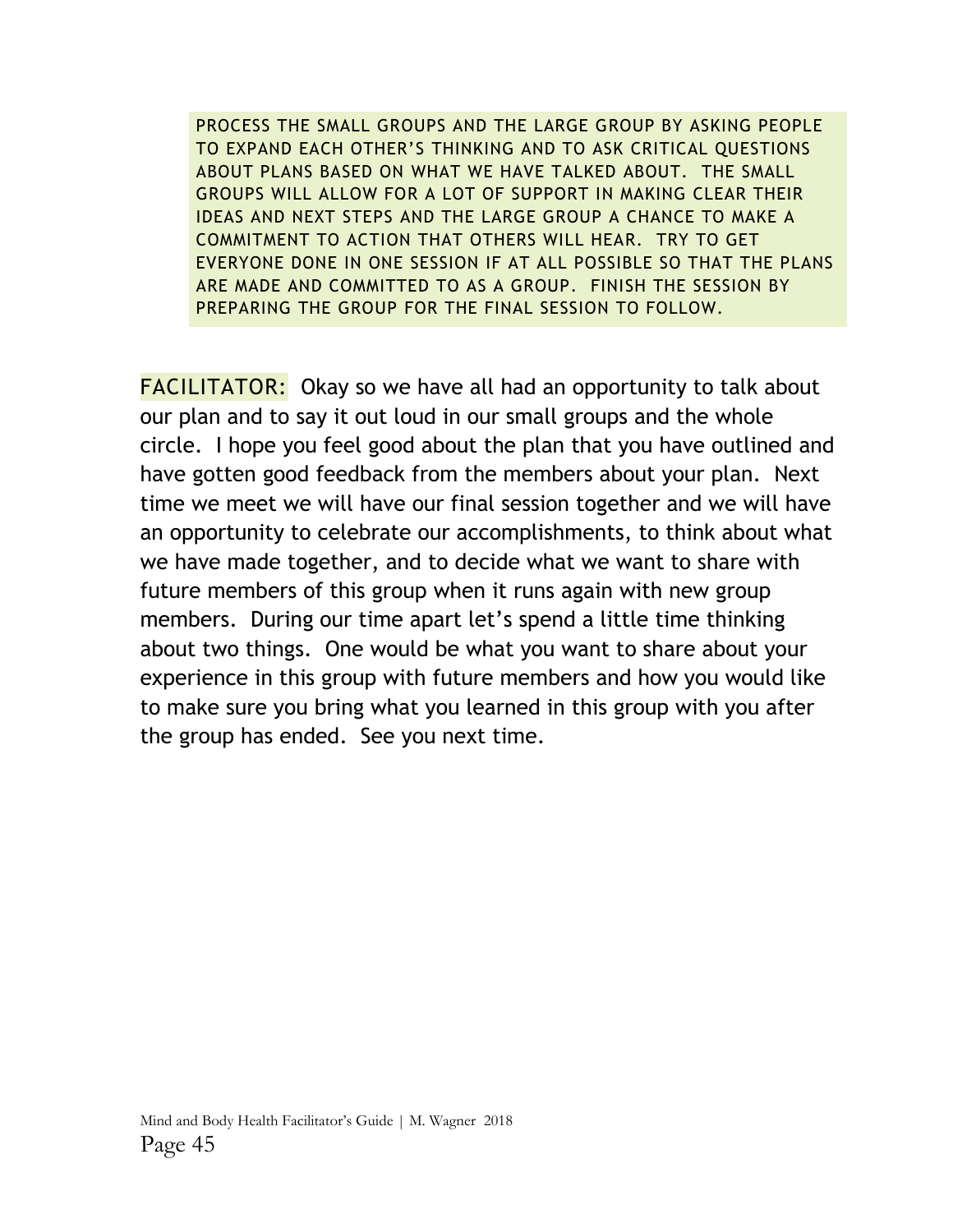# SESSION TEN: CELEBRATING OUR ACCOMPLISHMENTS

FACILITATOR: Great to have you all back again. This is a day that has been a long time coming! Today we are finishing up our group together and we have really done a lot of work as a group. You have all had some time to think about the plans that we worked on last session. Sometimes when we are making plans, once we have settled on something we want to do, we will suddenly have new ideas or something different that we would rather work on. This is a pretty natural part of the planning process and happens to many people. Before we go on I wanted to give you a chance to reflect on whether this may have happened to you in our time apart. I want to ask if you could report out about any additional thoughts you have had about what you decided to work on. Did anyone have second thoughts or new ideas that they wanted to talk about? Let's go around the circle and check in.

PROCESS A CHECK IN. NOTICE THAT YOU HAVEN'T BEEN DOING A FORMAL CHECK IN DURING THE WORKBOOK SECTIONS WORK OF THE GROUP AND IT WILL BE NOTICEABLE THAT YOU DO IT IN SESSION TEN. HELP PEOPLE TO SHARE WHAT THEY HAVE DONE TO FEEL MORE CONFIDENT ABOUT THEIR PLANS. ASK A FOLLOW UP QUESTION IN THE CIRCLE TO HAVE PEOPLE SAY AGAIN HOW CONFIDENT THEY ARE THAT THEIR PLAN CAN MOVE FORWARD.

**FACILITATOR:** In the process of creating your plans you have done a lot of work to think about and to identify where to look for ideas and information. I have spoken in a couple of sessions about the idea that we may want to share our discoveries with others, much in the way that a trailblazer went out before a group of settlers in the old West to make sure a path was passable and safe. You are now the trailblazers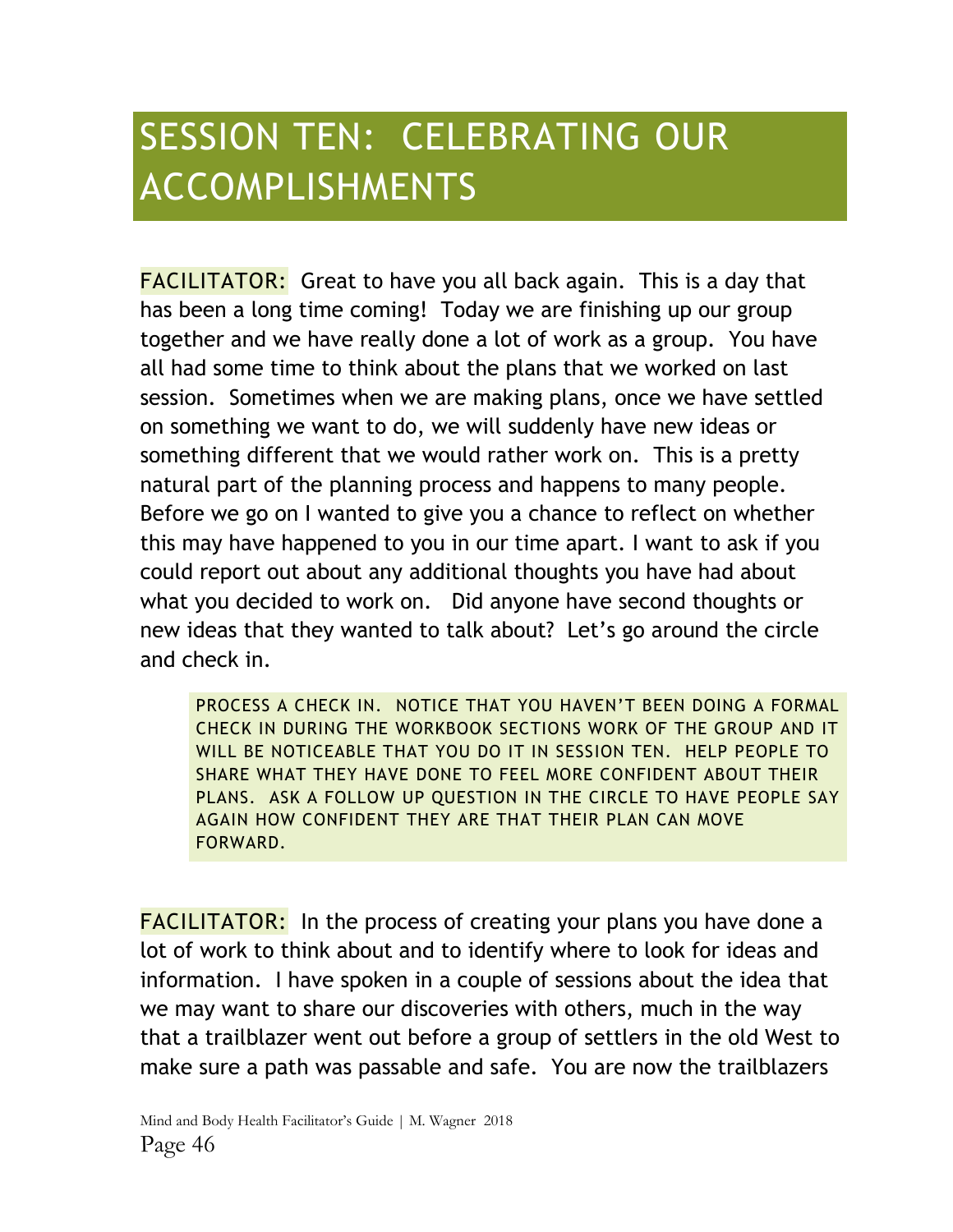of this group for other members who will take the sessions after you. What kinds of things from what we spoke about do you want to leave to "mark our trail?"

PROCESS THE GROUP ON THIS QUESTION, GATHERING THEIR IDEAS AND WORKING OUT WAYS TO KEEP WHAT THEY WANT TO SHARE. THIS MIGHT BE A GOOD TIME TO USE CELL PHONE CAMERAS TO CAPTURE INDIVIDUAL NOTES OR PAGES OF RESOURCES OR ANYTHING ELSE THE GROUP WOULD LIKE TO SHARE. THANK MEMBERS FOR THEIR CONTRIBUTIONS AND FOR WILLINGNESS TO SHARE WITH OTHERS. NORMALIZE ANYTHING THAT ANYONE MAY BE RELUCTANT TO SHARE ALSO AS WE HAVE MADE IT CLEAR THAT PEOPLE ARE FREE TO SHARE OR NOT.

**FACILITATOR:** As this is our last session together I wanted to give an opportunity for you to talk about anything that you found particularly helpful from me or any of the members of the group over the course of our sessions. This is a time to be grateful for what we have received.

PROCESS THE CIRCLE FOR THIS AGAIN SUPPORTING ANY POSITIVE COMMENTS FOR THE GROUP AND RECALLING WHEN THE GROUP DOES NOT ITS ACCOMPLISHMENTS OVER THE SESSION. IT WILL BE IMPORTANT TO PREPARE SOME COMMENTS IN ADVANCE IN CASE THE GROUP HAS A HARD TIME WITH THIS.

**FACILITATOR:** As we are ending our group it's important to have moments like this where we remember what we have been working on together. Does anyone have ideas about how things might be different for them going forward because we spent time together in group? Did you have new ideas or feelings about the topic or the way we worked together?

PROCESS AS BEFORE:

**FACILITATOR:** Here we are now at the end of our group time together. We have created plans for how we might be good advocates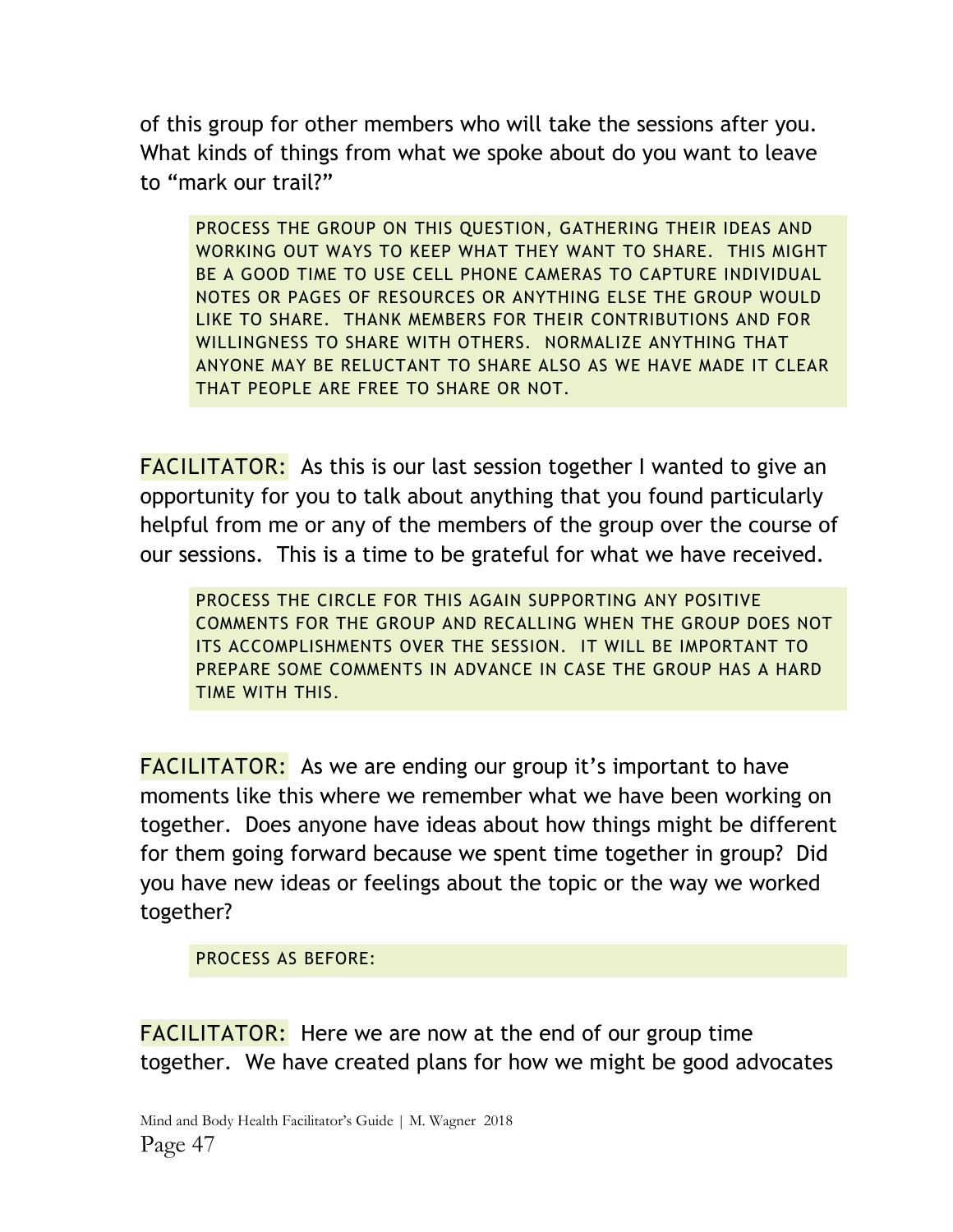and consumers of our healthcare. We have thought together about how our minds and our bodies are linked and how our expectations and fears are important parts of our plans to be healthier. You have shared with one another and you have given and received both advice and resources. You have also taken big steps in supporting your plans for and your progress in your life of recovery. You have all come to this work with a strengths view of your future and that is great work in our hopes and goals. Congratulations on what you have created and on what you are leaving for groups to come. Your workbooks are yours to take as they contain your plan and your ideas. I would suggest that if there is anyone in the group who you felt helped you to complete your work that you have them sign your workbook. Thank you all for your hard work. Let's celebrate!

ALLOW THE GROUP TO MINGLE AND SIGN, HAND OUT CERTIFICATES IF YOU DECIDED TO PROVIDE THEM AND CELEBRATE WITH WHATEVER REFRESHMENT OR SPECIAL TREAT WOULD BE APPROPRIATE. MAKE SURE EVERYONE'S WORKBOOK GETS SIGNED BY AT LEAST ONE OTHER GROUP MEMBER. YOU MAY WANT TO MAKE SIGNING A CHECK OUT ACTIVITY FOR THE GROUP SO THAT EVERYONE SIGNS EVERYONE'S BOOK. SIGN THEM ALL YOURSELF. TAKE GROUP PICTURES TO GO WITH THE PHOTOS OF THE PRODUCTS THAT THE MEMBERS IDENTIFY TO LEAVE BEHIND. PROCESS A FINAL CHECK OUT TO SEE WHERE PEOPLE ARE ON THE COLOR CHART NOW THAT THE GROUP IS ENDING. SUPPORT ANYONE'S STRONG FEELINGS ABOUT ENDINGS AND SHARE THAT THE TIME WE SPEND THAT IS LIMITED LIKE OUR GROUP MAKES THAT TIME PRECIOUS.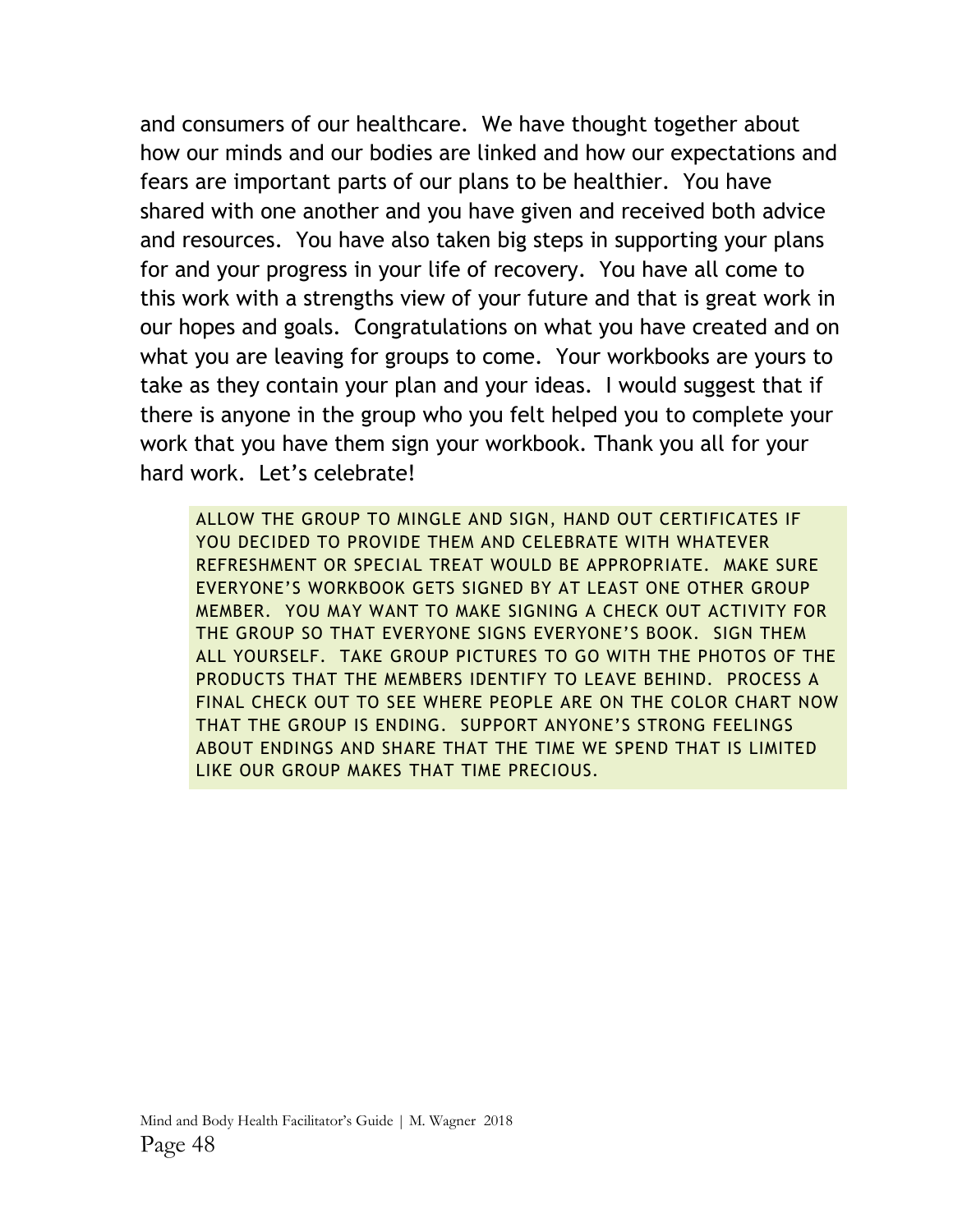### APPENDIX: SKILL TEACHING BLOCKS

There will be opportunities when the group needs assistance to provide a direct skill teaching in the session. A member will comment that they don't know how to do something or the group will not move forward on a segment because they are unclear or uncomfortable with a task or idea. You can use the skill blocks in this appendix to address some of these issues or develop others based on the blocks as you become more familiar with the techniques here.

Skill teaching can be outlined as a particular process that has a series of steps that can help to organize both teaching and learning of new behaviors. Skill teaching allows for the breaking down of complex activities into simpler steps that can be learned in sequence and then practiced to become more natural and more effective. I will outline some skill teachings and suggest behaviors that I think would fit into the outlines. You should feel free to extrapolate these ideas to other behaviors since it is not our intention to be totally comprehensive.

Social Skills: When addressing skills that are part of interactions that require actions such as "waiting a turn" or "including other's ideas in disagreement" etc. Skill teaching requires the task of breaking the skill down to specific steps that can be practiced and learned in sequence.

Skill: Asking a clarifying question:

Step 1: Identify the part of the conversation that you don't understand or are unclear about.

Step 2: Wait for a pause in the conversation

Step 3: Say "I would like to ask a question about what you have been saying. Is this a good time to do that?"

Step 4: Wait for the answer

If "yes" : Ask the question using the formula

I wanted to be clear about what you meant when you said…

OR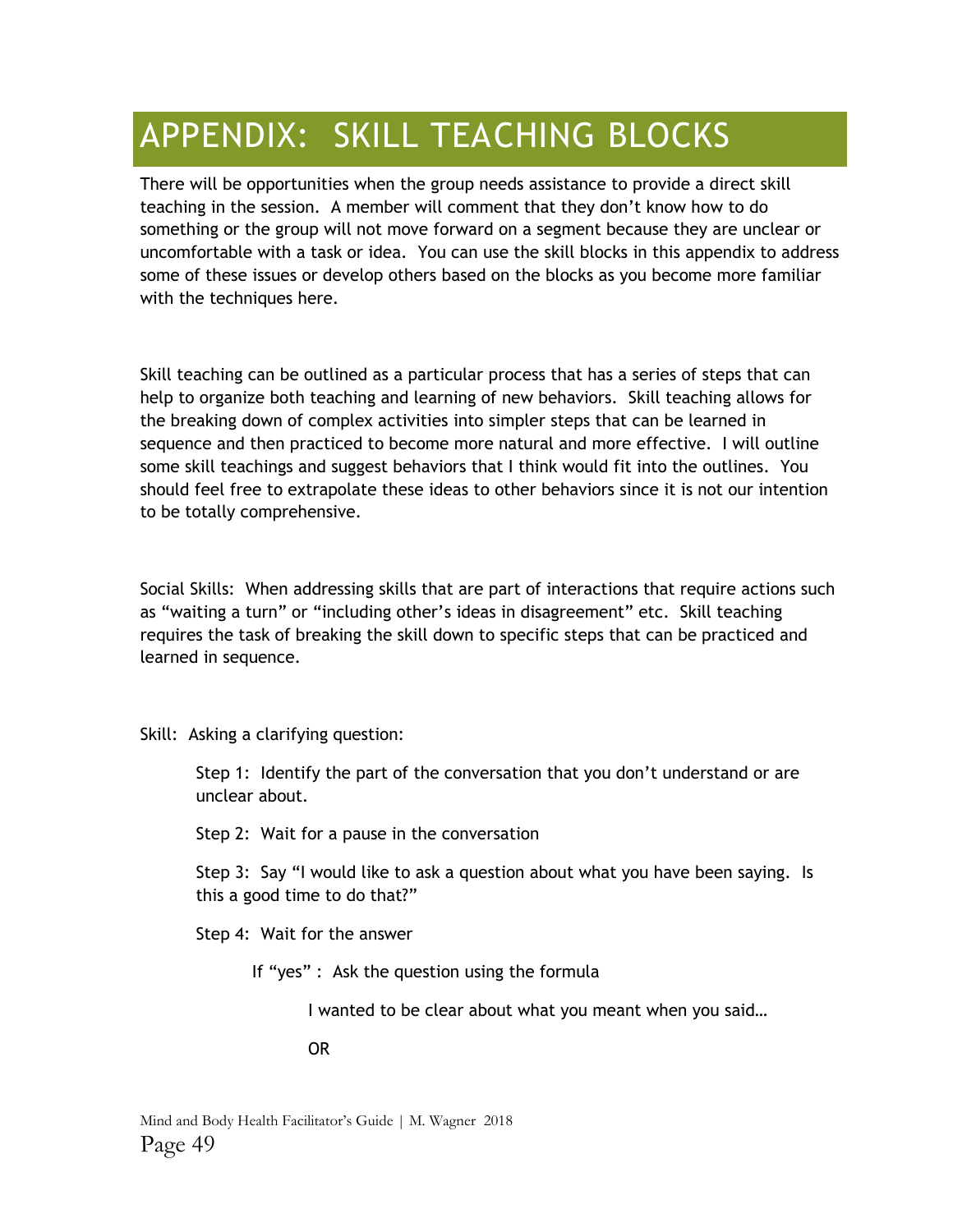I didn't understand the part when you said…

AND then repeat the other person's statement as best you are able to remember it

IF the other person restates what they said or explains it better then:

Thank them for helping clarify the information

OR IF NOT return to Step 1.

This pattern can be used for a number of social interaction events:

Asking a question about medication (Step 3: "I had some questions about the medicines you would are recommending for me.")

Asking a provider to describe medications' expected effects (Step 3: "Can you explain for me what effects this medicine is supposed to have on my health?")

Asking a provider to describe medications' side effects(Step 3: "What can you tell me about this medication's side effects?")

Skill: Address my concerns about my treatment

Step 1: Clarify my thoughts about what treatment is being recommended to me and how I feel about what I have been told. If I am not happy with the recommended treatment I need to think about what it is about the treatment that is a concern. Some answers might be –The treatment is too aggressive – I am worried about the harm the treatment might cause. The treatment is too expensive – I am worried that my insurance will not cover it. The Treatment is no different from others I have had that didn't work. The Treatment has side effects that will affect my quality of life.

> For the idea that is closest for you or a blend of the ideas above begin the next step of the skill

Step 2: State to the provider, "I have a concern about the treatment we are talking about. Is now a good time to bring it up?

Step 3: If no ask: When will I be able to address this concern?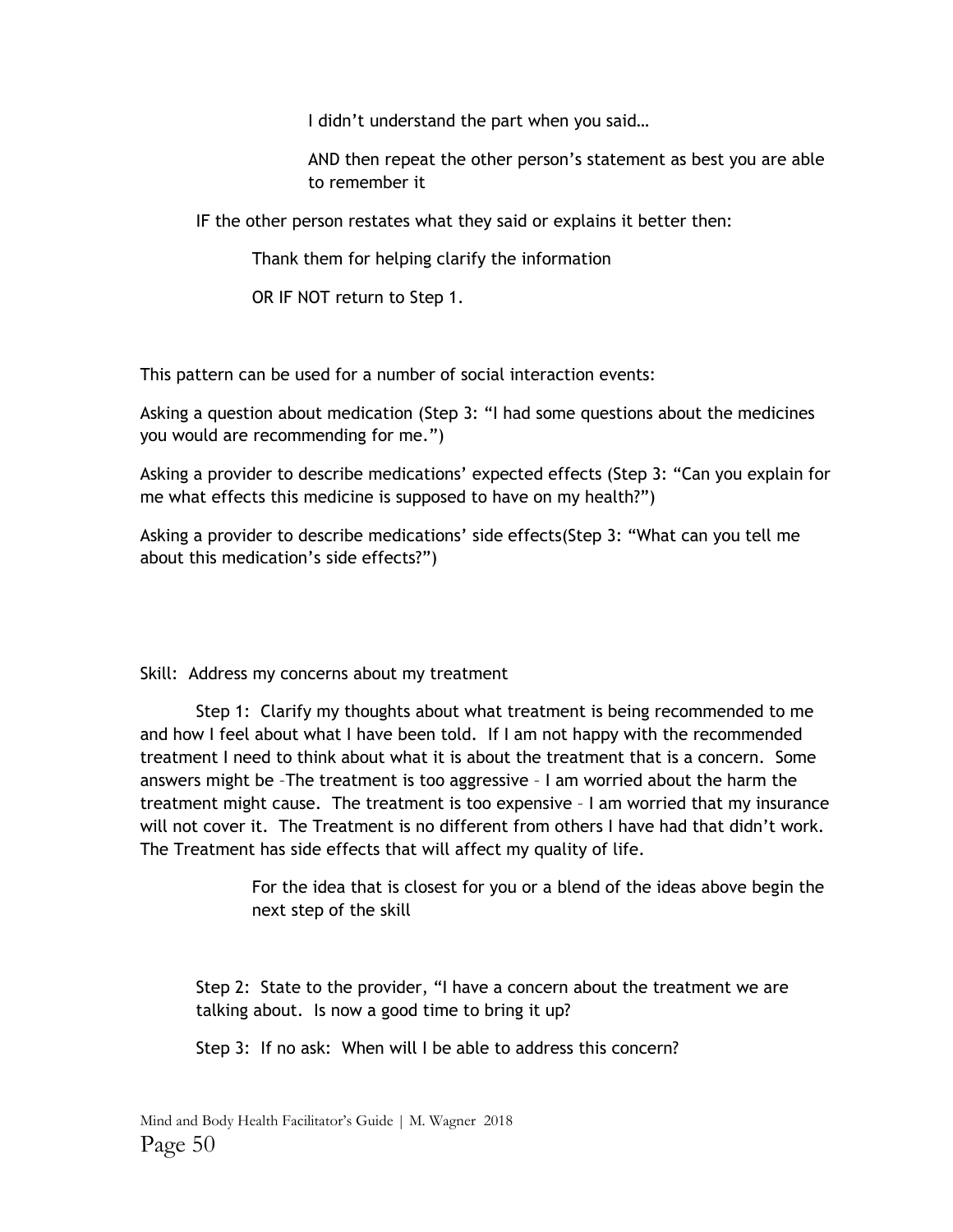If yes say: "Based on what we have talked about I think this treatment will be \_\_\_\_\_\_\_\_\_\_\_\_\_\_\_\_\_\_\_\_\_\_\_\_\_\_\_\_\_\_\_\_ (fill in the blank based on what you decided was your concern in Step 1.)

Step 4: Listen to the provider's response trying to note if the response relieves your concern from Step 1.

If yes, say "Thank you for explaining it again so that I was better able to understand. Now I can make a more informed decision. (Done)

If no, say "I am sorry but that response hasn't changed my mind about the plan you are recommending for treatment. Can you share with me what the other options for my condition might be?"

Step 5: Listen to the provider's response and listen to hear if there are other options and what the positives and negatives might be compared to the earlier recommendation. Thank the provider for taking the time to explain the options and talk about what you would like to choose for your health. If you need more time to decide tell the provider that you will need time to make a decision and make a plan for when you will return to select and initiate treatment.

This skill can be used in a number of situations in addition to the benefits of treatment. You can use this skill to compare doctors or health care insurance programs. It is designed to allow you to gather information before making a decision and testing the information for yourself instead of relying entirely on the provider or program for information.

#### Skill: Scheduling the Appointment

Step 1: Consider before you begin how much time will be needed for the appointment if you know and if there are any limitations on when or where you can have your appointment (This may be a function of how you get to appointments (drive, taxi, ambulate, bus etc. and it may be a function of the rest of your schedule (time open on Tuesday mornings, an urgent matter that needs the soonest appointment etc.). If you have a sense of what is possible it is easier to discuss times and places with the person scheduling your appointment. It will be most helpful for you to have a calendar or a copy of your other appointments to assure that you are not scheduling two things at one time.

Step 2: Say "I would like to go ahead and schedule an appointment to see \_\_\_\_\_\_\_\_\_\_\_\_(provider) or do \_\_\_\_\_\_\_\_\_\_\_\_\_\_\_\_\_\_\_\_\_\_\_\_\_\_\_ (procedure). What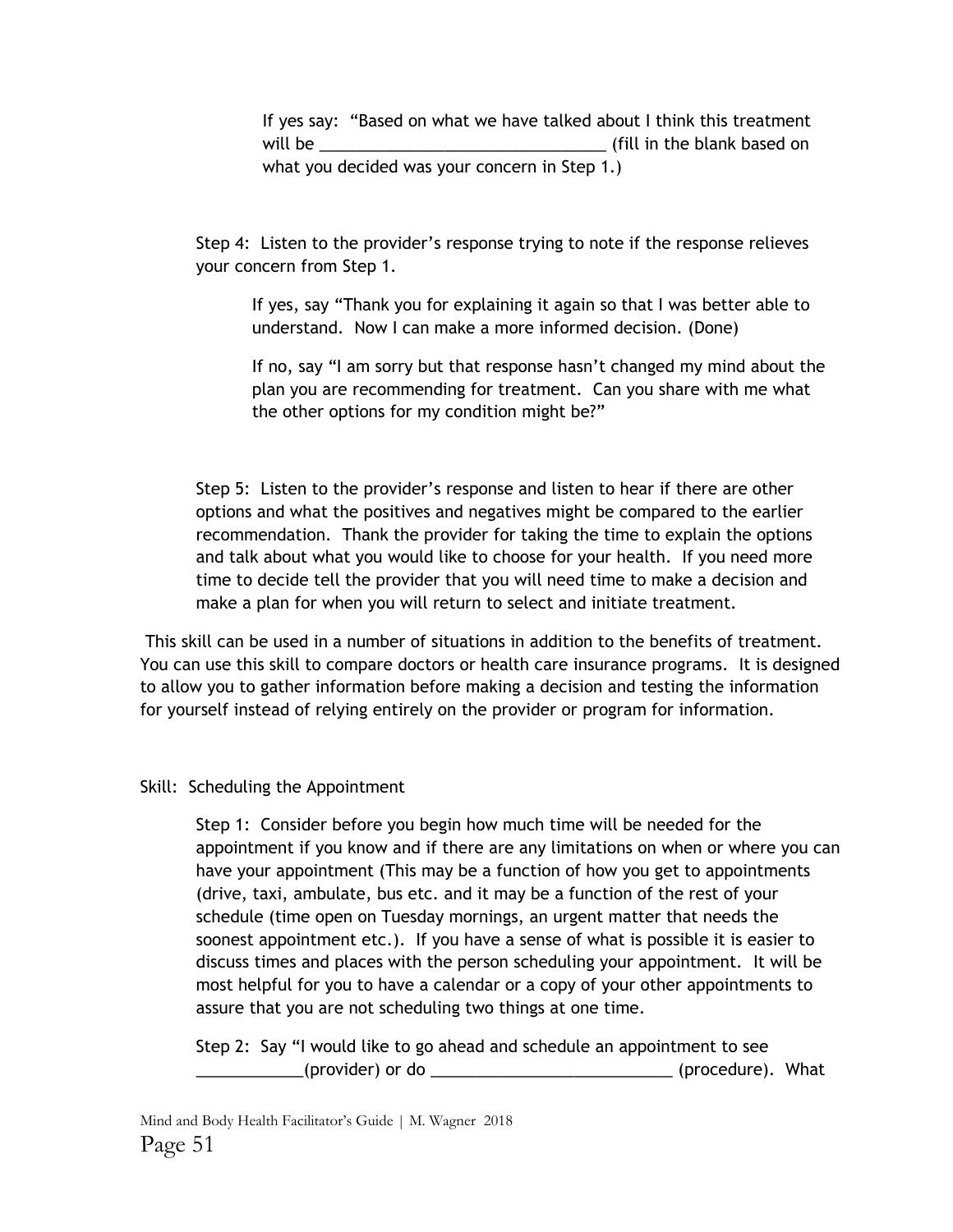days and times would be available?" If you only have a limited day or time say so in this step. For example, "I am going to need to do this on Tuesdays before 1:00 because of my schedule.

Step 3: Listen to the scheduler's response. Listen to hear if what you need is available or not or for times and days that meet your schedule. You may be given a range of times or days to select. Feel free to choose the one most comfortable for you. If you have found a good time and day you are DONE. Remember that your health is important and so it may be necessary to make adjustments to your schedule to have an urgent matter scheduled. If the times and days are not convenient or available go to Step 4.

Step 4: Say, "I am sorry but none of those days or times are available. Is there any other option for me to schedule this appointment (maybe later in the calendar or with another provider or at another site). Listen to the responses and go back to Step 3 until you have a scheduled appointment.

This skill is very helpful for a number of activities including selecting a treatment site, a primary physician, an insurance company etc. In the steps you will state what you believe you need and the other person will respond with what is available. If you cannot come to an agreement you may need an additional skill.

Skill: Changing a provider or getting a second opinion

Step 1: If you have been working with a provider or have gotten a recommendation for treatment and your efforts to advocate for yourself in the skills above haven't been successful you may need to use this skill to negotiate a next step whether that is changing providers or programs or whether that is telling your provider you are asking for a second opinion. Good health care is something you should be able to expect to get and when you don't you should feel free to advocate for the best health possible

Step 2: Say, "I think that based on what we have been talking about that we are not in agreement about what should happen next for my health (treatment, etc.) I am concerned and I would like to not go ahead with this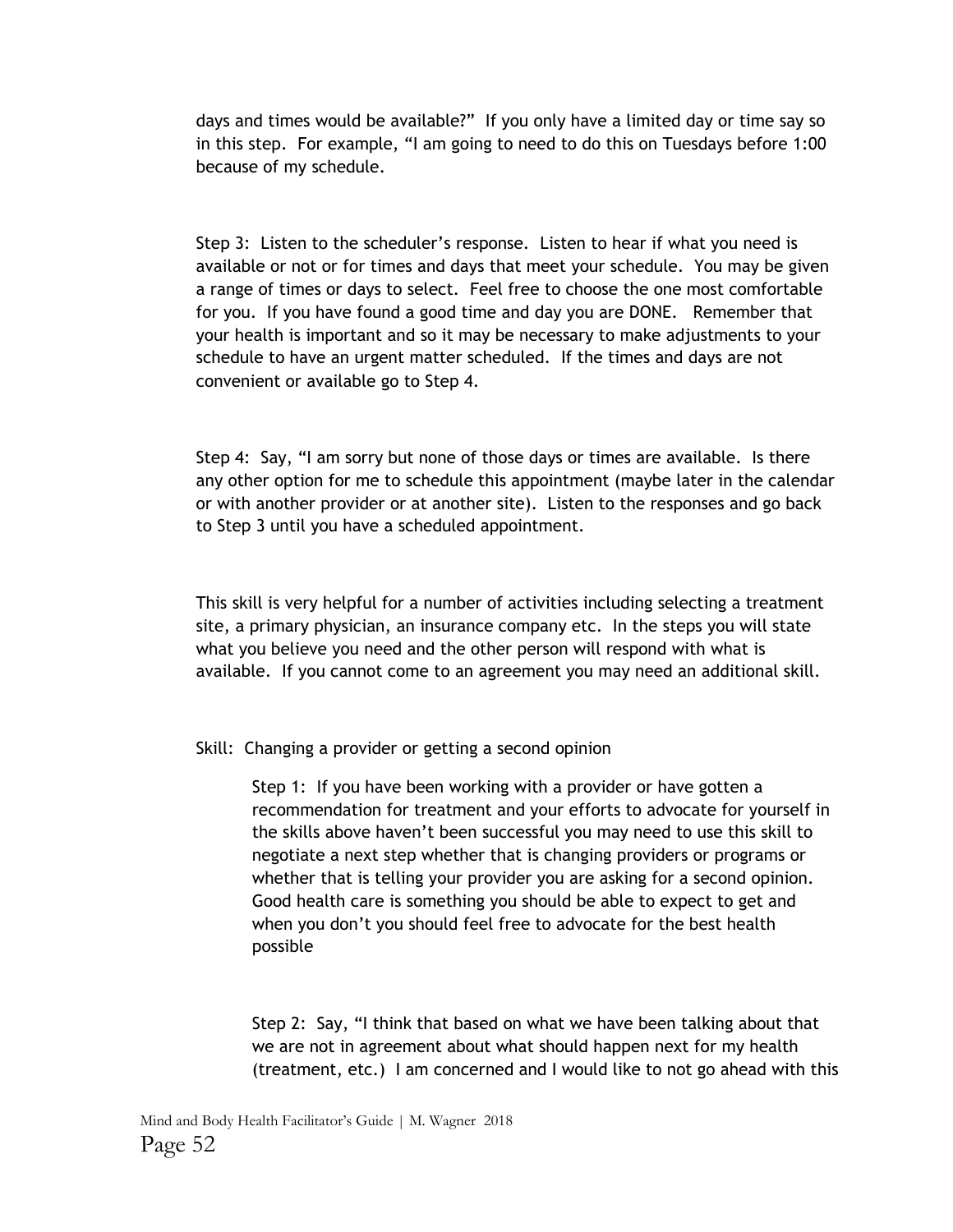treatment until I feel more confident. I want to consider more options. I may need to ask you to provide this plan to another doctor to get a second opinion. My insurance prefers I do this too. I will be back in touch after to decide on my next steps."

Step 3: Use your insurance doctor's list, a recommendation from a friend or a provider you have researched online to select a doctor for a second opinion. Have your appointment scheduled and say "My provider (Dr. or Nurse and 1 have been talking about my diagnosis and treatment. I have \_\_\_\_\_\_\_\_\_\_\_\_\_\_\_\_\_\_\_\_\_\_\_\_\_\_\_\_\_\_\_(tell the provider about your health concern). We were talking about treatments and the provider was recommending **Exercise 2018** 2019. I still had concerns and I would like you to help me with a second opinion. I am hoping you can address these areas where I have concerns (go back to the skills on identifying concerns and describe what you had been considering). Listen to the second opinion and decide if you want to change providers to the new provider or if you want to return to the original provider to continue your treatment. Having a provider who knows your health and history is usually better for good health.

Some additional skills that are more generic but useful follow:

Skill – Negotiation

Step 1: Ask the other person for time to talk to come to an agreement

Step 2: Describe the situation that you would like to negotiate to resolve. Try to be behavioral. Say "I want to talk about the way that we are making decisions about what groceries to buy each week. Can we take a few minutes to do that now? (in an hour, etc.)" (Avoid descriptions that attack or blame the other person in this step. For example: Don't say "You are spending too much money on groceries.")

Step 3: Ask the other person to share with you how they see the situation. Say "I would like to hear about this from your point of view, if you can. Tell me what you are thinking about this."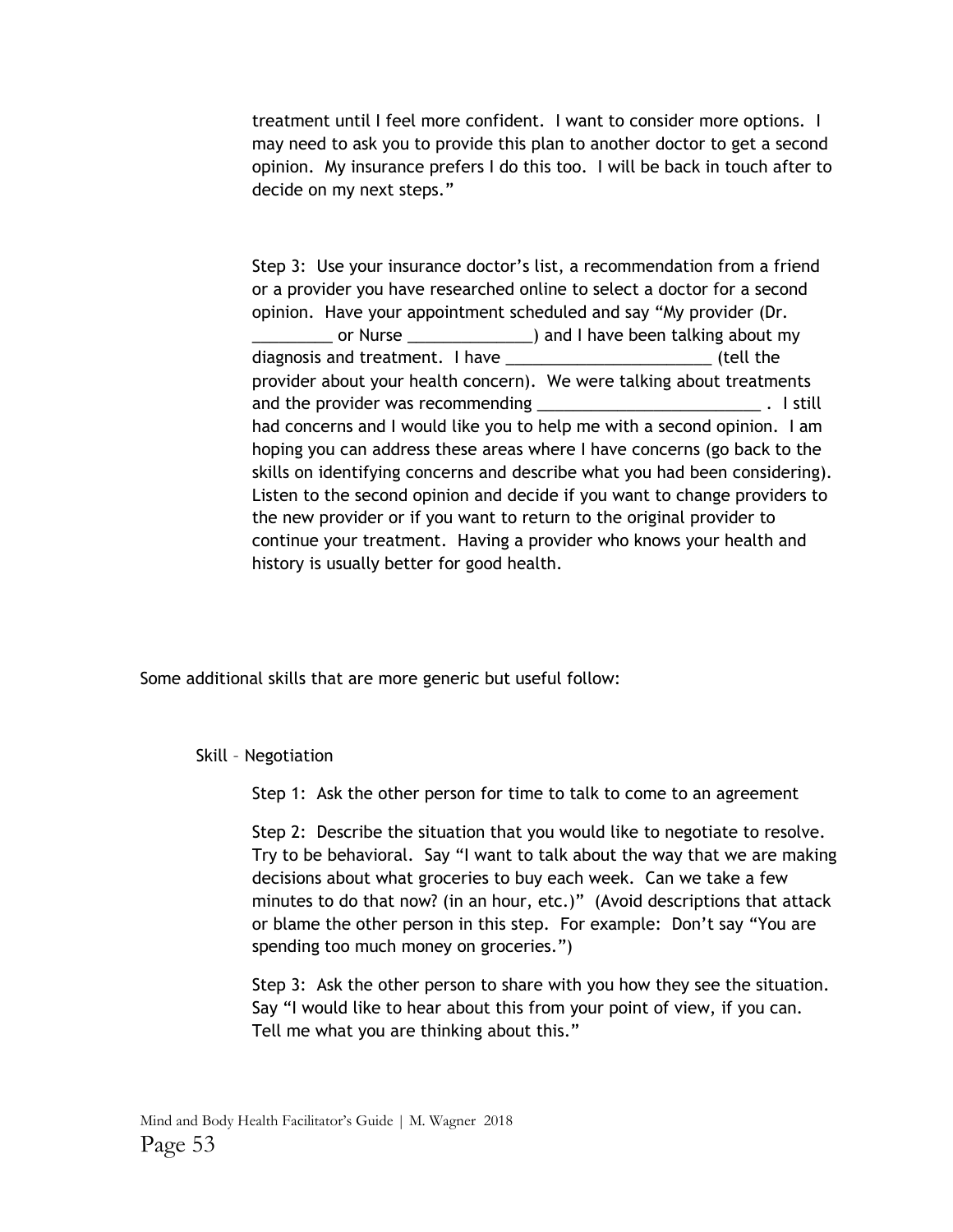Step 4: Listen and reflect back what you heard the other person say. Say "So what I am hearing is that you are shopping for things you like to eat and want to make sure that there is enough so that if someone else eats what you like there is some left for you. Did I hear that right?" If no, then ask and listen again and try to reflect what you heard.

Step 5: Tell the other person what you are thinking and feeling about the situation. For example, "What I am noticing is that when I am trying to stay in the budget I set for groceries, I feel like I don't have any flexibility to buy the things I have on the list and that frustrates me a lot of weeks." (Notice that this is an "I" statement and focused only on me and what I was thinking and feeling. It doesn't blame someone else but stays focused on my experience and feelings).

Step 6: Ask the other person to tell you back what they heard you saying. Listen to hear if they heard your concerns and feelings.

Step 7: Agree to work together to resolve this situation so that both parties feel like they have some of what they want in the solution. Say, "How do you feel about taking some time now to brainstorm ideas for how we might be able to handle the groceries so that you are confident that you will have things you like when you want them and so that I feel confident that there is room in the food budget for the things on the shopping list. Do you think we can do that?"

Step 8: Brainstorm ideas for the solutions:

Brainstorming is the process of each person taking a turn describing what they would like to see happen to resolve the problem and have a solution that they can agree to. While brainstorming all ideas are written down without editing for how good or fair they might be. More ideas are better because the goal is to outline the whole range of decisions that could be made. While writing the list be positive and only ask clarifications to make sure that you write down the other person's ideas correctly. A list like look like:

I buy what I want and put it in my room so no one takes it.

We set a food budget for each person and stick to our budget

We shop together so that no one is making all the decisions for the grocery list

We double the grocery budget so there is more room for stuff

We only shop on Mondays and Fridays to limit what is bought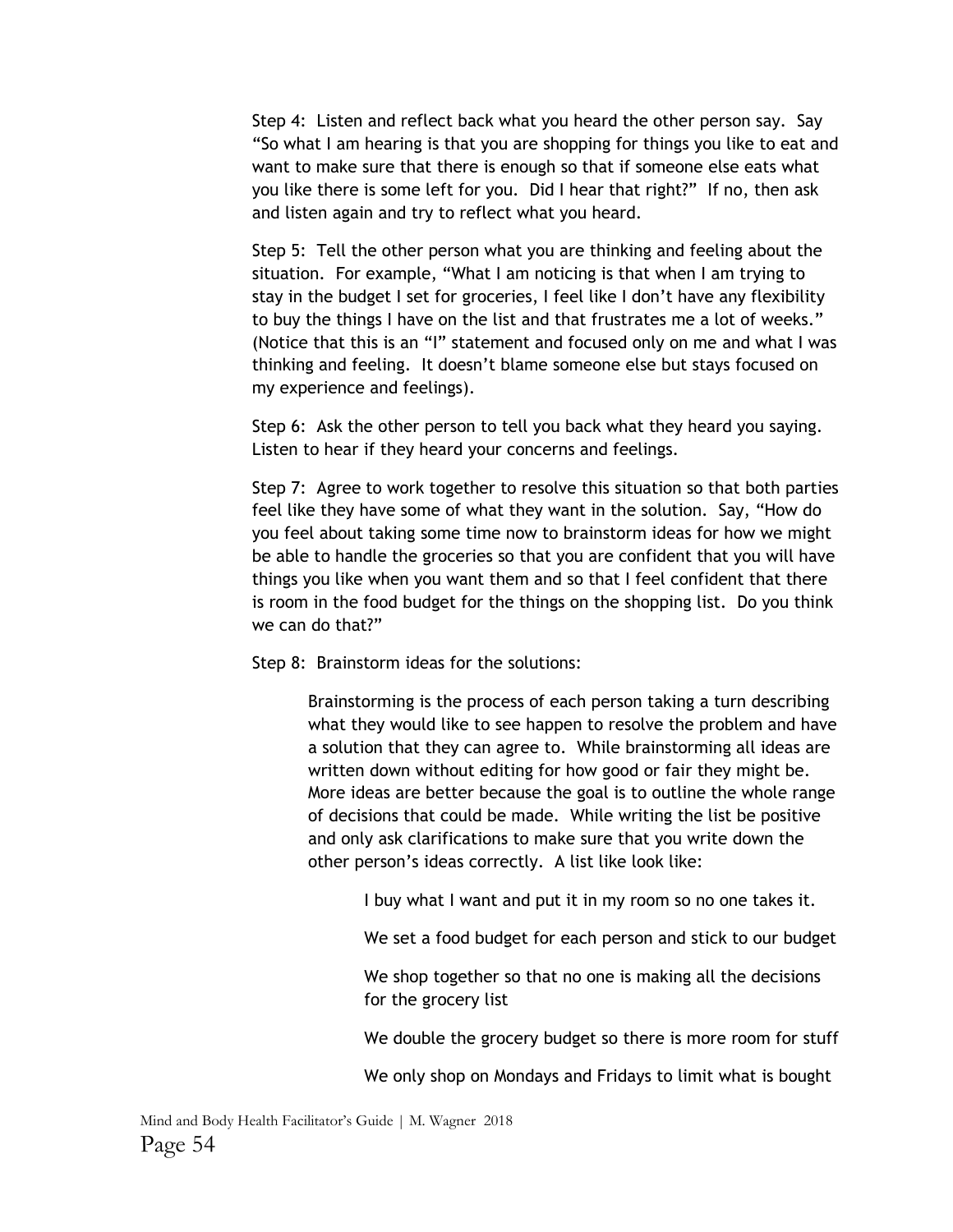This list should be as long as possible and time taken to create it. Once the ideas are all out then move to Step 9

Step 9: Vote on which solutions are acceptable to each person. Go down the list of solutions and each person puts down a "+" for each solution that they can do or live with and a "-"for each solution that they can't do or live with. Looking down the list try to see any places where there are two "+" marks as they are solutions that both people find acceptable. If none have two "+" see if combining any ideas would achieve the double "+" and if there still aren't any go back to Step 3 to try to understand the situation better. Negotiations only work for things that each person is willing to give up a little to get a little so if that is not the case a negotiation won't work.

Step 10: Decide on a solution, agree when to begin and set a date to evaluate the solution to make sure it is working.

Step 11: Thank the other person for working on the solution and for their willingness to solve the situation.

#### Skill: "I feel" statements

It can be hard to talk with other people without creating conflict when we are discussing situations or issues that upset us. One strategy that was noted above is an "I" statement. Here are the steps for delivering such a statement.

Step 1: Start with the words "I feel…"

Step 2: Describe how you feel about the situation.

Step 3: Describe what happens in the situation (avoid saying who is doing it or other accusatory things, own your feelings about a situation.

Step 4: Describe how this situation affects you or everyone involved.

Step 5: Stop talking and wait for a response (remember that an "I feel" statement isn't supposed to make someone do something different but if they see how they affect you it may change their feelings or behaviors.